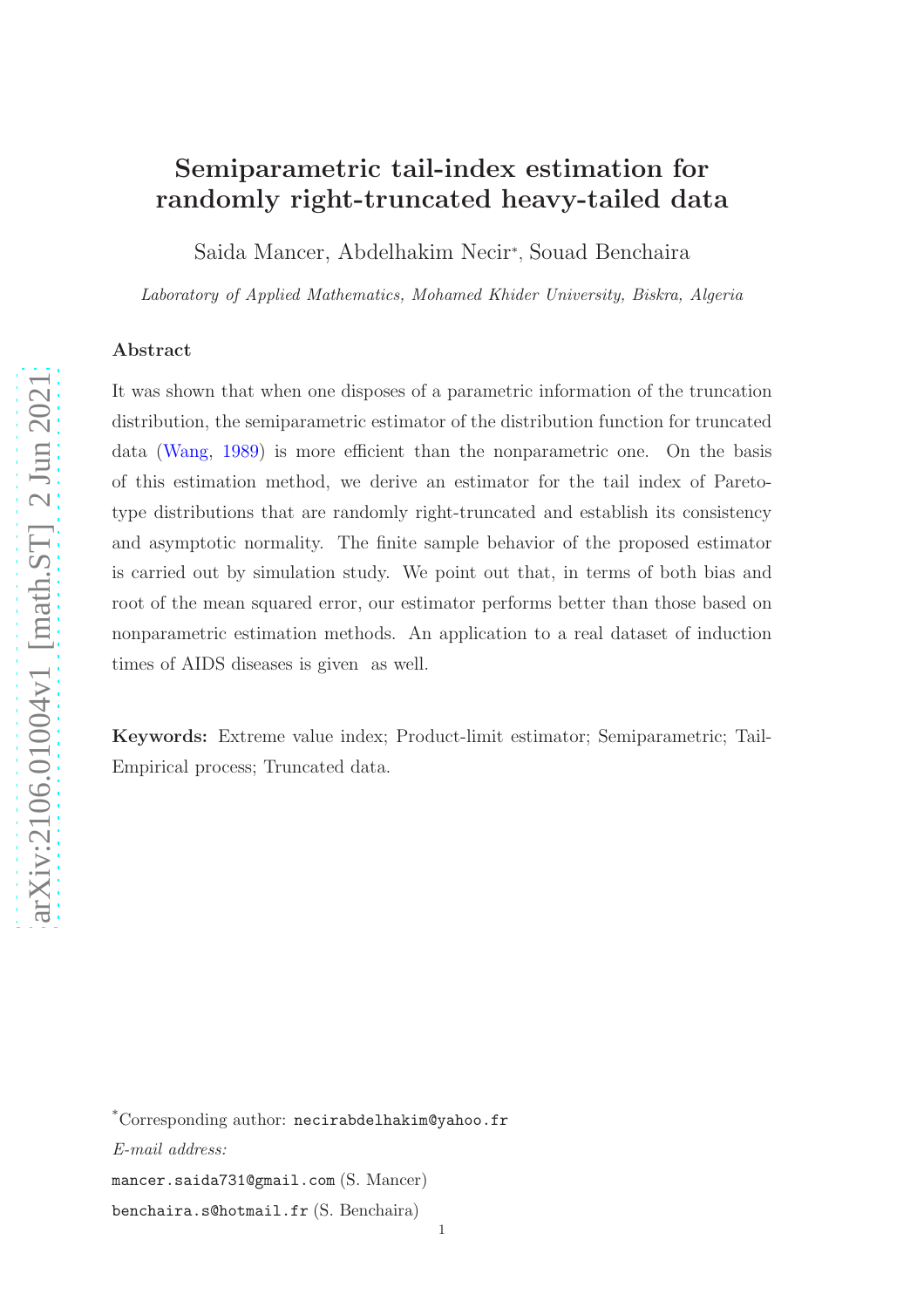#### 1. Introduction

Let  $(X_i, Y_i)$ ,  $i = 1, ..., N \ge 1$  be a sample from a couple  $(X, Y)$  of independent positive random variables (rv's) defined over a probability space  $(\Omega, \mathcal{A}, P)$ , with continuous distribution functions (df's)  $\bf{F}$  and  $\bf{G}$  respectively. Suppose that  $\bf{X}$  is right-truncated by **Y**, in the sense that  $\mathbf{X}_i$  is only observed when  $\mathbf{X}_i \leq \mathbf{Y}_i$ . Thus, let us denote  $(X_i, Y_i)$ ,  $i = 1, ..., n$  to be the observed data, as copies of a couple of dependent rv's  $(X, Y)$  corresponding to the truncated sample  $(X_i, Y_i)$ ,  $i = 1, ...,$ N, where  $n = n_N$  is a random sequence of discrete rv's. By the weak law of large numbers, we have

<span id="page-1-1"></span>
$$
n/N \xrightarrow{\mathbf{P}} p := \mathbf{P}(\mathbf{X} \le \mathbf{Y}) = \int_0^\infty \mathbf{F}(w) d\mathbf{G}(w), \text{ as } N \to \infty,
$$
 (1.1)

where the notation  $\stackrel{\mathbf{P}}{\rightarrow}$  stands for the convergence in probability. The constant p corresponds to the probability of observed sample which is supposed to be nonnull, otherwise nothing is observed. The truncation phenomena frequently occurs in medical studies, when one wants to study the length of survival after the start of the disease: if Y denotes the elapsed time between the onset of the disease and death, and if the follow-up period starts X units of time after the onset of the disease then, clearly,  $X$  is right-truncated by  $Y$ . For concrete examples of truncated data in medical treatments one refers, among others, to [Lagakos et al.](#page-28-0) [\(1988](#page-28-0)) and [Wang](#page-29-0) [\(1989\)](#page-29-0). Truncated data schemes may also occur in many other fields, namely actuarial sciences, astronomy, demography and epidemiology, see for instance the textbook of [Lawless](#page-28-1) [\(2002\)](#page-28-1).

From [Gardes and Stupfler](#page-28-2) [\(2015\)](#page-28-2) the marginal df's  $F^*$  and  $G^*$  corresponding to the joint df of  $(X, Y)$  are given by

$$
F^{*}(x) := p^{-1} \int_{0}^{x} \overline{\mathbf{G}}(w) d\mathbf{F}(w) \text{ and } G^{*}(x) := p^{-1} \int_{0}^{x} \mathbf{F}(w) d\mathbf{G}(w).
$$

<span id="page-1-2"></span>By the previous first equation we derive a representation of the underlying df  $\bf{F}$  as follows:

<span id="page-1-0"></span>
$$
\mathbf{F}\left(x\right) = p \int_0^x \frac{dF^*\left(w\right)}{\overline{\mathbf{G}}\left(w\right)},\tag{1.2}
$$

which will be for a great interest thereafter. In the sequel, we are dealing with the concept of regular variation. A function  $\varphi$  is said to be regularly varying at infinity with negative index  $-1/\eta$ , notation  $\varphi \in \mathcal{RV}(-1/\eta)$ , if

$$
\varphi(st)/\varphi(t) \to s^{-1/\eta}, \text{ as } t \to \infty,
$$
\n(1.3)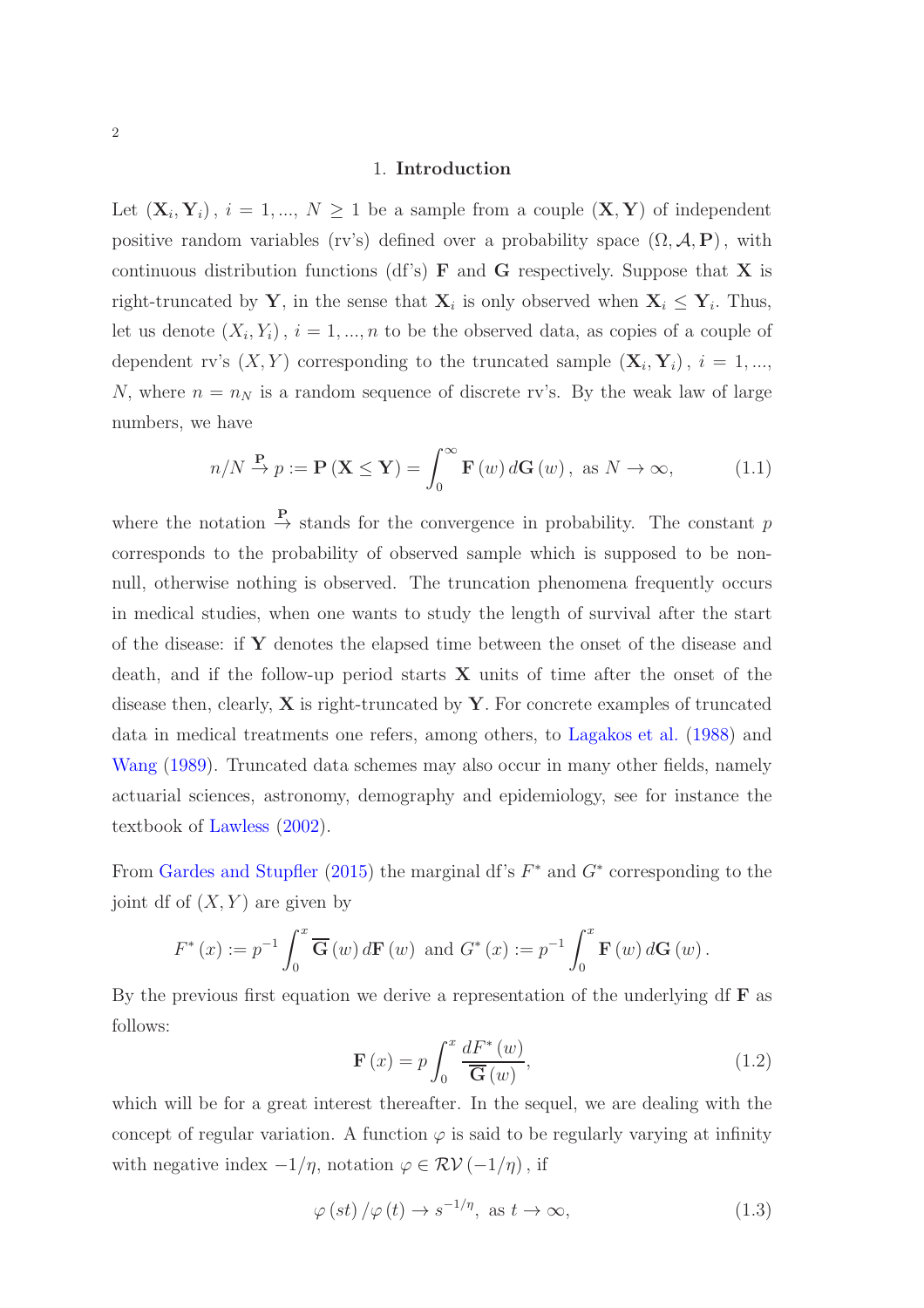for  $s > 0$ . This convergence is known as the first-order condition of regular variation and its corresponding uniform convergence is formulated in terms of "Potter's inequalities" as follows: for any small  $\epsilon > 0$ , there exists  $t_0 > 0$  such that for any  $t \geq t_0$  and  $s \geq 1$ , we have

<span id="page-2-3"></span><span id="page-2-0"></span>
$$
(1 - \epsilon) s^{-1/\eta - \epsilon} < \varphi(st) / \varphi(t) < (1 + \epsilon) s^{-1/\eta + \epsilon}.
$$
 (1.4)

See for instance Proposition B.1.9 (assertion 5, page 367) in [de Haan and Ferreira](#page-28-3)  $(2006)$ . The second-order condition (see de Haan and Stadtmüller, [1996\)](#page-28-4) expresses the rate of the convergence  $(1.3)$  $(1.3)$  above. For any  $x > 0$ , we have

$$
\frac{\varphi(tx)/\varphi(t) - x^{-1/\eta}}{A(t)} \to x^{-1/\eta} \frac{x^{\tau/\eta} - 1}{\tau \eta}, \text{ as } t \to \infty,
$$
\n(1.5)

where  $\tau$  < 0 denotes the second-order parameter and A is a function tending to zero and not changing signs near infinity with regularly varying absolute value with positive index  $\tau/\eta$ . A function  $\varphi$  that satisfies assumption [\(1](#page-2-0).5) is denoted  $\varphi \in$  $\mathcal{RV}_2(-1/\eta; \tau, A)$ . We now have enough material to tackle the main goal of the paper. To begin, let us assume that the tails of both df's F and G are regularly varying. That is

<span id="page-2-2"></span>
$$
\overline{\mathbf{F}} \in \mathcal{RV}(-1/\gamma_1) \text{ and } \overline{\mathbf{G}} \in \mathcal{RV}(-1/\gamma_2), \text{ with } \gamma_1, \gamma_2 > 0. \tag{1.6}
$$

Under this assumption, [Gardes and Stupfler](#page-28-2) [\(2015](#page-28-2)) showed that

$$
\overline{F}^* \in \mathcal{RV}(-1/\gamma_1) \text{ and } \overline{G}^* \in \mathcal{RV}(-1/\gamma_2), \qquad (1.7)
$$

<span id="page-2-1"></span>where

<span id="page-2-4"></span>
$$
\gamma := \frac{\gamma_1 \gamma_2}{\gamma_1 + \gamma_2}.\tag{1.8}
$$

For details on the proof of this statement, on refers to [Benchaira](#page-27-0) *et al*. [\(2016a\)](#page-27-0) (Lemma A1). The estimation of the tail index  $\gamma_1$  was recently addressed for the first time in [Gardes and Stupfler](#page-28-2) [\(2015](#page-28-2)) where the authors used equation (1.[8\)](#page-2-1) to propose an estimator to  $\gamma_1$  as a ratio of Hill estimators [\(Hill,](#page-28-5) [1975\)](#page-28-5) of the tail indices  $\gamma$  and  $\gamma_2$ . These estimators are based on the top order statistics  $X_{n-k:n} \leq ... \leq$  $X_{n:n}$  and  $Y_{n-k:n} \leq ... \leq Y_{n:n}$  pertaining to the samples  $(X_1, ..., X_n)$  and  $(Y_1, ..., Y_n)$ respectively. The sample fraction  $k = k_n$  being a sequence of integers such that,  $k_n \to \infty$  and  $k_n/n \to 0$  as  $n \to \infty$ . The asymptotic normality of the given estimator is established in [Benchaira](#page-27-1) *et al*. [\(2015\)](#page-27-1) by considering both the tail dependence and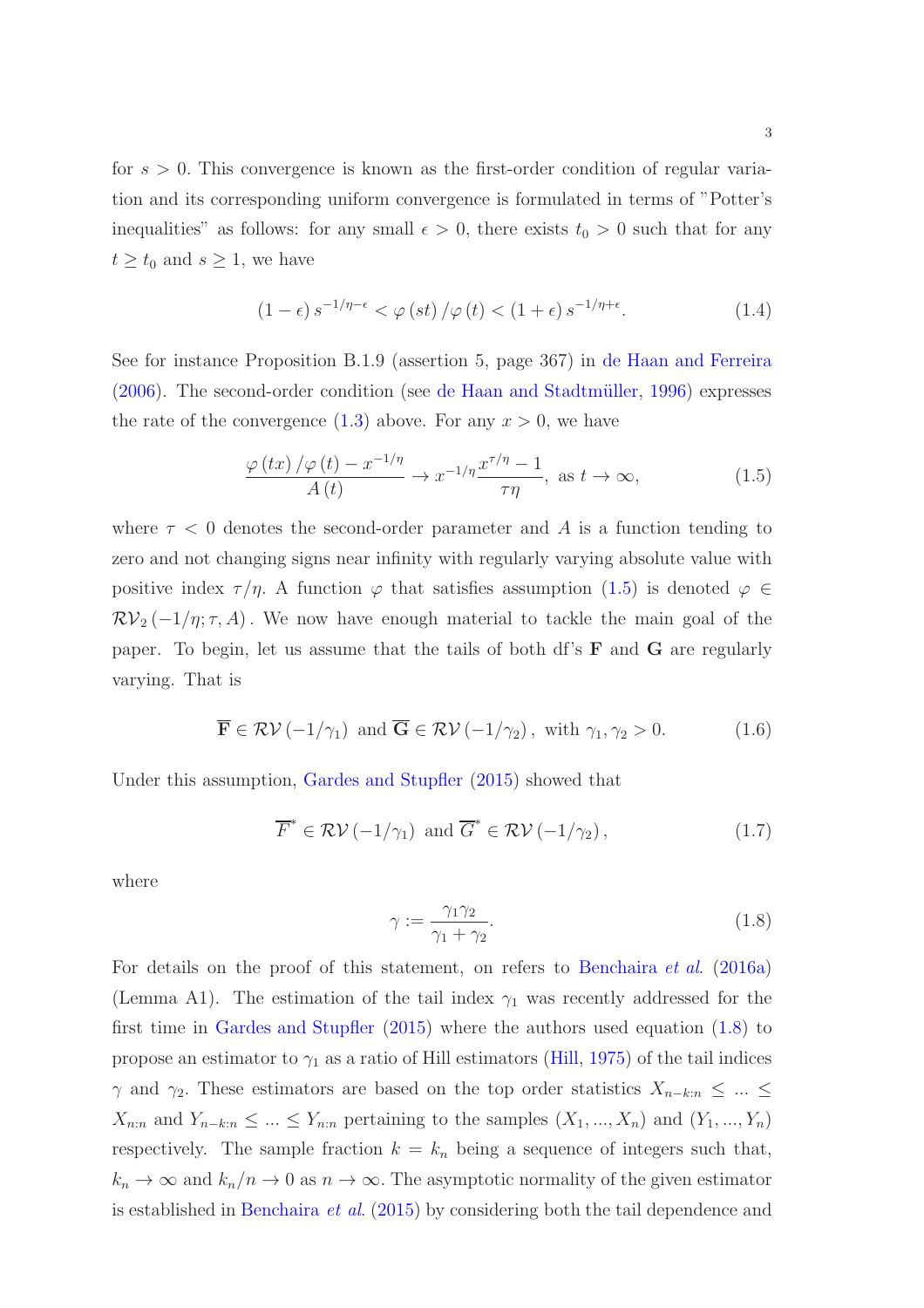the second-order conditions of regular variation. By using a Lynden-bell integral, [Worms and Worms](#page-29-1) [\(2016](#page-29-1)) proposed the following estimator for the tail index  $\gamma_1$ :

$$
\widehat{\gamma}_1^{(\mathbf{W})}(u) := \frac{1}{\overline{\mathbf{F}}_n^{(1)}(u)} \sum_{i=1}^n \mathbf{1}(X_i > u) \frac{\mathbf{F}_n^{(1)}(X_i)}{C_n(X_i)} \log \frac{X_i}{u},
$$

where  $u > 0$  is a given deterministic threshold and

$$
\mathbf{F}_n^{(1)}(x) := \prod_{X_i > x} \left[ 1 - \frac{1}{nC_n(X_i)} \right],
$$

and

<span id="page-3-0"></span>
$$
C_n(x) := \frac{1}{n} \sum_{i=1}^n \mathbf{1}(X_i \le x \le Y_i),
$$

is the well-known nonparametric maximum likelihood estimator introduced in the well-known work [Lynden-Bell](#page-28-6) [\(1971\)](#page-28-6). Independently, [Benchaira](#page-27-0) *et al*. [\(2016a\)](#page-27-0) used a Woodroofe-integral with a random threshold, to derive the following estimator

$$
\widehat{\gamma}_1^{(\text{BMN})} := \frac{1}{\overline{\mathbf{F}_n^{(2)}}(X_{n-k:n})} \sum_{i=1}^k \frac{\mathbf{F}_n^{(2)}(X_{n-i+1:n})}{C_n(X_{n-i+1:n})} \log \frac{X_{n-i+1:n}}{X_{n-k:n}},\tag{1.9}
$$

where

$$
\mathbf{F}_n^{(2)}(x) := \prod_{X_i > x} \exp \left\{-\frac{1}{nC_n(X_i)}\right\},\,
$$

is the so-called Woodroofe's nonparametric estimator [\(Woodroofe,](#page-29-2) [1985\)](#page-29-2) of df F. To improve the performance of  $\hat{\gamma}_1^{(\text{BML})}$  $_1^{\text{(BML)}}$ , [Benchaira](#page-27-2) *et al.* [\(2016b](#page-27-2)) and [Haouas et al.](#page-28-7) [\(2019\)](#page-28-7) respectively proposed a Kernel-smoothed and a reduced-biais versions of this estimator and establish their consistency and asymptotic normality. It is worth mentioning that the Lynden-Bell integral estimator  $\hat{\gamma}_1^{(\mathbf{W})}$  with a random threshold  $u = X_{n-k:n}$  becomes

<span id="page-3-1"></span>
$$
\widehat{\gamma}_1^{(\mathbf{W})} := \frac{1}{\overline{\mathbf{F}}_n^{(1)}(X_{n-k:n})} \sum_{i=1}^k \frac{\mathbf{F}_n^{(1)}(X_{n-i+1:n})}{C_n(X_{n-i+1:n})} \log \frac{X_{n-i+1:n}}{X_{n-k:n}}.
$$
(1.10)

In a simulation study, [Haouas et al.](#page-28-8) [\(2018](#page-28-8)) compared this estimator with  $\hat{\gamma}_1^{(\text{BMN})}$  $1^{(DWIN)}$ . They pointed out that both estimators have similar behaviors in terms of biases a nd mean squared errors.

Recall that the nonparametric Lynden-Bell estimator  $\mathbf{F}_n^{(1)}$  was constructed on the basis of the fact that  $\bf{F}$  and  $\bf{G}$  are both unknown. In this paper, we are dealing with the situation when **F** is unknown but **G** is parametrized by a known model  $G_\theta$ ,  $\theta \in \Theta \subset \mathbb{R}^d$ ,  $d \geq 1$  having a density  $\mathbf{g}_{\theta}$  with respect to Lebesgue measure. [Wang](#page-29-0)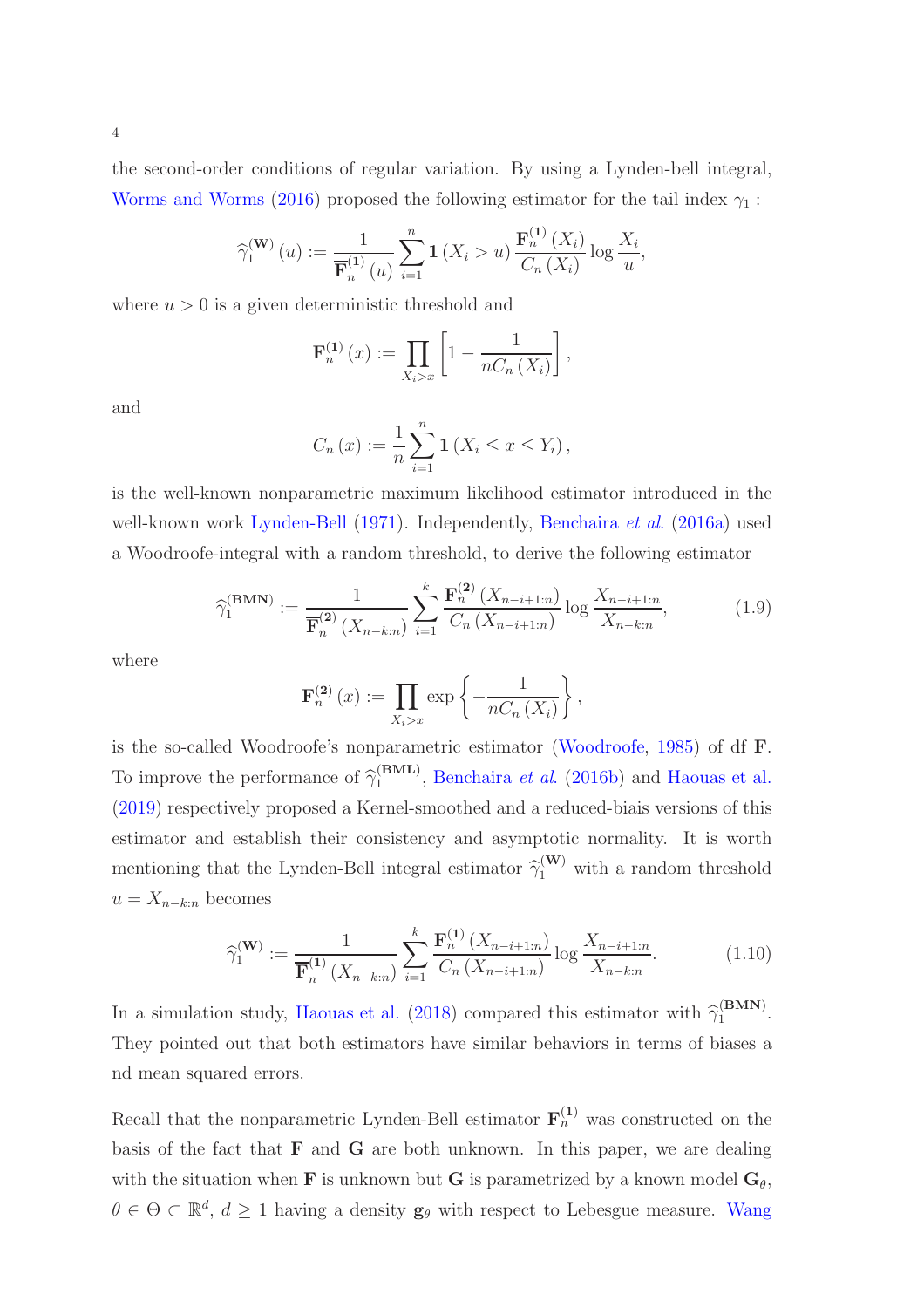[\(1989\)](#page-29-0) considered this assumption and introduced a semiparametric estimator for df F defined by

<span id="page-4-2"></span>
$$
\mathbf{F}_n\left(x;\widehat{\theta}_n\right) := P_n\left(\widehat{\theta}\right) \frac{1}{n} \sum_{i=1}^n \frac{\mathbf{1}\left(X_i \le x\right)}{\overline{\mathbf{G}}_{\widehat{\theta}}\left(X_i\right)},\tag{1.11}
$$

where  $1/P_n\left(\widehat{\theta}\right) := n^{-1} \sum_{i=1}^n 1/\overline{\mathbf{G}}_{\widehat{\theta}}(X_i)$  and

<span id="page-4-1"></span>
$$
\widehat{\theta} := \arg \max_{\theta \in \Theta} \prod_{i=1}^{n} g_{\theta}(Y_i) / \overline{\mathbf{G}}_{\theta}(X_i), \qquad (1.12)
$$

denoting the conditional maximum likelihood estimator (CMLE) of  $\theta$ , which is consistent and asymptotically normal, see for instance [Andersen](#page-27-3) [\(1970](#page-27-3)). On the other hand, [Wang](#page-29-0) [\(1989](#page-29-0)) showed that  $\mathbf{F}_n(x;\hat{\theta}_n)$  is a uniformly consistent estimator over the  $x$ -axis and established, under suitable regularity assumptions, its asymptotic normality. Both [Wang](#page-29-0)  $(1989)$  and Moreira and de Uña-Álvarez  $(2010)$  $(2010)$  pointed out that the semiparametric estimate has greater efficiency uniformly over the  $x$ -axis. In the light of a simulation study, the authors suggest that the semiparametric estimate is a better choice when parametric information of the truncation distribution is available. Since the apparition of this estimation method many papers are devoted to the statistical inference with truncation data, see for instance [Bilker and Wang](#page-27-4) [\(1996\)](#page-27-4), [Li et al.](#page-28-9) [\(1997\)](#page-28-9), [Qin et al.](#page-29-4) [\(2001\)](#page-29-4), [Shen](#page-29-5) [\(2010](#page-29-5)), [Moreira et al.](#page-29-6) [\(2014](#page-29-6)), and [Shen and Hsu](#page-29-7) [\(2020](#page-29-7)).

Motivated by the features of the semiparametric estimation, we next propose a new an estimator for  $\gamma_1$  by means of a suitable functional of  $\mathbf{F}_n(x;\hat{\theta}_n)$ . We start our construction by noting that from Theorem 1.2.2 in de [de Haan and Ferreira](#page-28-3) [\(2006](#page-28-3)), the first-order condition  $(1.6)$  $(1.6)$  (for **F**) implies that

$$
\lim_{t \to \infty} \frac{1}{\mathbf{F}(t)} \int_{t}^{\infty} \log(x/t) d\mathbf{F}(x) = \gamma_{1}.
$$
 (1.13)

In other words,  $\gamma_1$  may viewed as a functional  $\psi_t(\mathbf{F})$ , for a large t, where

<span id="page-4-0"></span>
$$
\psi_t(\mathbf{F}) := \frac{1}{\mathbf{F}(t)} \int_t^{\infty} \log (x/t) d\mathbf{F}(x).
$$

Replacing **F** by  $\mathbf{F}_n \left( \cdot; \widehat{\theta}_n \right)$  and letting  $t = X_{n-k:n}$  yield

$$
\widehat{\gamma}_1 = \psi_{X_{n-k:n}} \left( \mathbf{F}_n \left( \cdot; \widehat{\theta}_n \right) \right) \tag{1.14}
$$

$$
= \frac{1}{\overline{\mathbf{F}}_n\left(X_{n-k:n};\widehat{\theta}_n\right)} \int_{X_{n-k:n}}^{\infty} \log\left(x/X_{n-k:n}\right) d\mathbf{F}_n\left(x;\widehat{\theta}_n\right),\tag{1.15}
$$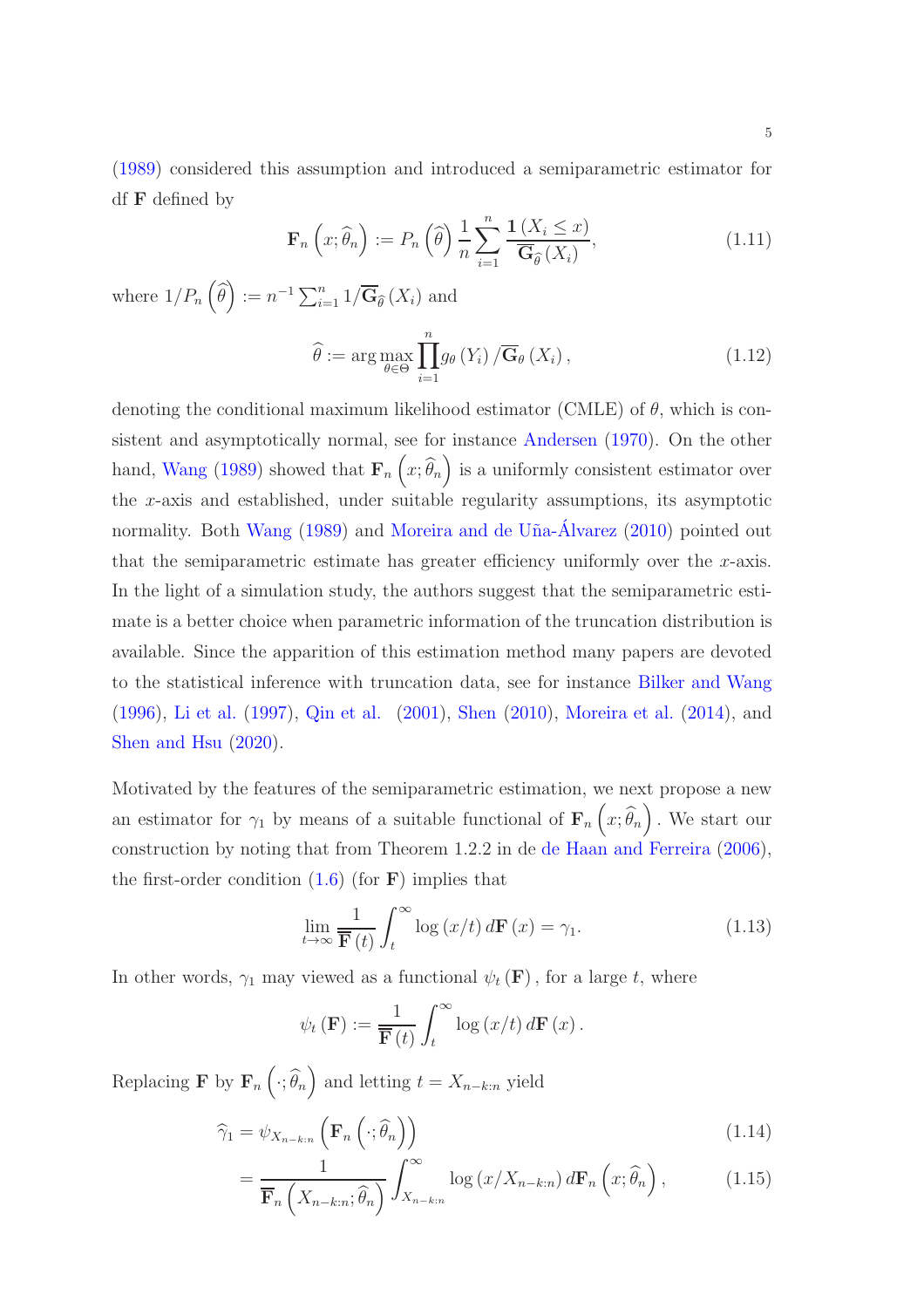as new estimator for  $\gamma_1$ . Observe that

$$
\int_{t}^{\infty} \log (x/t) d\mathbf{F}_{n} (x; \hat{\theta}_{n})
$$
  
=  $P_{n} (\hat{\theta}) \int_{X_{n-k:n}}^{\infty} \log (x/X_{n-k:n}) \mathbf{1} (x \geq X_{n-k}) d\mathbf{F}_{n} (x; \hat{\theta}_{n}),$ 

which may be rewritten into

$$
\frac{P_n\left(\widehat{\theta}\right)1}{n} \sum_{i=1}^n \int_{X_{n-k:n}}^{\infty} \frac{\log\left(x/X_{n-k:n}\right)1\left(x \ge X_{n-k}\right)}{\overline{\mathbf{G}}_{\widehat{\theta}}(X_i)} d\mathbf{1}\left(X_i \le x\right)
$$
\n
$$
= P_n\left(\widehat{\theta}\right) \frac{1}{n} \sum_{i=1}^k \frac{\log\left(X_{n-i+1}/X_{n-k:n}\right)}{\overline{\mathbf{G}}_{\widehat{\theta}}(X_{n-i+1:n})}.
$$

On the other hand,  $\mathbf{F}\left(X_{n-k:n};\widehat{\theta}_{n}\right)$  equals

$$
P_n\left(\widehat{\theta}\right) \frac{1}{n} \sum_{i=1}^n \frac{\mathbf{1}\left(X_{i:n} \leq X_{n-k:n}\right)}{\overline{\mathbf{G}}_{\widehat{\theta}}\left(X_{i:n}\right)} = P_n\left(\widehat{\theta}\right) \frac{1}{n} \sum_{i=1}^{n-k} 1/\overline{\mathbf{G}}_{\widehat{\theta}}\left(X_{i:n}\right).
$$

Hence

$$
\overline{\mathbf{F}}\left(X_{n-k:n};\widehat{\theta}_{n}\right) = \frac{\frac{1}{n}\sum_{i=1}^{n}1/\overline{\mathbf{G}}_{\widehat{\theta}}\left(X_{i:n}\right) - \frac{1}{n}\sum_{i=1}^{n-1}1/\overline{\mathbf{G}}_{\widehat{\theta}}\left(X_{i:n}\right)}{\frac{1}{n}\sum_{i=1}^{n}1/\overline{\mathbf{G}}_{\widehat{\theta}}\left(X_{i:n}\right)}
$$
\n
$$
= P_{n}\left(\widehat{\theta}\right)\frac{1}{n}\sum_{i=1}^{k}1/\overline{\mathbf{G}}_{\widehat{\theta}}\left(X_{n-i+1:n}\right).
$$

Thereby, the final form of our new estimator is

<span id="page-5-0"></span>
$$
\widehat{\gamma}_1 = \frac{\sum_{i=1}^k \left( \overline{\mathbf{G}}_{\widehat{\theta}} \left( X_{n-i+1:n} \right) \right)^{-1} \log \left( X_{n-i+1} / X_{n-k:n} \right)}{\sum_{i=1}^k \left( \overline{\mathbf{G}}_{\widehat{\theta}} \left( X_{n-i+1:n} \right) \right)^{-1}}.
$$
\n(1.16)

The asymptotic behavior of  $\hat{\gamma}_1$  will be established by means of the following tail empirical process

$$
\mathbf{D}_n\left(x;\hat{\theta};\gamma_1\right) := \sqrt{k} \left( \frac{\overline{\mathbf{F}}_n\left(xX_{n-k:n};\hat{\theta}\right)}{\overline{\mathbf{F}}_n\left(X_{n-k:n};\hat{\theta}\right)} - x^{-1/\gamma_1} \right), \text{ for } x > 1.
$$

This method was already used to establish the asymptotic behavior of Hill's estimator for complete data [\(de Haan and Ferreira](#page-28-3), [2006,](#page-28-3) page 162) that we will adapt to the truncation case. Indeed, an integration by parts of the integral (1.[14\)](#page-4-0), yields

$$
\widehat{\gamma}_1 = \int_1^\infty x^{-1} \frac{\overline{\mathbf{F}}_n\left(xX_{n-k:n}; \widehat{\theta}\right)}{\overline{\mathbf{F}}_n\left(X_{n-k:n}; \widehat{\theta}\right)} dx,
$$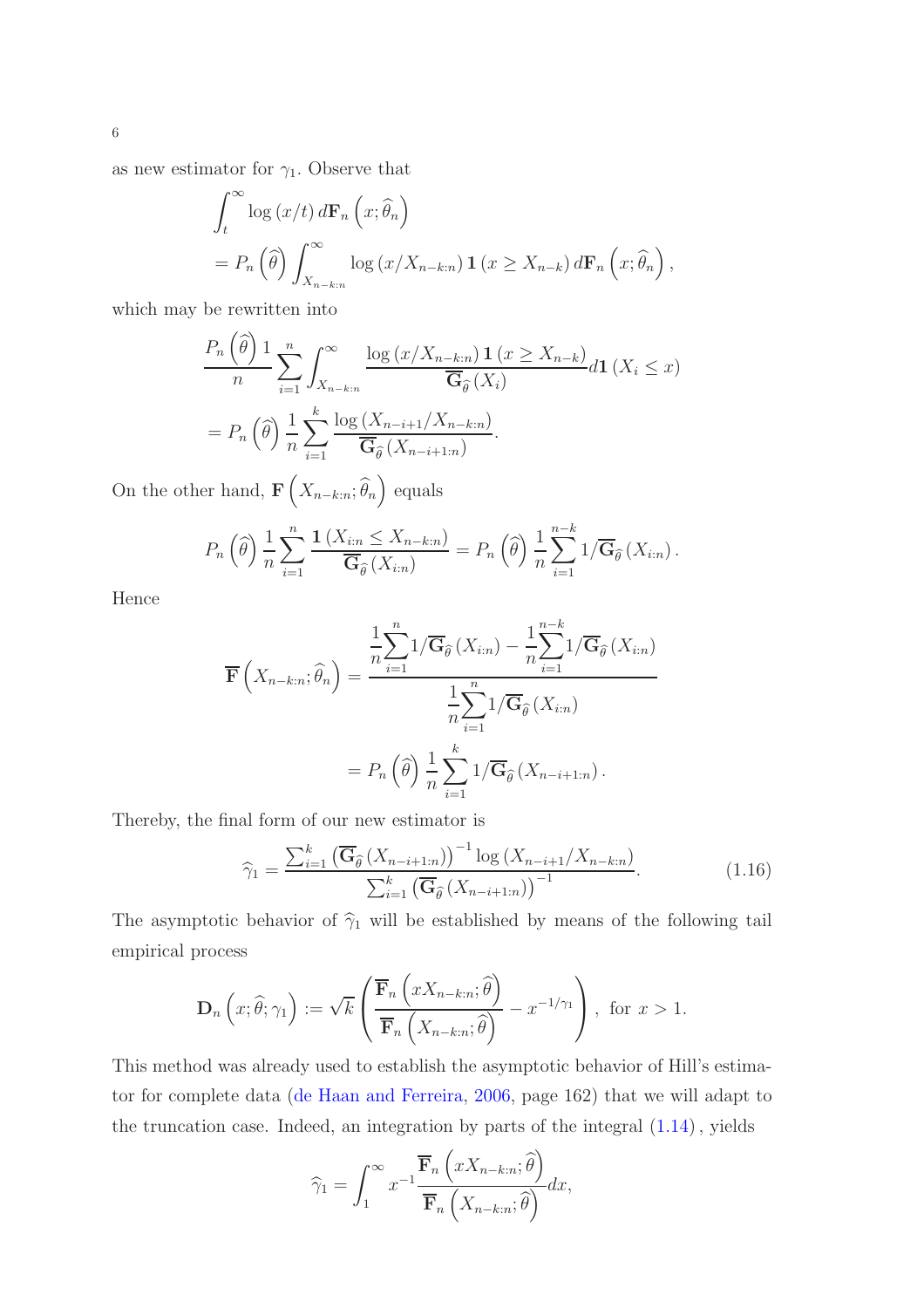and therefore

<span id="page-6-1"></span>
$$
\sqrt{k} \left( \widehat{\gamma}_1 - \gamma_1 \right) = \int_1^\infty x^{-1} \mathbf{D}_n \left( x; \widehat{\theta}; \gamma_1 \right) dx. \tag{1.17}
$$

Thus for a suitable weighted weak approximation to  $\mathbf{D}_n\left(\cdot;\widehat{\theta}\right)$  , we may easily deduce the consistency and asymptotic normality of  $\hat{\gamma}_1$ . This process may also contribute to the goodness-of-fit test to fitting heavy-tailed distributions via, among others, the Kolmogorov-Smirnov and Cramer-Von Mises type statistics

$$
\sup_{x>1} \left| \mathbf{D}_n \left( x; \widehat{\theta}, \widehat{\gamma}_1 \right) \right| \text{ and } \int_1^{\infty} \mathbf{D}_n^2 \left( x; \widehat{\theta}, \widehat{\gamma}_1 \right) dx^{-1/\widehat{\gamma}_1}.
$$

More precisely, these statistics are used when testing the null hypothesis  $H_0$ :"both **F** and **G** are heavy-tailed" versus the alternative one  $H_1$ : "at least one of **F** and **G** is not heavy-tailed", that is  $H_0$ :"(1.[6\)](#page-2-2) holds" versus  $H_1$ : "[\(1](#page-2-2).6) does not hold". This problem has been already addressed by [Drees et al.](#page-27-5) [\(2006\)](#page-27-5) and [Koning and Peng](#page-28-10) [\(2008\)](#page-28-10) in the case of complete data. The (uniform) weighted weak convergence of  $\mathbf{D}_n(x;\hat{\theta},\gamma_1)$  and the asymptotic normality of  $\hat{\gamma}_1$ , stated below, will be of great interest to establish the limit distributions of the aforementioned test statistics. This is out of the scope of this paper whose remainder is structured as follows. In Section [2,](#page-6-0) we present our main results which consist in the consistency and asymptotic normality of estimator  $\hat{\gamma}_1$ . The performance of the proposed estimator is checked by simulation in Section [3.](#page-8-0) An application to a real dataset composed of induction times of AIDS diseases is given in Section [4.](#page-9-0) All proofs are gathered in Section [5.](#page-15-0) The proofs of two useful lemmas are postponed to the Appendix.

# 2. Main results

<span id="page-6-0"></span>The regularity assumptions, denoted  $[A0]$ , concerning the existence, consistency and asymptotic normality of the CLME estimator  $\hat{\theta}$ , given in (1.[12\)](#page-4-1), are discussed in [Andersen](#page-27-3) [\(1970\)](#page-27-3). Here we only state additional conditions on df  $G_\theta$  corresponding to Pareto-type models which are required to establish the asymptotic behavior of our newly estimator  $\widehat{\gamma}_1$ .

- [A1] For each fixed y, the function  $\theta \to \mathbf{G}_{\theta}(y)$  is continuously differentiable of partial derivatives  $\mathbf{G}_{\theta}^{(j)} = \partial \mathbf{G}_{\theta} / \partial \theta_j$ ,  $j = 1, ..., d$ .
- $[A2] \ \overline{\mathbf{G}}_{\theta}^{(j)} \in \mathcal{RV}(-1/\gamma_2)$ .
- $[A3]$   $y^{-\epsilon}\overline{\mathbf{G}}_{\theta}^{(j)}$  $\frac{\partial^{\prime\prime}}{\partial^{\prime}}(y)/\mathbf{G}_{\theta}(y) \to 0$ , as  $y \to \infty$ , for any  $\epsilon > 0$ .

For commonly Pareto-type models, one may easily checked that there exist some constants  $a_j \geq 0$ ,  $c_j$  and  $d_j$ , such that  $\overline{\mathbf{G}}_{\theta}^{(j)}$  $\theta_{\theta}(y) \sim c_j \left( y^{-1/\gamma_2} + d_j \right) \log y$ , for all large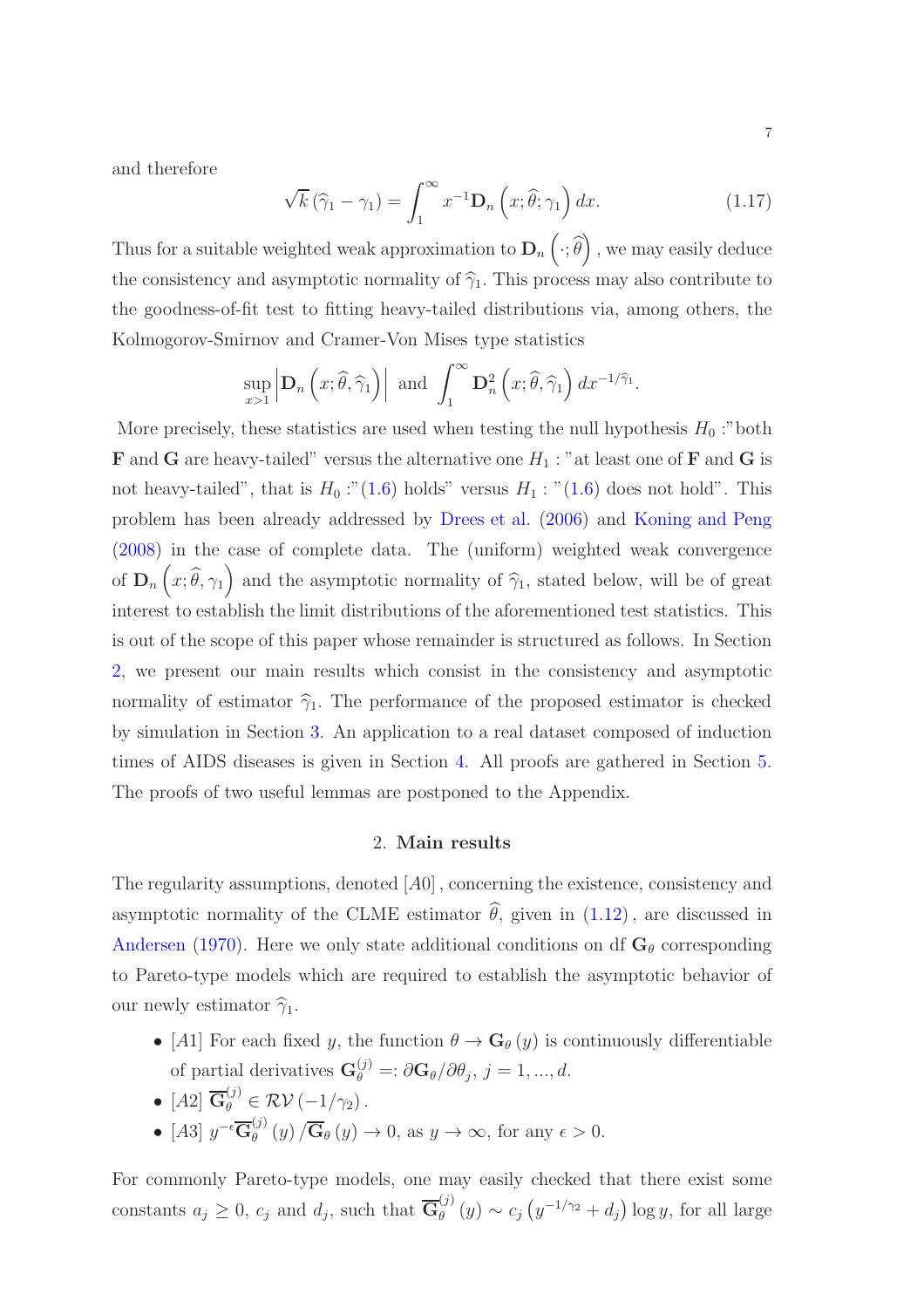x. Then one may consider that the assumptions  $[A1] - [A3]$  are not very restrictive and they may be acceptable in the extreme value theory.

<span id="page-7-0"></span>**Theorem 2.1.** *Assume that*  $\overline{\mathbf{F}} \in \mathcal{RV}_2(-1/\gamma_1; \rho_1, \mathbf{A})$  *and*  $\mathbf{G}_{\theta} \in \mathcal{RV}(-1/\gamma_2)$  *satisfying the assumptions*  $[A0] - [A3]$ , *and suppose that*  $\gamma_1 < \gamma_2$ . *Then on the probability space*  $(\Omega, \mathcal{A}, P)$ , *there exists a standard Wiener process*  $\{W(s), 0 \le s \le 1\}$  *such that, for any small*  $0 < \epsilon < 1/2$ :

$$
\sup_{x>1} x^{\epsilon} \left| \mathbf{D}_n \left( x; \widehat{\theta}, \gamma_1 \right) - \Gamma \left( x; W \right) - x^{-1/\gamma_1} \frac{x^{\rho_1/\gamma_1} - 1}{\rho_1 \gamma_1} \sqrt{k} \mathbf{A} \left( a_k \right) \right| \xrightarrow{\mathbf{P}} 0,
$$

*provided that*  $\sqrt{k}$ **A**  $(a_k) = O(1)$ , *where* 

$$
\Gamma(x;W) := \frac{\gamma}{\gamma_1} x^{-1/\gamma_1} \left\{ x^{1/\gamma} W(x^{-1/\gamma}) - W(1) \right\} + \frac{\gamma}{\gamma_1 + \gamma_2} x^{-1/\gamma_1} \int_0^1 s^{-\gamma/\gamma_2 - 1} \left\{ x^{1/\gamma} W(x^{-1/\gamma}s) - W(s) \right\} ds,
$$

*is a centred Gaussian process and*  $a_k := F^{*+}(1 - k/n)$ , *where* 

$$
F^{*+}(s) := \inf\left\{x : F^*(x) \ge s\right\}, \ 0 < s < 1,
$$

denotes the quantile (or the generalized inverse) function pertaining to df F<sup>\*</sup>.

By a strength application of this weak approximation, we establish both consistency and asymptotic normality of our newly estimator  $\hat{\gamma}_1$ , that we state there in the following Theorem.

<span id="page-7-1"></span>Theorem 2.2. *Under the assumptions of Theorem* [2](#page-7-0).1, *we have*

$$
\widehat{\gamma}_1 - \gamma_1
$$
  
=  $k^{-1/2} \int_1^\infty x^{-1} \Gamma(x; W) dx + \mathbf{A}(a_k) \int_1^\infty x^{-1/\gamma_1 - 1} \frac{x^{\rho_1/\gamma_1} - 1}{\rho_1 \gamma_1} dx + o_{\mathbf{P}}(k^{-1/2}),$ 

*this implies that*  $\widehat{\gamma}_1 \stackrel{\mathbf{P}}{\rightarrow} \gamma_1$ *. Whenever*  $\sqrt{k} \mathbf{A}(a_k) \rightarrow \lambda < \infty$ *, we get* 

$$
\sqrt{k} (\hat{\gamma}_1 - \gamma_1) \stackrel{\mathcal{D}}{\rightarrow} \mathcal{N}\left(\frac{\lambda}{1 - \rho_1}, \sigma^2\right),
$$

*where*  $\sigma^2 := \gamma^2 (1 + \gamma_1/\gamma_2) (1 + (\gamma_1/\gamma_2)^2) (1 - \gamma_1/\gamma_2)^3 \mathbf{1} (\gamma_1 < \gamma_2)$ , *and*  $\mathbf{1}(\mathcal{A})$  *stands for the indicator function pertaining to a set* A.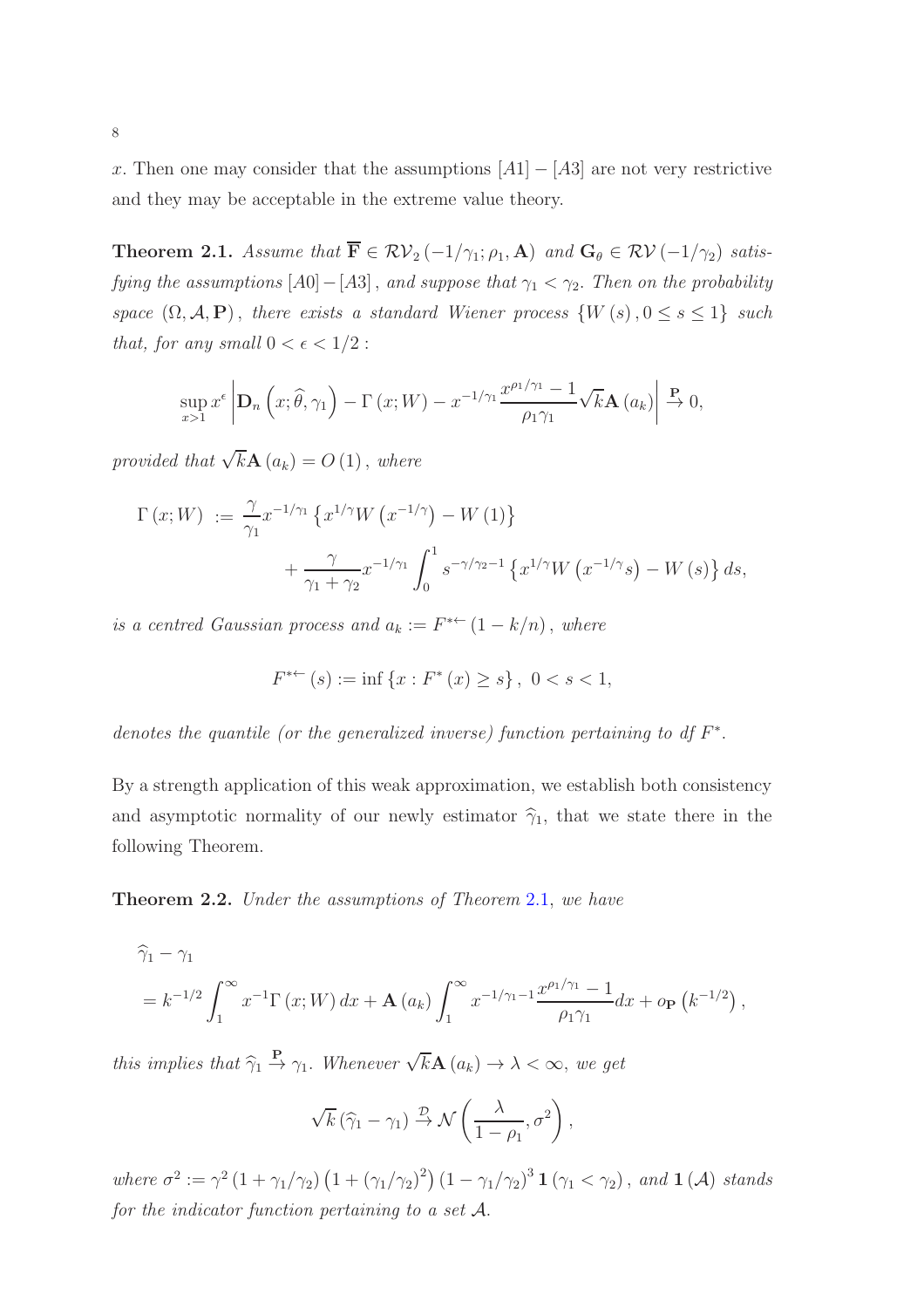#### 3. Simulation study

<span id="page-8-0"></span>In this section we will perform a simulation study in order to compare the finite sample behavior of our the newly semiparametric estimator  $\hat{\gamma}_1$ , given in (1.[16\)](#page-5-0), with the Woodrofee and the Lynden-Bell integral estimators  $\widehat{\gamma}_1^{(\textbf{BMN})}$  and  $\widehat{\gamma}_1^{(\textbf{W})}$  $i^{(\mathbf{w})}_{1}$ , given respectively in  $(1.9)$  and  $(1.10)$  $(1.10)$ . The truncation and truncated distributions functions F and G, will be chosen among the following two models:

• Burr  $(\gamma, \delta)$  distribution with right-tail function:

$$
\overline{H}(x) = \left(1 + x^{1/\delta}\right)^{-\delta/\gamma}, \ x \ge 0, \ \delta > 0, \ \gamma > 0;
$$

• Fréchet  $(\gamma)$  distribution with right-tail function:

$$
\overline{H}(x) = 1 - \exp(-x^{-1/\gamma}), x > 0, \gamma > 0.
$$

The simulation study be made in fours scenarios following to the choice of the underlying df's **F** and  $G_\theta$ :

- [S1] Burr  $(\gamma_1, \delta)$  truncated by Burr  $(\gamma_2, \delta)$ ; with  $\theta = (\gamma_2, \delta)$
- [S2] Fréchet ( $\gamma_1$ ) truncated by Fréchet ( $\gamma_2$ ); with  $\theta = \gamma_2$
- [S3] Fréchet ( $\gamma_1$ ) truncated by Burr ( $\gamma_2, \delta$ ); with  $\theta = (\gamma_2, \delta)$
- [S4] Burr  $(\gamma_1, \delta)$  truncated by Fréchet  $(\gamma_2)$ ; with  $\theta = \gamma_2$

To this end, we fix  $\delta = 1/4$  and choose the values 0.6 and 0.8 for  $\gamma_1$  and 55% and  $90\%$  for the portions of observed truncated data given in  $(1.1)$  $(1.1)$  by

<span id="page-8-1"></span>
$$
p = \int_0^\infty \mathbf{F}\left(w\right) d\mathbf{G}_{\theta}\left(w\right),\tag{3.18}
$$

so that the assumption  $\gamma_1 < \gamma_2$  $\gamma_1 < \gamma_2$  stated in Theorem 2.1 be hold. In other terms the values of p have to be greater than 50%. For each couple  $(\gamma_1, p)$ , we solve the equation (3.[18\)](#page-8-1) to get the pertaining  $\gamma_2$ -value, which we summarize as follows:

$$
(p, \gamma_1, \gamma_2) = (55\%, 0.6, 1.4), (90\%, 0.6, 5.4), (55\%, 0.8, 1.9), (90\%, 0.8, 7.2). \quad (3.19)
$$

For each scenario, we simulated 1000 random samples of size  $N = 300$  and compute the root mean squared error (RMSE) and the absolute bias (ABIAS) corresponding to each estimator  $\hat{\gamma}_1$ ,  $\hat{\gamma}_1^{(\text{BMN})}$  $_{1}^{\text{(BMN)}}$  and  $\widehat{\gamma}_{1}^{\text{(W)}}$  $1^{(W)}$ . The comparison is carry out by plotting the ABIAS and RMSE as functions of the sample fraction  $k$  which is vary from 2 to 120. The end points of this range is chosen so that it contains the optimal number of upper extremes  $k^*$  used in the computation of the tail index estimate. There are many heuristic methods to select the optimal choice of  $k^*$ , see for instance [Caeiro and Gomes](#page-27-6) [\(2015](#page-27-6)), here we use the algorithm proposed by [Reiss and Thomas](#page-29-8)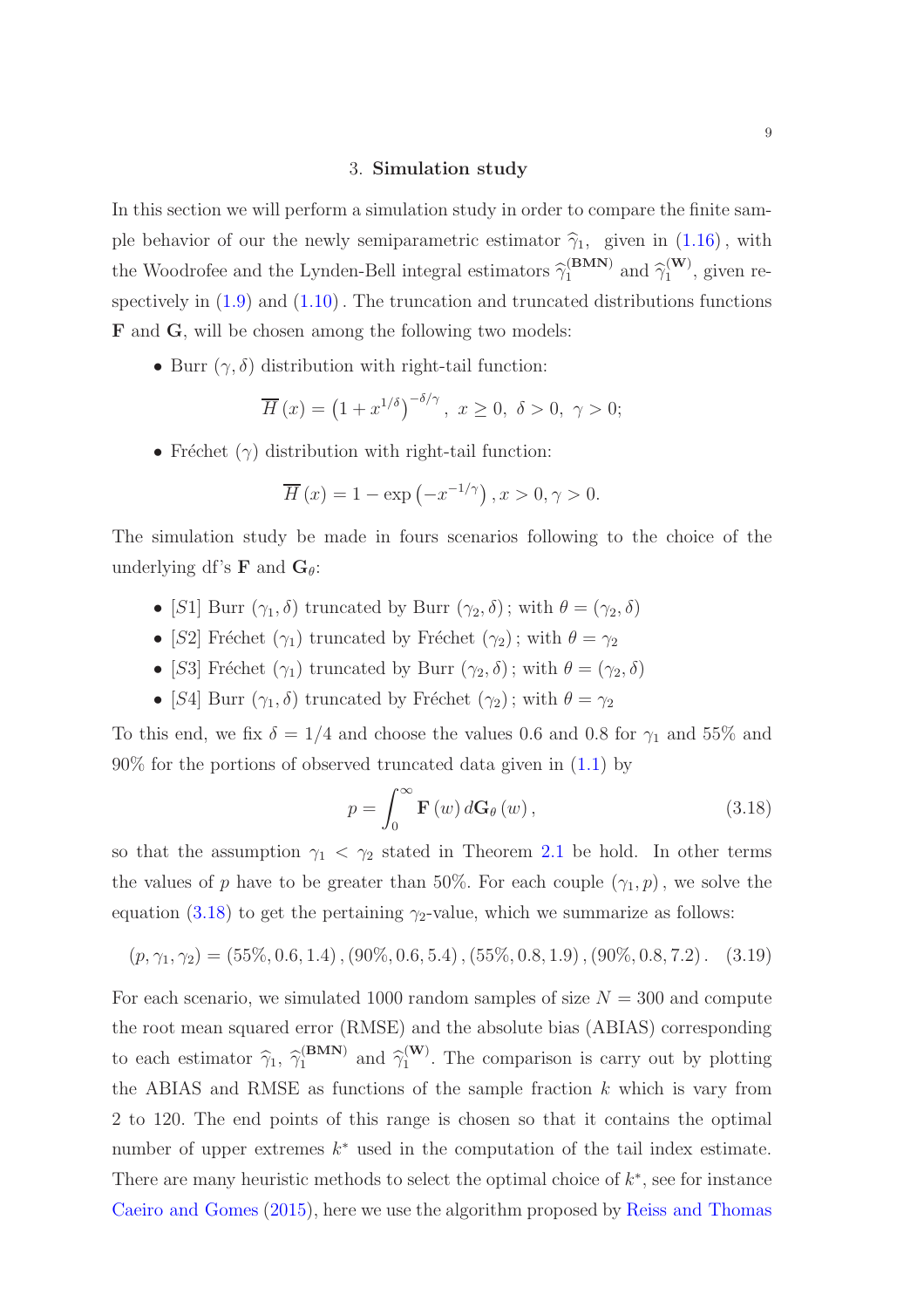[\(2007\)](#page-29-8) in page 137, which is incorporated in the R software "Xtremes"package. Note that the computation the CLME of  $\theta$  is made by means of the syntax "maxLik" of the maxLik R software package. The optimal sample fraction  $k^*$  is defined, in this procedure, by

$$
k^* := \arg\min_{1 \leq k \leq n} \frac{1}{k} \sum_{i=1}^k i^{\theta} |\widehat{\gamma}(i) - \text{median}\left\{\widehat{\gamma}(1), ..., \widehat{\gamma}(k)\right\}|,
$$

for suitable constant  $0 \le \theta \le 1/2$ , where  $\hat{\gamma}(i)$  corresponds to an estimator of tail index  $\gamma$ , based on the *i* upper order statistics, of a Pareto-type model. We observed, in our simulation study, that  $\theta = 0.3$  allows better results both in terms of bias and rmse. It is worth mentioning that making  $N$  vary did not provide notable findings, therefore we kept the size  $N$  be fixed. The finite sample behavior of the above mentioned estimators are illustrated in Figures [3.1-](#page-10-0)[3.8.](#page-17-0) On the overall, the biases of three estimators are almost equal, however in the case of moderate truncation  $(p \approx 50\%)$  the RMSE of our newly semiparametric  $\hat{\gamma}_1$  is clearly the smaller compared that of  $\widehat{\gamma}_1^{(\textbf{BMN})}$  and  $\widehat{\gamma}_1^{(\textbf{W})}$  $i_1^{(W)}$ . Actually, the moderate truncation situation is the most frequently in real data, while up to our knowledge the strong truncation remains theoretic. In this sense, we may consider that the semiparametric estimator is more efficient than the two other ones. We point out that the two estimators  $\hat{\gamma}_1^{(\text{BMN})}$  and  $\hat{\gamma}_1^{(\mathbf{W})}$  have almost the same behavior which actually is noticed before by [Haouas et al.](#page-28-8) [\(2018\)](#page-28-8). The optimal sample fractions  $k^*$  of each tail index estimator are given in Tables [1-](#page-9-1)[4.](#page-12-0)

<span id="page-9-1"></span>

| $k^*$ |  | $\widehat{\gamma}_1$ $\parallel k^*$ $\widehat{\gamma}_1^{(\textbf{BMN})} \parallel k^*$ $\widehat{\gamma}_1^{(\textbf{W})}$ |            |
|-------|--|------------------------------------------------------------------------------------------------------------------------------|------------|
|       |  | $S1 \mid 44 \mid 0.600 \mid 41 \mid 0.599 \mid 40 \mid 0.600$                                                                |            |
|       |  | $S2$   18 0.601   17 0.600   16 0.597                                                                                        |            |
|       |  | $S3 \mid 21 \quad 0.601 \mid 20 \quad 0.601$                                                                                 | 19 $0.599$ |
|       |  | $S4$ 30 0.603 27 0.600 25 0.598                                                                                              |            |

Table 1. Optimal sample fraction  $k^*$  and the estimated value of each estimator of the tail index  $\gamma_1 = 0.6$  based on 1000 samples for the four scenarios with  $p = 0.55$ .

#### 4. Real data example

<span id="page-9-0"></span>In this section, we give an application to the AIDS data set, available in the "DTDA" R package, used before by [Lagakos et al.](#page-28-0) [\(1988](#page-28-0)). The data present the infection and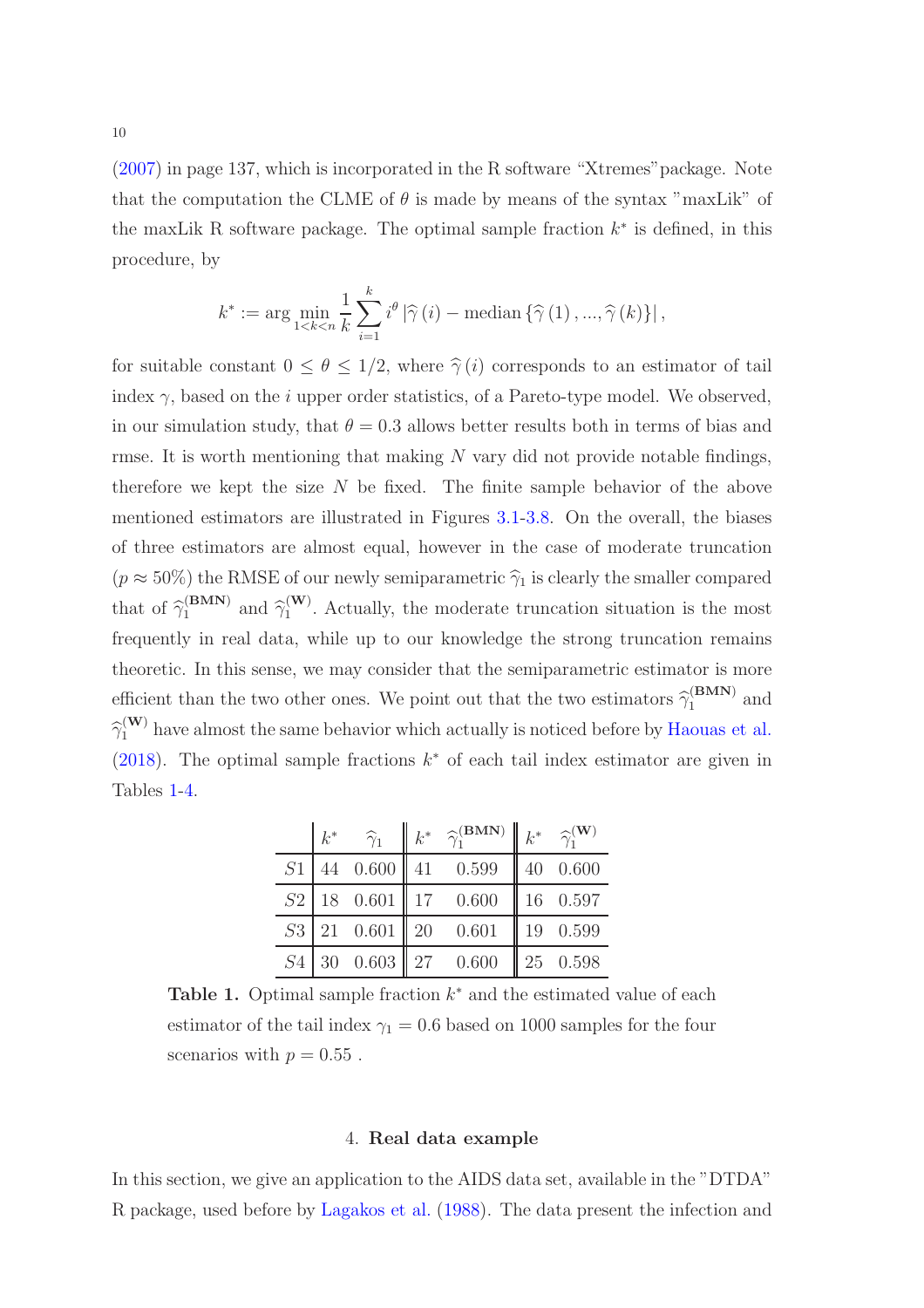<span id="page-10-0"></span>

Figure 3.1. Absolute bias (left two panels) and RMSE (right two panels) of  $\hat{\gamma}_1$  (black) and  $\hat{\gamma}_1^{\text{(BMN)}}$  $_{1}^{(\text{BMM})}$  (red) and  $\widehat{\gamma}_{1}^{(\text{W})}$  $1^{(\mathbf{w})}(\text{blue}), \text{ corre-}$ sponding to two situations of scenario  $S_1$ :  $(\gamma_1 = 0.6, p = 55\%)$  and  $(\gamma_1=0.6, p=90\%)$  based on 1000 samples of size 300.

|    | $k^*$ |  | $\widehat{\gamma}_1$ $\parallel k^*$ $\widehat{\gamma}_1^{\textbf{(BMN)}} \parallel k^*$ $\widehat{\gamma}_1^{\textbf{(W)}}$ |                      |
|----|-------|--|------------------------------------------------------------------------------------------------------------------------------|----------------------|
| S1 |       |  | $\begin{array}{ c c c c c c c c } \hline 82 & 0.610 & 82 & 0.611 \hline \end{array}$                                         | 82 0.611             |
|    |       |  | $S2$ 37 0.640 37 0.640                                                                                                       | $\parallel$ 37 0.640 |
|    |       |  | $S3 \mid 46 \mid 0.633 \mid 37 \mid 0.625$                                                                                   | $\parallel$ 37 0.625 |
| S4 |       |  | $52 \quad 0.610 \parallel 52 \quad 0.610$                                                                                    | $\parallel$ 52 0.610 |

Table 2. Optimal sample fraction  $k^*$  and the estimated value of each estimator of the tail index  $\gamma_1 = 0.6$  based on 1000 samples for the four scenarios with  $p = 0.9$ .

induction times for  $n = 258$  adults who were infected with HIV virus and developed AIDS by June 30, 1986. The time in years, measured from April 1, 1978, when adults were infected by the virus from a contaminated blood transfusion and the waiting time to development of AIDS measured from the date of infection. We interest here to the estimation of the end-time of the induction of the AIDS virus which corresponds to the high quantile in basis the given observations. The variable of interest here is the time of induction  $T$  of the disease duration which elapses between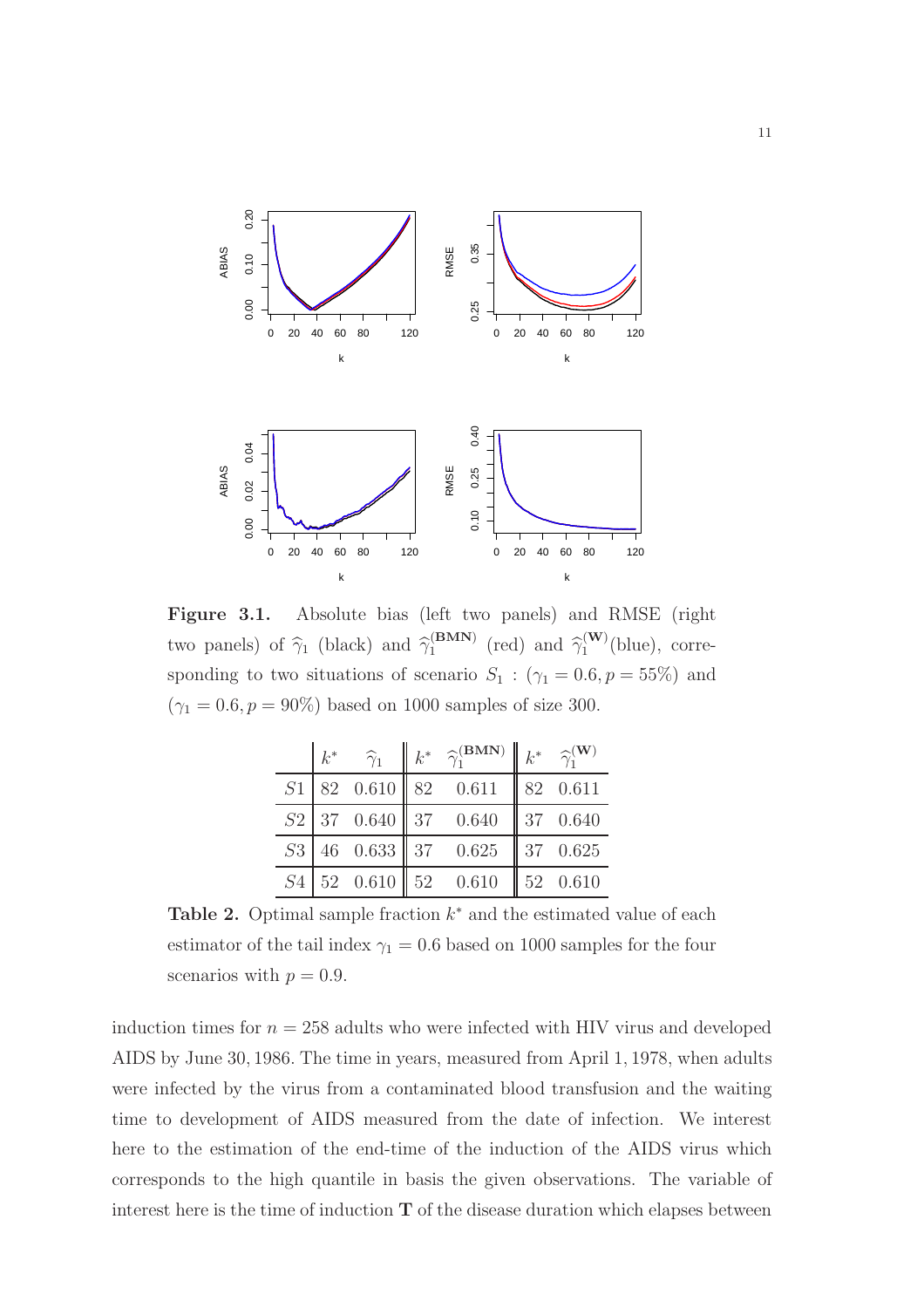

Figure 3.2. Absolute bias (left two panels) and RMSE (right two panels) of  $\hat{\gamma}_1$  (black) and  $\hat{\gamma}_1^{\text{(BMN)}}$  $_{1}^{(\text{BMM})}$  (red) and  $\widehat{\gamma}_{1}^{(\text{W})}$  $1^{(\mathbf{w})}(\text{blue}), \text{ corre-}$ sponding to two situations of scenario  $S_1$ :  $(\gamma_1 = 0.8, p = 55\%)$  and  $(\gamma_1 = 0.8, p = 90\%)$  based on 1000 samples of size 300.

| $k^*$ |  | $\widehat{\gamma}_1$ $\parallel k^*$ $\widehat{\gamma}_1^{\textbf{(BMN)}} \parallel k^*$ $\widehat{\gamma}_1^{\textbf{(W)}}$ |  |
|-------|--|------------------------------------------------------------------------------------------------------------------------------|--|
|       |  | $S1$ 59 0.799 57 0.800 54 0.799                                                                                              |  |
|       |  | $S2$   21 0.803   21 0.803   20 0.799                                                                                        |  |
|       |  | $S3 \begin{array}{ l} 24 & 0.802 \end{array}$ 22 0.798 22 0.801                                                              |  |
|       |  | $S4$   51 0.799   52 0.800   50 0.801                                                                                        |  |

Table 3. Optimal sample fraction  $k^*$  and the estimated value of each estimator of the tail index  $\gamma_1 = 0.8$  based on 1000 samples for the four scenarios with  $p = 0.55$ .

the date of infection M and the date  $M + T$  of the declaration of the disease. The sample  $(T_1, M_1), ..., (T_n, M_n)$  are taken between two fixed dates: "0" and "8", i.e. between April 1, 1978, and June 30, 1986. The initial date "0" denotes an infection occurring in the three months: from April 1, 1978, to June 30, 1978. Let us assume that M and T are the observed rv's, corresponding to the underlying rv's  $M$  and **T**, given by the truncation scheme  $0 \leq M + T \leq 8$ , which in turn may be rewritten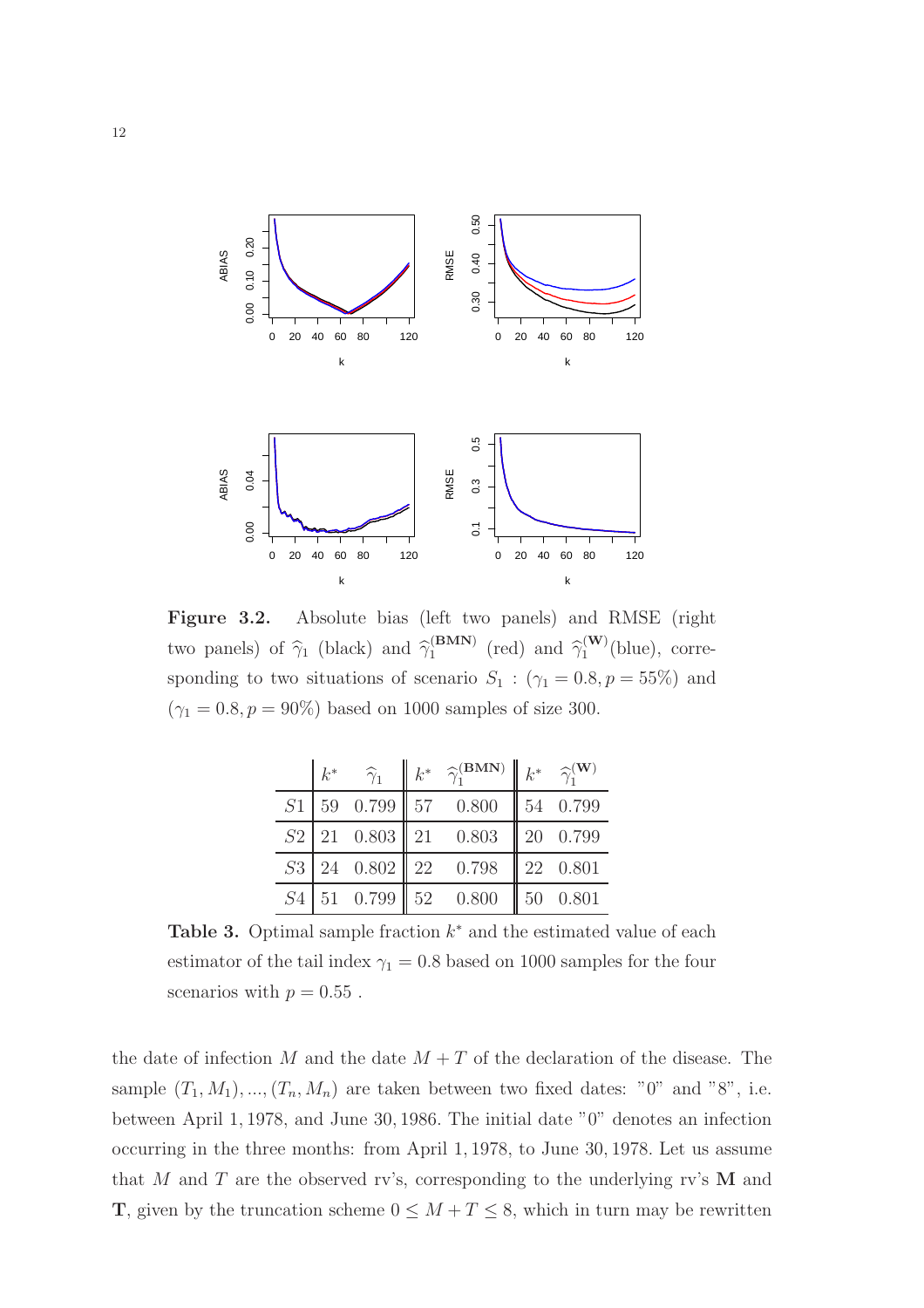

<span id="page-12-0"></span>Figure 3.3. Absolute bias (left two panels) and RMSE (right two panels) of  $\hat{\gamma}_1$  (black) and  $\hat{\gamma}_1^{\text{(BMN)}}$  $_{1}^{(\text{BMM})}$  (red) and  $\widehat{\gamma}_{1}^{(\text{W})}$  $1^{(\mathbf{w})}(\text{blue}), \text{ corre-}$ sponding to two situations of scenario  $S_2$ :  $(\gamma_1 = 0.6, p = 55\%)$  and  $(\gamma_1 = 0.6, p = 90\%)$  based on 1000 samples of size 300.

|  |  | $k^*$ $\widehat{\gamma}_1$ $\  k^*$ $\widehat{\gamma}_1^{\textbf{(BMN)}} \  k^*$ $\widehat{\gamma}_1^{\textbf{(W)}}$ |  |
|--|--|----------------------------------------------------------------------------------------------------------------------|--|
|  |  | $S1$   90   0.804    90   0.806    90   0.807                                                                        |  |
|  |  | $S2$ 34 0.845 34 0.846 34 0.846                                                                                      |  |
|  |  | $S3 \mid 40 \quad 0.831 \mid 40 \quad 0.831 \mid 40 \quad 0.831$                                                     |  |
|  |  | $S4$   71  0.814   71  0.814   71  0.815                                                                             |  |

Table 4. Optimal sample fraction  $k^*$  and the estimated value of each estimator of the tail index  $\gamma_1 = 0.8$  based on 1000 samples for the four scenarios with  $p = 0.9$ .

<span id="page-12-1"></span>into

$$
0 \le M \le S,\tag{4.20}
$$

where  $S := 8 - T$ . To work within the framework of the present paper, let us make the following transformations:

$$
X := \frac{1}{S + \epsilon} \text{ and } Y := \frac{1}{M + \epsilon},\tag{4.21}
$$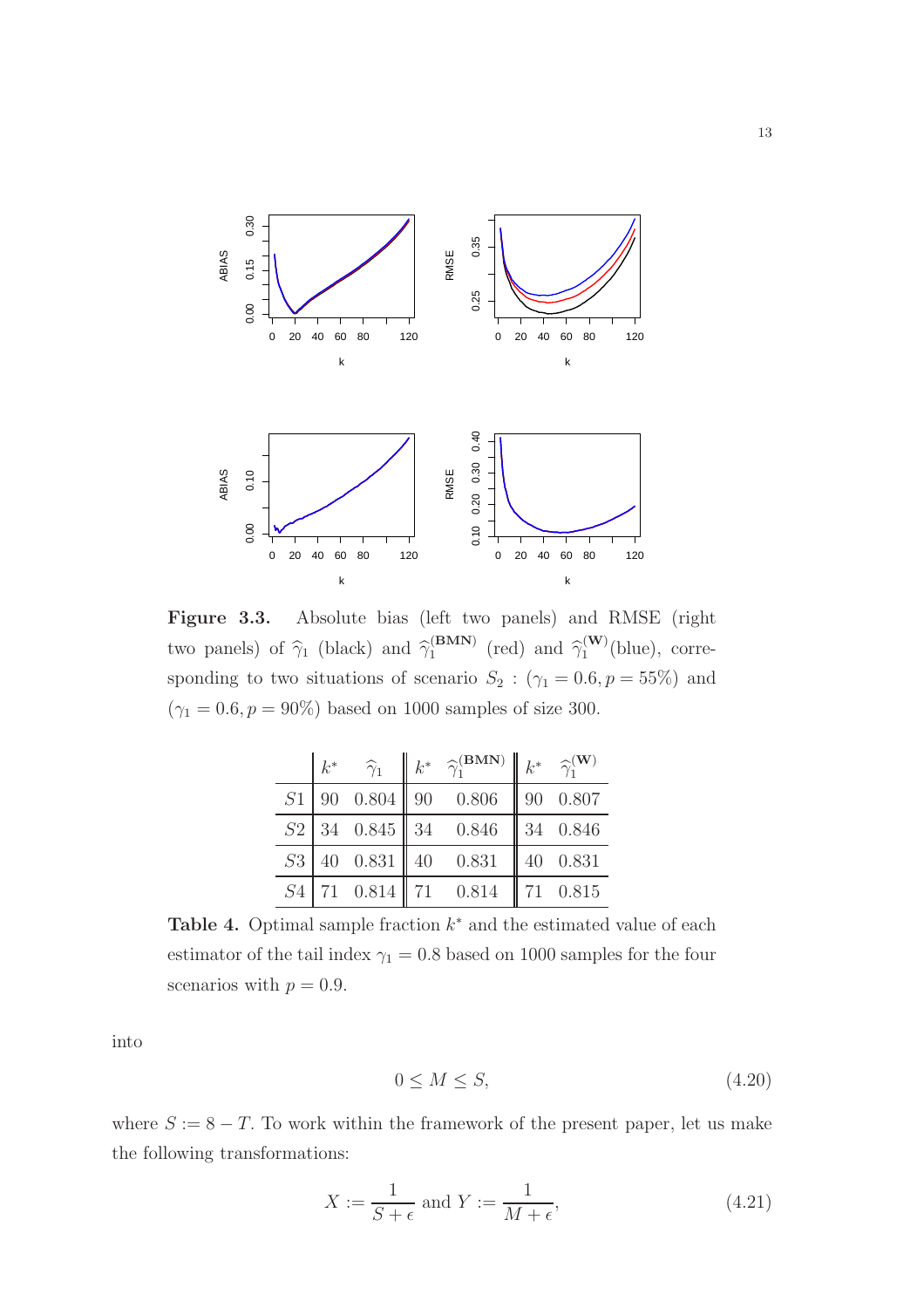

Figure 3.4. Absolute bias (left two panels) and RMSE (right two panels) of  $\hat{\gamma}_1$  (black) and  $\hat{\gamma}_1^{\text{(BMN)}}$  $_{1}^{(\text{BMM})}$  (red) and  $\widehat{\gamma}_{1}^{(\text{W})}$  $1^{(\mathbf{w})}(\text{blue}), \text{ corre-}$ sponding to two situations of scenario  $S_2$ :  $(\gamma_1 = 0.8, p = 55\%)$  and  $(\gamma_1 = 0.8, p = 90\%)$  based on 1000 samples of size 300.

where  $\epsilon = 0.05$  so that the two denominators be non-null. Thus, in view of  $(4.20)$  $(4.20)$ , we have  $X \leq Y$ , which means that X is randomly right-truncated by Y. Thereby, for the given sample  $(T_1, M_1), ..., (T_n, M_n)$ , from  $(T, M)$ , the previous transformations produce us a new ones  $(X_1, Y_1), ..., (X_n, Y_n)$  from  $(X, Y)$ .

<span id="page-13-0"></span>Let us now denote by  $\bf{F}$  and  $\bf{G}$  the df's of the underling rv's  $\bf{X}$  and  $\bf{Y}$  corresponding to the truncated rv's  $X$  and  $Y$ , respectively. By using parametric likelihood methods, [Lui et al.](#page-28-11) [\(1986\)](#page-28-11) fit both df's of M and S by the two-parameter Weibull model, this implies that the df's of  $\bf{F}$  and  $\bf{G}$  by may be fitted by two-parameter Fréchet model, namely  $H_{(a,r)}(x) = \exp(-a^r x^{-r}), x > 0, a > 0, r > 0$ , hence both **F** and **G** are heavy-tailed. The estimated parameters corresponding to the fitting of df G are  $a_0 = 0.004$  and  $r_0 = 2.1$ , see also [Lagakos et al.](#page-28-0) [\(1988\)](#page-28-0) page 520. Thus on may consider that df G is known and equals  $G_{\theta} = H_{(a_0, r_0)}$ , where  $\theta = (a_0, r_0)$ . By using the Thomas and Reiss algorithm, given above, we compute the optimal sample fraction  $k^*$  corresponds to the tail index estimator  $\hat{\gamma}_1$  of df **F** is  $\gamma_1$ . We find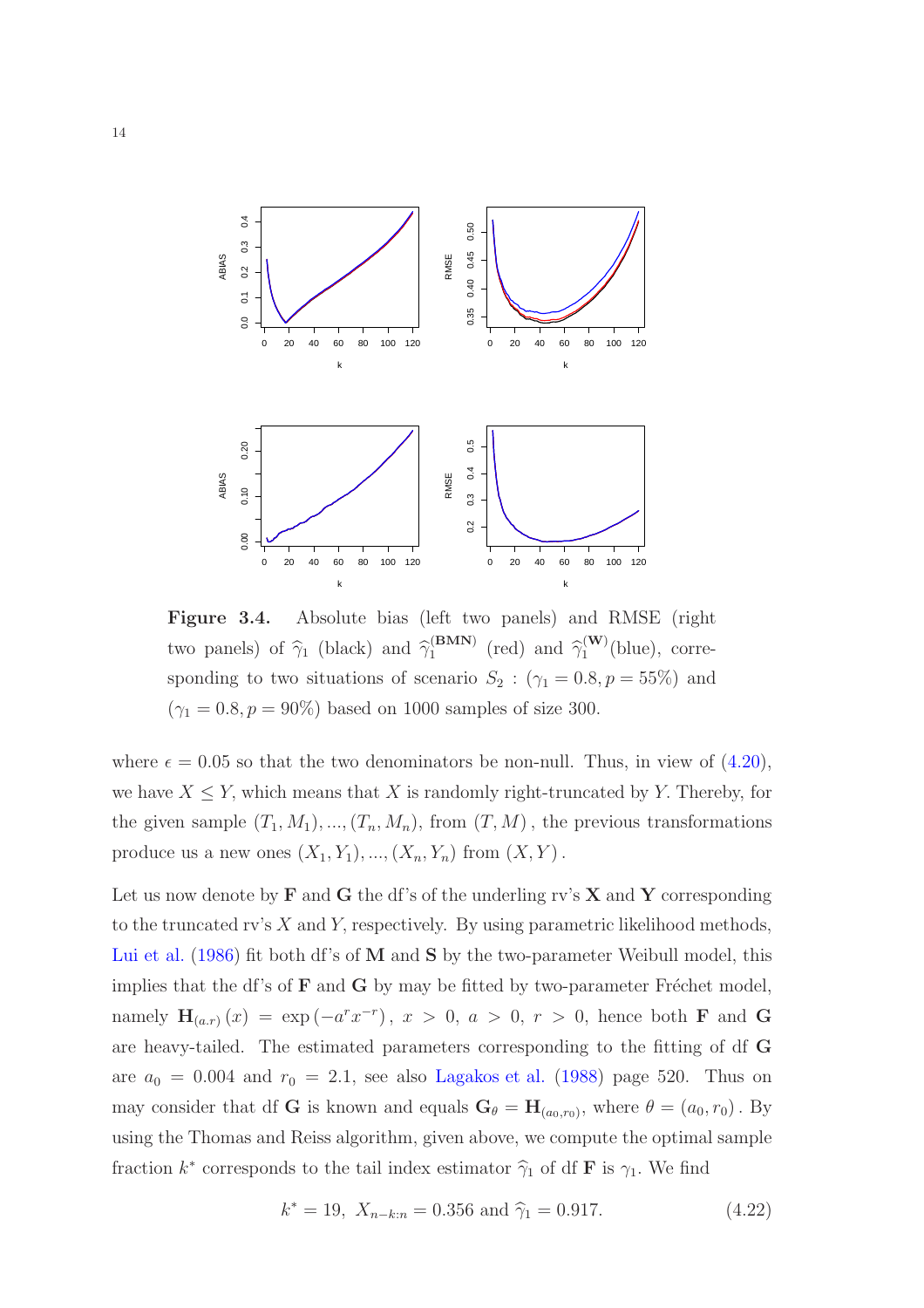

Figure 3.5. Absolute bias (left two panels) and RMSE (right two panels) of  $\hat{\gamma}_1$  (black) and  $\hat{\gamma}_1^{(MBN)}$  $\binom{(\text{MBN})}{1}$  (red) and  $\widehat{\gamma}_1^{(\text{W})}$  $1^{(\mathbf{w})}(\text{blue}), \text{ corre-}$ sponding to two situations of scenario  $S_3$ :  $(\gamma_1 = 0.6, p = 55\%)$  and  $(\gamma_1 = 0.6, p = 90\%)$  based on 1000 samples of size 300.

The well-known Weissman estimator [\(Weissman](#page-29-9), [1978](#page-29-9)) of the high quantile,  $q_v :=$  $\mathbf{F}^{-1}(1-v_n)$ , corresponding to the underling df **F** is given by

$$
\widehat{q}_v := X_{n-k:n} \left( \frac{v}{\overline{\mathbf{F}}_n \left( X_{n-k:n} \right)} \right)^{-\widehat{\gamma}_1},
$$

where  $v = 1/(2n)$ , and  $\mathbf{F}_n$  is the semiparametric estimator of df **F** of **X** given in  $(1.11)$  $(1.11)$ . From the values  $(4.22)$  $(4.22)$ , we get  $\hat{q}_v = 0.061$ . Let us now compute the high quantile of **T** based on the original data,  $T_1, ..., T_n$ . Recall that  $P(X \ge q_v) = v$  and  $X = 1/(8 - T + \epsilon)$ , this implies that  $P(T \ge 1/q_v - 8 + \epsilon) = v$ , this means that  $1/q_v - 8 + \epsilon$  is the high quantile of **T**, which corresponds to the end-time  $t_{end}$  that we want to estimate. Thereby  $\hat{t}_{end} = 1/\hat{q}_{v} - 8 + 10^{-2} = 1/0.061 - 8 + 10^{-2} = 8.40$ , the value the end time of induction of AIDS is: 8 years, 4 months and 24 days.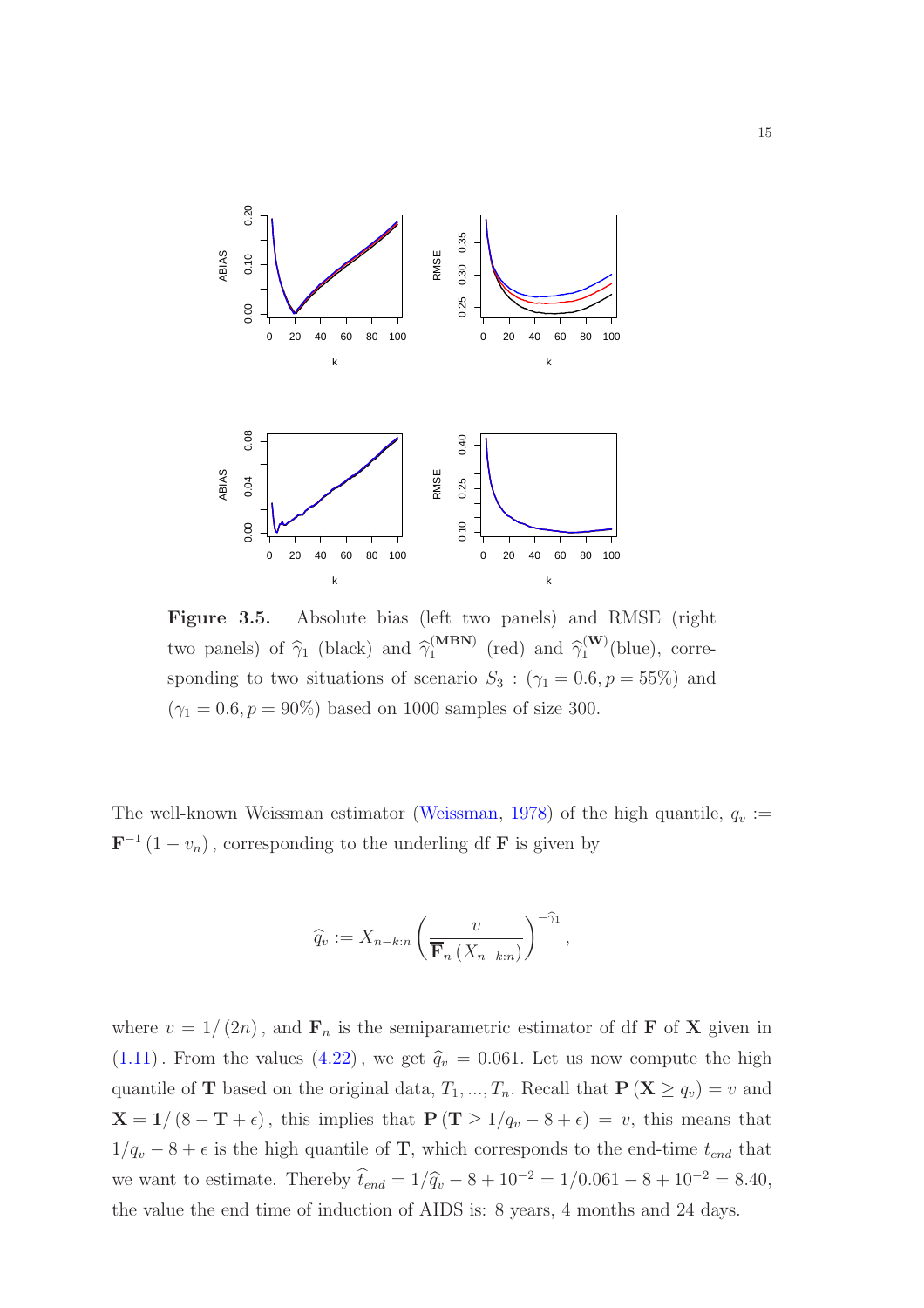

Figure 3.6. Absolute bias (left two panels) and RMSE (right two panels) of  $\hat{\gamma}_1$  (black) and  $\hat{\gamma}_1^{\text{(BMN)}}$  $_{1}^{(\text{BMM})}$  (red) and  $\widehat{\gamma}_{1}^{(\text{W})}$  $1^{(\mathbf{w})}(\text{blue}), \text{ corre-}$ sponding to two situations of scenario  $S_3$ :  $(\gamma_1 = 0.8, p = 55\%)$  and  $(\gamma_1 = 0.8, p = 90\%)$  based on 1000 samples of size 300.

# 5. Proof of Theorems

<span id="page-15-0"></span>5.1. Proof of Theorem [2.1.](#page-7-0) Let us first notice that the semiparametric estimator of df  $\bf{F}$  given in  $(1.12)$  $(1.12)$  may be rewritten into

$$
\mathbf{F}_n\left(x;\widehat{\theta}_n\right) = P_n\left(\widehat{\theta}\right) \int_0^x \frac{dF_n^*(w)}{\overline{\mathbf{G}}_{\widehat{\theta}}(w)},\tag{5.23}
$$

and  $1/P_n\left(\widehat{\theta}\right) = \int_0^\infty dF_n^*(w) / \overline{\mathbf{G}}_{\widehat{\theta}}(w)$ , where  $F_n^*(w) := n^{-1} \sum_{i=1}^n \mathbf{1}(X_i \leq w)$  denotes the usual empirical df pertaining to the observed sample  $X_1, ..., X_n$ . It is worth mentioning that by using the strong law of large numbers  $P_n(\widehat{\theta}) \to P(\theta)$  (almost surely) as  $n \to \infty$ , where  $P(\theta) = 1/\int_0^\infty dF^*(w) / \overline{\mathbf{G}}_{\theta}(w)$  (see e.g. Lemma 3.2 in [Wang](#page-29-0)  $(1989)$  $(1989)$ ). On the other hand by using the first equation in  $(1.2)$ , we deduce that  $p = 1/\int_0^\infty dF^*(w) / \overline{\mathbf{G}}(w)$ , it follows that  $p \equiv P(\theta)$  because we already assumed that  $G \equiv G_\theta$ . Next we use the distribution tail

<span id="page-15-1"></span>
$$
\overline{\mathbf{F}}(x;\theta) = P(\theta) \int_{x}^{\infty} \frac{dF^*(w)}{\overline{\mathbf{G}}_{\theta}(w)},
$$
\n(5.24)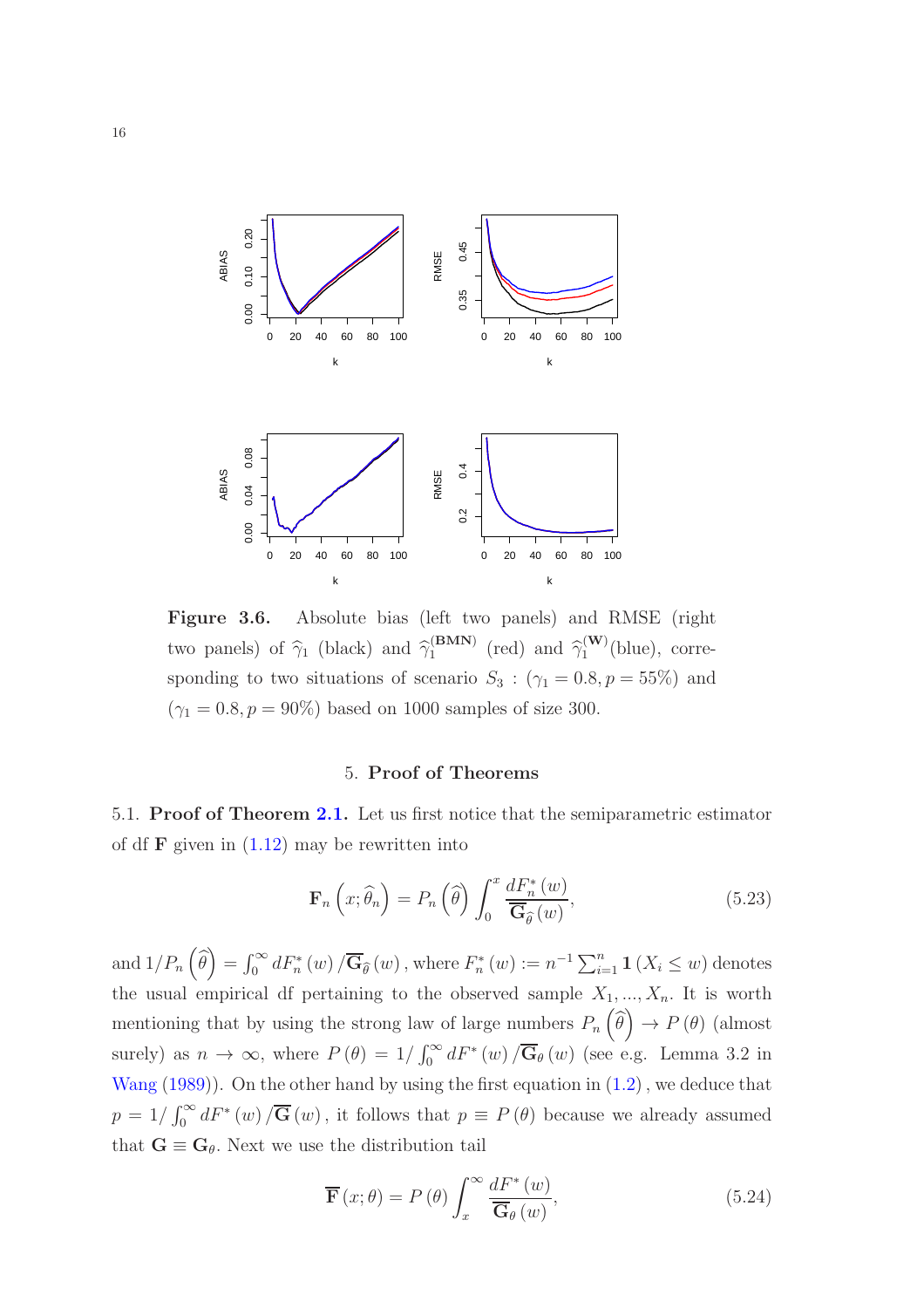

Figure 3.7. Absolute bias (left two panels) and RMSE (right two panels) of  $\hat{\gamma}_1$  (black) and  $\hat{\gamma}_1^{\text{(BMN)}}$  $_{1}^{(\text{BMM})}$  (red) and  $\widehat{\gamma}_{1}^{(\text{W})}$  $1^{(\mathbf{w})}(\text{blue}), \text{ corre-}$ sponding to two situations of scenario  $S_4$ :  $(\gamma_1 = 0.6, p = 55\%)$  and  $(\gamma_1 = 0.6, p = 90\%)$  based on 1000 samples of size 300.

and its empirical counterpart

$$
\overline{\mathbf{F}}_n\left(x;\widehat{\theta}\right) = P_n\left(\widehat{\theta}\right) \int_x^\infty \frac{dF_n^*\left(w\right)}{\overline{\mathbf{G}}_{\widehat{\theta}}\left(w\right)}.
$$

To begin let us decompose  $k^{-1/2} \mathbf{D}_n(x;\hat{\theta})$  for  $x > 1$  into the sum of

$$
\mathbf{M}_{n1}(x) := x^{-1/\gamma_1} \frac{\overline{\mathbf{F}}_n \left( xX_{n-k:n}; \widehat{\theta} \right) - \overline{\mathbf{F}}_n \left( xX_{n-k:n}; \theta \right)}{\overline{\mathbf{F}} \left( xX_{n-k:n}; \theta \right)},
$$
\n
$$
\mathbf{M}_{n2}(x) := x^{-1/\gamma_1} \frac{\overline{\mathbf{F}}_n \left( xX_{n-k:n}; \theta \right) - \overline{\mathbf{F}} \left( xX_{n-k:n}; \theta \right)}{\overline{\mathbf{F}} \left( xX_{n-k:n}; \theta \right)},
$$
\n
$$
\mathbf{M}_{n3}(x) := -\frac{\overline{\mathbf{F}} \left( xX_{n-k:n}; \theta \right)}{\overline{\mathbf{F}}_n \left( X_{n-k:n}; \theta \right)} \frac{\overline{\mathbf{F}}_n \left( X_{n-k:n}; \theta \right) - \overline{\mathbf{F}} \left( X_{n-k:n}; \theta \right)}{\overline{\mathbf{F}} \left( X_{n-k:n}; \theta \right)},
$$
\n
$$
\mathbf{M}_{n4}(x) := \left( \frac{\overline{\mathbf{F}} \left( xX_{n-k:n}; \theta \right)}{\overline{\mathbf{F}}_n \left( X_{n-k:n}; \theta \right)} - x^{-1/\gamma_1} \right) \frac{\overline{\mathbf{F}}_n \left( xX_{n-k:n}; \theta \right) - \overline{\mathbf{F}} \left( xX_{n-k:n}; \theta \right)}{\overline{\mathbf{F}} \left( xX_{n-k:n}; \theta \right)}
$$

and

$$
\mathbf{M}_{n5}(x) := \frac{\overline{\mathbf{F}}(xX_{n-k:n};\theta)}{\overline{\mathbf{F}}(X_{n-k:n};\theta)} - x^{-1/\gamma_1}.
$$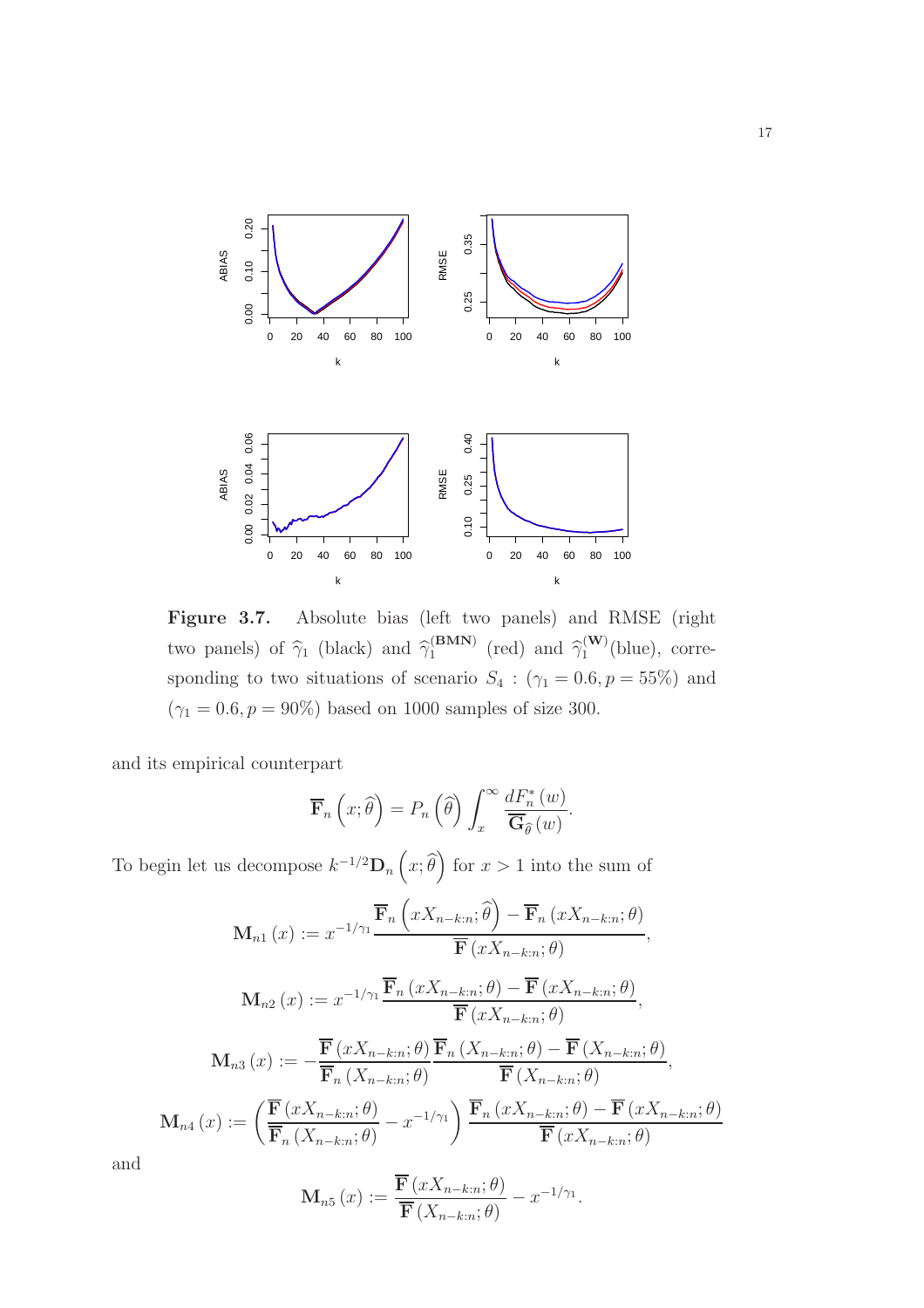<span id="page-17-0"></span>

Figure 3.8. Absolute bias (left two panels) and RMSE (right two panels) of  $\hat{\gamma}_1$  (black) and  $\hat{\gamma}_1^{\text{(BMN)}}$  $_{1}^{(\text{BMM})}$  (red) and  $\widehat{\gamma}_{1}^{(\text{W})}$  $1^{(\mathbf{w})}(\text{blue}), \text{ corre-}$ sponding to two situations of scenario  $S_4$ :  $(\gamma_1 = 0.8, p = 55\%)$  and  $(\gamma_1 = 0.8, p = 90\%)$  based on 1000 samples of size 300.

Our goal is to provide a weighted weak approximation to the tail empirical process  $\mathbf{D}_n\left(x;\widehat{\theta};\gamma_1\right)$ . To begin, let  $\xi_i:=\overline{F}^*(X_i)$ ,  $i=1,...,n$  be a sequence of independent and identically rv's. Recall that both df's  $\bf{F}$  and  $\bf{G}_{\theta}$  are assumed to be continuous, this implies that  $F^*$  is continuous as well, therefore  $\mathbf{P}(\xi_i \leq u) = u$ , this means that  $(\xi_i)_{i=1,n}$  are uniformly distributed on  $(0,1)$ . Let us now define the corresponding uniform tail empirical process

<span id="page-17-2"></span>
$$
\alpha_n(s) := \sqrt{k} \left( \mathbf{U}_n(s) - s \right), \text{ for } 0 \le s \le 1,
$$
\n(5.25)

<span id="page-17-1"></span>where

$$
\mathbf{U}_{n}(s) := k^{-1} \sum_{i=1}^{n} \mathbf{1} \left( \xi_{i} < ks/n \right) \tag{5.26}
$$

denotes the tail empirical df pertaining to the sample  $(\xi_i)_{i=1,n}$ . In view of Proposition 3.1 of [Einmahl et al.](#page-27-7)  $(2006)$  $(2006)$ , there exists a Wiener process W such that for every  $0 \leq \epsilon < 1/2$ ,

<span id="page-17-3"></span>
$$
\sup_{0 \le s < 1} s^{-\epsilon} \left| \alpha_n \left( s \right) - W \left( s \right) \right| \xrightarrow{\mathbf{P}} 0, \text{ as } n \to \infty. \tag{5.27}
$$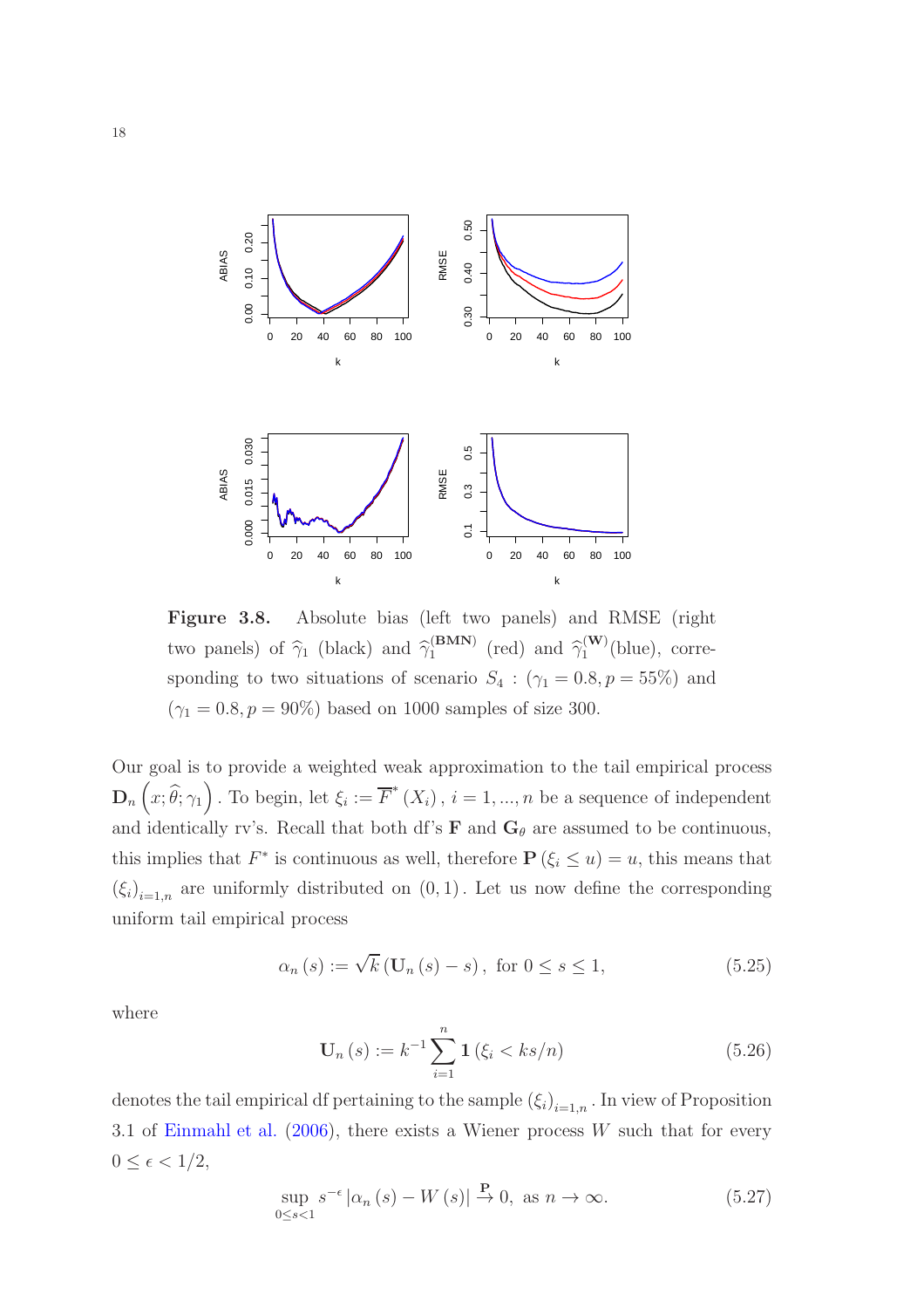$$
\sqrt{k}\mathbf{M}_{n2}\left(x\right) = \frac{\gamma}{\gamma_1} x^{1/\gamma_2} W\left(t^{-1/\gamma}\right) + \frac{\gamma}{\gamma_1} \int_{x^{1/\gamma_2}}^{\infty} W\left(t^{-\gamma_2/\gamma}\right) dt + o_{\mathbf{P}}\left(x^{\frac{1}{2}\left(\frac{1}{\gamma_2} - \frac{1}{\gamma_1}\right) + \epsilon}\right),\tag{5.28}
$$

and

$$
\sqrt{k}\mathbf{M}_{n3}\left(x\right) = -x^{-1/\gamma_1} \left(\frac{\gamma}{\gamma_1}W\left(1\right) + \frac{\gamma}{\gamma_1}\int_1^\infty W\left(t^{-\gamma_2/\gamma}\right)dt\right) + o_\mathbf{P}\left(x^{-1/\gamma_1 + \epsilon}\right). \tag{5.29}
$$

while

$$
\sqrt{k}\mathbf{M}_{n1}\left(x\right) = o_{\mathbf{P}}\left(x^{-1/\gamma_{1}+\epsilon}\right), \quad \sqrt{k}\mathbf{M}_{n4}\left(x\right) = o_{\mathbf{P}}\left(x^{\frac{1}{2}\left(\frac{1}{\gamma_{2}}-\frac{1}{\gamma_{1}}\right)+\epsilon}\right),\tag{5.30}
$$

and

$$
\sqrt{k} \mathbf{M}_{n5}(x) = x^{-1/\gamma_1} \frac{x^{\rho_1/\gamma_1} - 1}{\rho_1 \gamma_1} \sqrt{k} \mathbf{A}(a_k) + o_{\mathbf{P}}(x^{-1/\gamma_1}). \tag{5.31}
$$

Throughout the proof, without loss of generality, we assume that  $a\epsilon \equiv \epsilon$ , for any constant  $a > 0$ . We point out that all the rest terms of the previous approximations are negligible in probability, uniformly on  $x > 1$ . Let us begin by the term  $\mathbf{M}_{n1}(x)$ which may be made into

$$
\frac{x^{-1/\gamma_1}}{\overline{\mathbf{F}}(xX_{n-k:n};\theta)}P_n\left(\widehat{\theta}\right)\left(\int_x^\infty\frac{dF_n^*\left(X_{n-k:n}w\right)}{\overline{\mathbf{G}}_{\widehat{\theta}}\left(X_{n-k:n}w\right)}-\int_x^\infty\frac{dF_n^*\left(X_{n-k:n}w\right)}{\overline{\mathbf{G}}_{\theta}\left(X_{n-k:n}w\right)}\right)
$$
\n
$$
=\frac{x^{-1/\gamma_1}}{\overline{\mathbf{F}}\left(xX_{n-k:n};\theta\right)}P_n\left(\widehat{\theta}\right)\int_x^\infty\left(\frac{1}{\overline{\mathbf{G}}_{\widehat{\theta}}\left(X_{n-k:n}w\right)}-\frac{1}{\overline{\mathbf{G}}_{\theta}\left(X_{n-k:n}w\right)}\right)dF_n^*\left(X_{n-k:n}w\right).
$$

By applying the mean value theorem (for several variables) to function  $\theta \to 1/\overline{\mathbf{G}}_{\theta}(\cdot)$ , yields

$$
\frac{1}{\overline{\mathbf{G}}_{\widehat{\theta}}(z)} - \frac{1}{\overline{\mathbf{G}}_{\theta}(z)} = \sum_{i=1}^{d} (\widehat{\theta}_i - \theta_i) \frac{\overline{\mathbf{G}}_{\widetilde{\theta}}^{(i)}(z)}{\overline{\mathbf{G}}_{\widetilde{\theta}}^{2}(z)}, \text{ for any } z > 1,
$$

where  $\theta$  is such that  $\theta_i$  is between  $\theta_i$  and  $\theta_i$ , for  $i = 1, ..., d$ , therefore

$$
\mathbf{M}_{n1}(x) = \frac{x^{-1/\gamma_1}}{\overline{\mathbf{F}}(xX_{n-k:n};\theta)} P_n\left(\widehat{\theta}\right) \sum_{i=1}^d \left(\widehat{\theta}_i - \theta_i\right) \int_x^\infty \frac{\overline{\mathbf{G}}_{\widetilde{\theta}}^{(i)}\left(X_{n-k:n}w\right)}{\overline{\mathbf{G}}_{\widetilde{\theta}}^{2}\left(X_{n-k:n}w\right)} dF_n^*\left(X_{n-k:n}w\right).
$$

Recall that by assumptions (1.[6\)](#page-2-2) and [A2] both  $\overline{\mathbf{G}}_{\theta}$  and  $\overline{\mathbf{G}}_{\theta}^{(i)}$  $\theta_{\theta}^{(0)}$  are regularly varying with the same index  $(-1/\gamma_2)$  and on the other hand,  $X_{n-k:n} \stackrel{\mathbf{P}}{\to} \infty$  and  $w > 1$ , then  $X_{n-k:n}$   $w$   $\rightarrow \infty$ . Then by applying Pooter's inequalities (1.[4\)](#page-2-3), yields

$$
\frac{\overline{\mathbf{G}}_{\widetilde{\theta}}\left(X_{n-k:n}w\right)}{\overline{\mathbf{G}}_{\widetilde{\theta}}\left(X_{n-k:n}\right)}=\left(1+o_{\mathbf{P}}\left(1\right)\right)w^{-1/\gamma_{2}+\epsilon}=\frac{\overline{\mathbf{G}}_{\widetilde{\theta}}^{(i)}\left(X_{n-k:n}w\right)}{\overline{\mathbf{G}}_{\widetilde{\theta}}^{(i)}\left(X_{n-k:n}\right)},
$$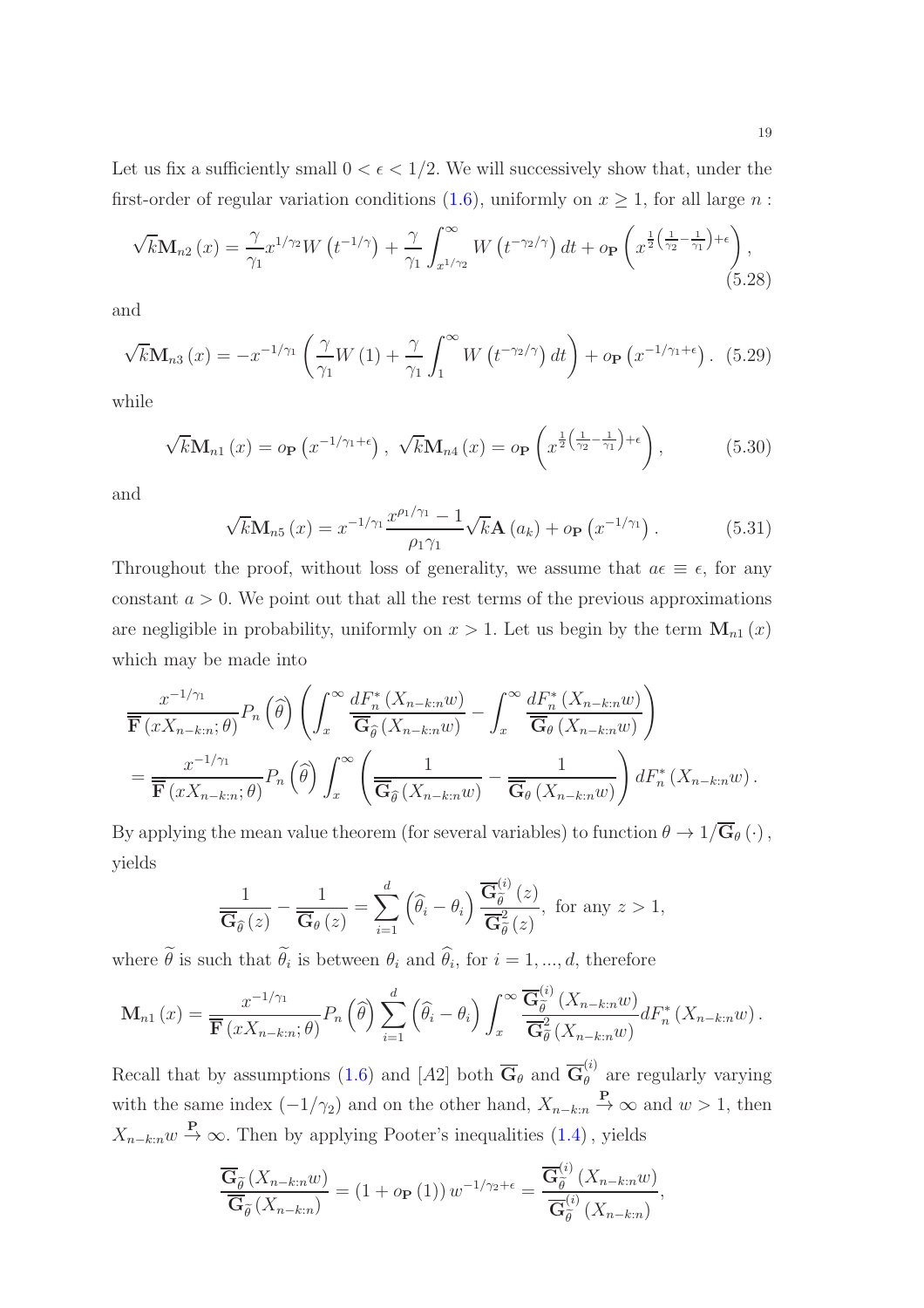it follows that

$$
\mathbf{M}_{n1}(x) = (1 + o_{\mathbf{P}}(1)) P_n \left( \widehat{\theta} \right) \frac{x^{-1/\gamma_1}}{\overline{\mathbf{G}_{\widetilde{\theta}}}(X_{n-k:n}) \overline{\mathbf{F}}(x X_{n-k:n}; \theta)} \times \sum_{i=1}^d \frac{\overline{\mathbf{G}_{\widetilde{\theta}}^{(i)}}(X_{n-k:n})}{\overline{\mathbf{G}_{\widetilde{\theta}}}(X_{n-k:n})} \left| \widehat{\theta}_i - \theta_i \right| \int_x^\infty w^{1/\gamma_2 - \epsilon} dF_n^*(X_{n-k:n}w).
$$

For some regularity assumptions, [Andersen](#page-27-3) [\(1970\)](#page-27-3) stated that  $\sqrt{n}(\widehat{\theta}-\theta)$  is asymptotically a centred multivariate normal rv, which implies that  $\hat{\theta}_i - \theta_i = O_P(n^{-1/2})$ thus  $\hat{\theta} \stackrel{\mathbf{P}}{\rightarrow} \theta$ . On the other hand, by the law of large numbers  $P_n(\theta) \stackrel{\mathbf{P}}{\rightarrow} P(\theta)$ as  $n \to \infty$ , then we may readily show that  $P_n(\widehat{\theta}) \stackrel{P}{\to} P(\theta)$  as  $n \to \infty$  as well. Note since  $\widehat{\theta}$  is consistent estimator for  $\theta$  then  $\widetilde{\theta}$  it is, then by using the fact that  $X_{n-k:n} \stackrel{\mathbf{P}}{\rightarrow} \infty$ , and the two assumptions [A1] and [A3] together, we show readily that

$$
(X_{n-k:n})^{-\epsilon} \frac{\overline{\mathbf{G}}_{\widetilde{\theta}}^{(i)}\left(X_{n-k:n}\right)}{\overline{\mathbf{G}}_{\widetilde{\theta}}\left(X_{n-k:n}\right)} \xrightarrow{\mathbf{P}} 0, \text{ as } n \to \infty,
$$

and  $\overline{\mathbf{G}}_{\theta}(X_{n-k:n})/\overline{\mathbf{G}}_{\widetilde{\theta}}(X_{n-k:n}) \overset{\mathbf{P}}{\rightarrow} 1$ . In view of Lemma A1 in [Benchaira](#page-27-0) *et al.* [\(2016a\)](#page-27-0), we infer that  $X_{n-k:n} = (1 + o_{\mathbf{P}}(1)) (k/n)^{-\gamma}$ , thus

<span id="page-19-0"></span>
$$
\mathbf{M}_{n1}(x) = (k/n)^{-\epsilon \gamma} o_{\mathbf{P}}(n^{-1/2}) \widetilde{\mathbf{M}}_{n1}(x),
$$

where

$$
\widetilde{\mathbf{M}}_{n1}(x) := \frac{x^{-1/\gamma_1} P(\theta)}{\overline{\mathbf{G}}_{\theta}(X_{n-k:n}) \overline{\mathbf{F}}(xX_{n-k:n};\theta)} \int_x^{\infty} w^{1/\gamma_2 - \epsilon} dF_n^*(X_{n-k:n}w).
$$

Making use of representation (5.[24\)](#page-15-1), we write

$$
\widetilde{\mathbf{M}}_{n1}(x) = x^{-1/\gamma_1} \left( \int_x^{\infty} \frac{\overline{\mathbf{G}}_{\theta}(X_{n-k:n})}{\overline{\mathbf{G}}_{\theta}(X_{n-k:n}w)} d \frac{F^*(X_{n-k:n}w)}{F^*(X_{n-k:n})} \right)^{-1}
$$
\n
$$
\times \left( \int_x^{\infty} w^{1/\gamma_2 - \epsilon} d \frac{F_n^*(X_{n-k:n}w)}{F^*(X_{n-k:n})} \right).
$$
\n(5.32)

Once again by using the routine manipulations of Potter's inequalities, we show that the first quantity between two brackets is

$$
(1 + o_{\mathbf{P}}(1)) \int_x^{\infty} w^{1/\gamma_2 + \epsilon/2} d \frac{F^* (X_{n-k:n} w)}{\overline{F}^* (X_{n-k:n} w)}.
$$

By using an integration by parts to the previous integral yields

$$
w^{1/\gamma_2+\epsilon/2}\frac{\overline{F}^*(X_{n-k:n}x)}{\overline{F}^*(X_{n-k:n}x)} + (1/\gamma_2+\epsilon/2)\int_x^\infty w^{1/\gamma_2+\epsilon/2-1}\frac{\overline{F}^*(X_{n-k:n}x)}{\overline{F}^*(X_{n-k:n}x)}dw.
$$

20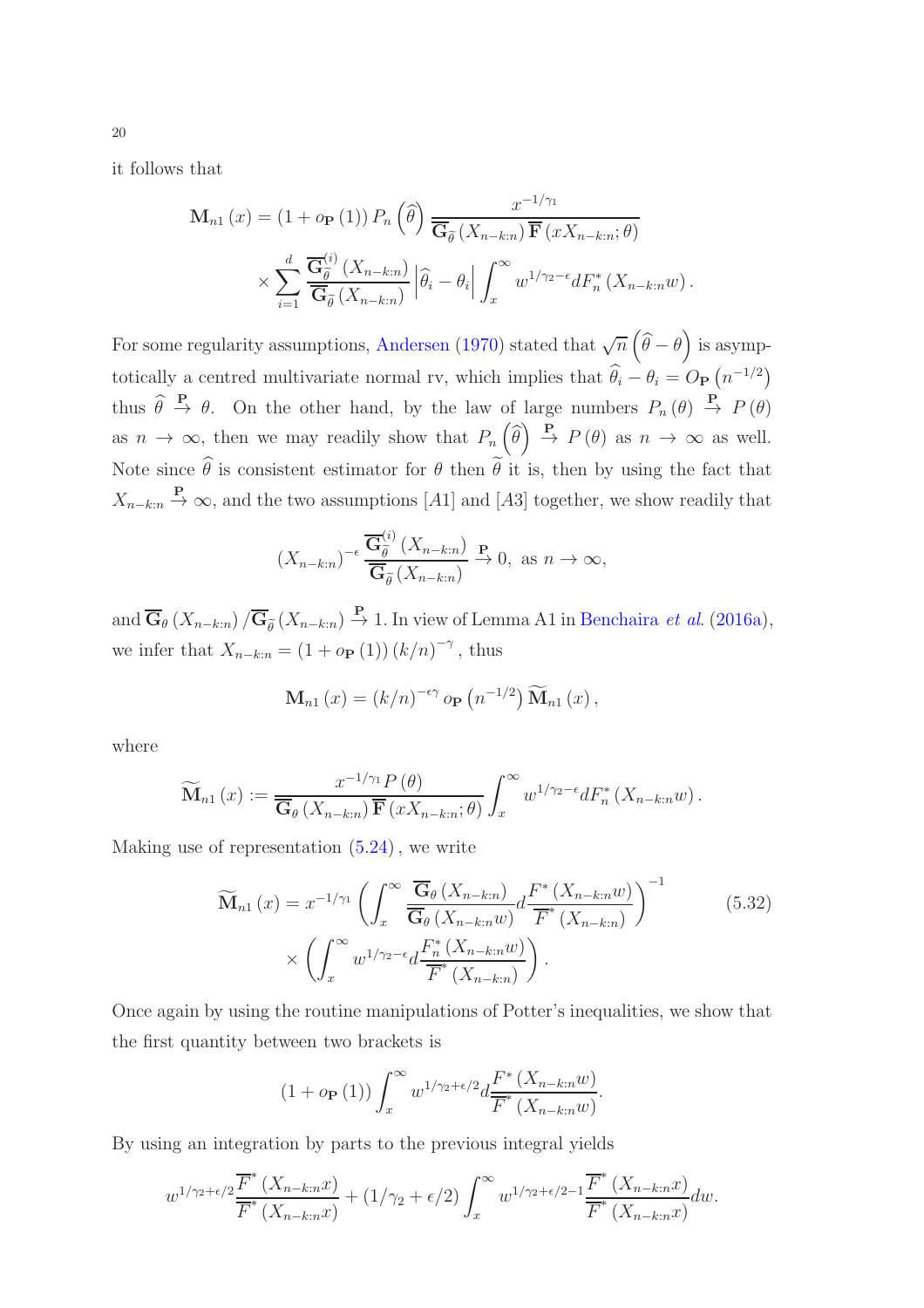Recall that from  $(1.7)$  $(1.7)$  we have  $\overline{F}^*$  $\in \mathcal{RV}_{(-1/\gamma)}$ , then

$$
\frac{\overline{F}^*(X_{n-k:n}w)}{\overline{F}^*(X_{n-k:n}w)} = (1 + o_{\mathbf{P}}(1)) w^{-1/\gamma + \epsilon/2},
$$

uniformly on  $w > 1$ . Therefore the previous quantity reduces into

$$
(1 + o_{\mathbf{P}}(1)) \left(1 + \frac{1/\gamma_2 + \epsilon/2}{-1/\gamma_1 + \epsilon}\right) x^{-1/\gamma_1 + \epsilon}.
$$

Thereby the first expression between two brackets in (5.[32\)](#page-19-0) equals  $O_P(x^{1/\gamma_1-\epsilon})$ . Let us consider the second factor in (5.[32\)](#page-19-0). By similar arguments as used for the first factor, we show that

$$
x^{1/\gamma_2+\epsilon/2} \frac{\overline{F}_n^*(X_{n-k:n}x)}{\overline{F}^*(X_{n-k:n}x)} + (1/\gamma_2 + \epsilon/2) \int_x^\infty w^{1/\gamma_2+\epsilon/2} \frac{\overline{F}_n^*(X_{n-k:n}x)}{\overline{F}^*(X_{n-k:n}x)} dw,
$$

multiplied by  $(1 + o_P(1))$ , uniformly on  $x > 1$ . From Lemma [7](#page-29-10).1, we have

$$
\frac{\overline{F}_n^*(X_{n-k:n}w)}{\overline{F}^*(X_{n-k:n})} = O_{\mathbf{P}}\left(w^{-1/\gamma + \epsilon/2}\right),
$$

which implies that the previous expression equals  $O_{\mathbf{P}}(x^{-1/\gamma_1+\epsilon})$ , thus  $\widetilde{\mathbf{M}}_{n1}(x)$  =  $O_P\left(w^{-1/\gamma+\epsilon}\right)$  and therefore

$$
\sqrt{k} \mathbf{M}_{n1}(x) = (k/n)^{1/2 - \epsilon \gamma} O_{\mathbf{P}}(w^{-1/\gamma_1 + \epsilon}).
$$

By assumption  $k/n \to 0$ , it follows that  $\sqrt{k} \mathbf{M}_{n1}(x) = o_{\mathbf{P}}(x^{-1/\gamma_1 + \epsilon})$  which meets the result of  $(5.32)$  $(5.32)$ . Let now consider the second term  $\mathbf{M}_{n2}(x)$  which may be rewritten into

$$
- x^{-1/\gamma_1} \frac{k/n}{\overline{F}^*(X_{n-k:n})} \frac{\overline{\mathbf{F}}(X_{n-k:n}; \theta)}{\overline{\mathbf{F}}(X_{n-k:n})} \frac{\overline{\mathbf{G}}_{\theta}(X_{n-k:n})}{\overline{\mathbf{F}}(X_{n-k:n})} (\overline{F}(X_{n-k:n}; \theta))
$$

$$
\times \int_x^\infty \frac{\overline{\mathbf{G}}_{\theta}(X_{n-k:n})}{\overline{\mathbf{G}}_{\theta}(X_{n-k:n}w)} d \frac{\overline{F}^*(X_{n-k:n}w) - \overline{F}^*(X_{n-k:n}w)}{k/n}.
$$

In view of Potter's inequalities, it is clear that

$$
\frac{\mathbf{F}\left(X_{n-k:n};\theta\right)}{\overline{F}^*\left(X_{n-k:n}\right)/\overline{\mathbf{G}}_{\theta}\left(X_{n-k:n}\right)} \xrightarrow{\mathbf{P}} \frac{\gamma_1}{\gamma} P\left(\theta\right)
$$

and

$$
\frac{\mathbf{F}\left(X_{n-k:n};\theta\right)}{\overline{\mathbf{F}}\left(xX_{n-k:n};\theta\right)} \xrightarrow{\mathbf{P}} x^{1/\gamma_1}.
$$

Note that  $\overline{F}^*(X_{n-k:n}) \stackrel{d}{=} \xi_{k+1:n}$  and Smirnov's lemma (see, e.g., Lemma 2.2.3 in de Haan and Feriera, 2006) implies that  $\frac{n}{k}\xi_{k+1:n} \stackrel{\mathbf{P}}{\to} 1$ , hence  $\frac{n}{k}\overline{F}^*(X_{n-k:n}) = 1 + o_{\mathbf{P}}(1)$ . Therefore

$$
\mathbf{M}_{n2}(x) = -(1+o_{\mathbf{P}}(1)) \frac{\gamma}{\gamma_1} \int_x^{\infty} \frac{\overline{\mathbf{G}}_{\theta}(X_{n-k:n})}{\overline{\mathbf{G}}_{\theta}(X_{n-k:n}w)} d\frac{\overline{F}_n^*(X_{n-k:n}w) - \overline{F}^*(X_{n-k:n}w)}{k/n}.
$$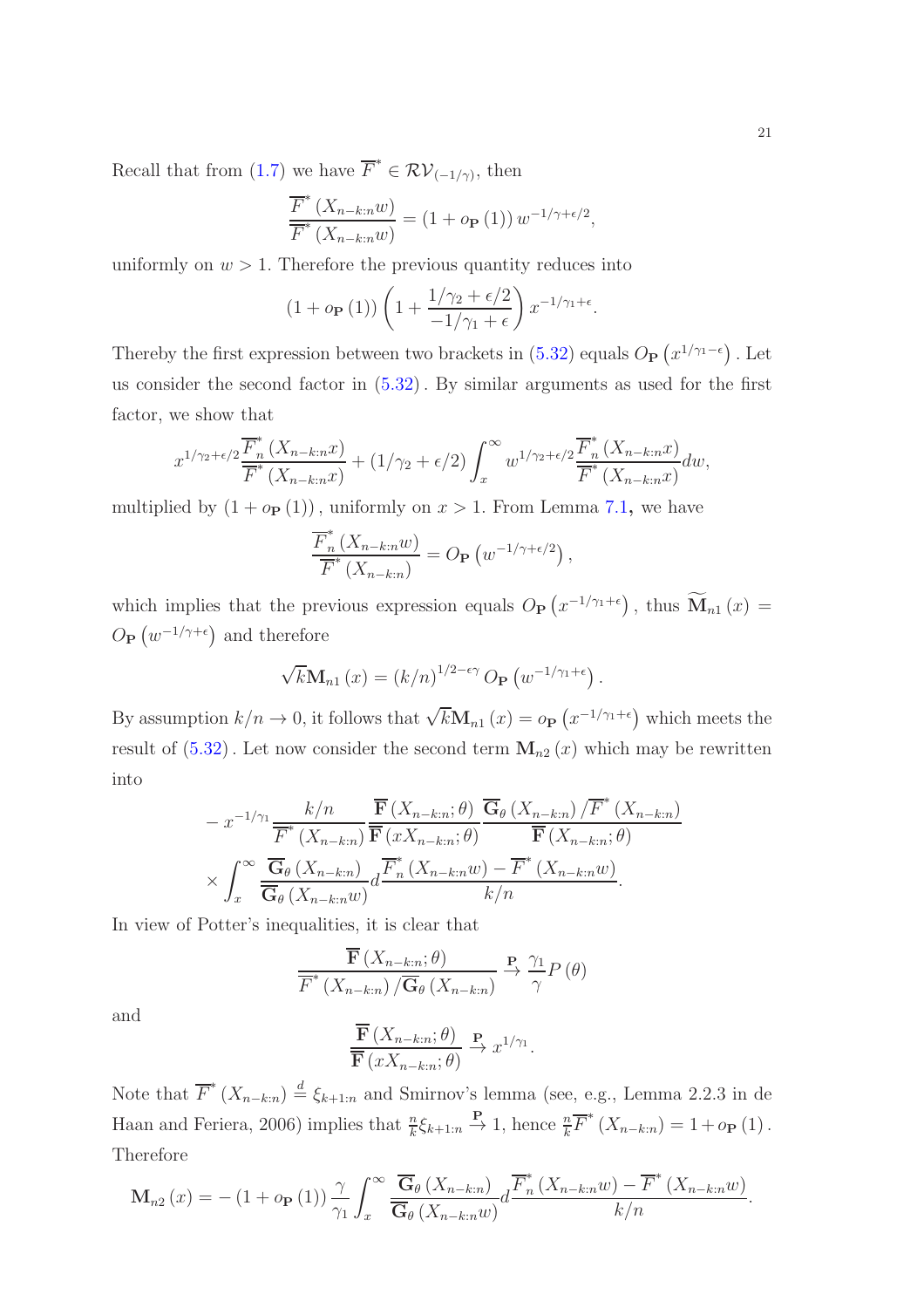On the other hand, by using an integration by parts yields

$$
\mathbf{M}_{n2}(x) = (1 + o_{\mathbf{P}}(1)) \frac{\gamma_1}{\gamma} \left( \mathbf{M}_{n2}^{(1)}(x) + \mathbf{M}_{n2}^{(2)}(x) \right),
$$

where

$$
\mathbf{M}_{n2}^{(1)}\left(x\right) := \int_x^\infty \frac{\overline{F}_n^*\left(X_{n-k:n}w;\theta\right) - \overline{F}^*\left(X_{n-k:n}w;\theta\right)}{k/n} d \frac{\overline{\mathbf{G}}_{\theta}\left(X_{n-k:n}\right)}{\overline{\mathbf{G}}_{\theta}\left(X_{n-k:n}w\right)}
$$

and

$$
\mathbf{M}_{n2}^{(2)}(x) := \frac{\overline{\mathbf{G}}_{\theta}\left(X_{n-k:n}\right)}{\overline{\mathbf{G}}_{\theta}\left(X_{n-k:n}x\right)} \frac{\overline{F}_{n}^{*}\left(X_{n-k:n}x;\theta\right) - \overline{F}^{*}\left(xX_{n-k:n};\theta\right)}{k/n}.
$$

By using the change of variables  $t = \overline{\mathbf{G}}_{\theta}(X_{n-k:n}) / \overline{\mathbf{G}}_{\theta}(X_{n-k:n}w)$ , it is easy to verify that

$$
\mathbf{M}_{n2}^{(1)}\left(x\right) = \int_{\frac{\overline{\mathbf{G}}_{\theta}\left(X_{n-k:n}\right)}{\overline{\mathbf{G}}_{\theta}\left(X_{n-k:n}x\right)}} \frac{n}{k} \left(\overline{F}_{n}^{*}\left(\vartheta_{n}\left(t;\theta\right)\right) - \overline{F}^{*}\left(\vartheta_{n}\left(t;\theta\right)\right)\right) dt,
$$

where  $\vartheta_n(t;\theta) := \frac{n}{k} \overline{F}^* \left( \mathbf{G}^{\leftarrow}_{\theta} \left( 1 - \overline{\mathbf{G}}_{\theta} \left( X_{n-k:n} \right) t^{-1} \right) \right)$ . Observe that

$$
\mathbf{M}_{n2}^{(1)}\left(x\right) = \int_{\frac{\overline{\mathbf{G}}_{\theta}\left(X_{n-k:n}\right)}{\overline{\mathbf{G}}_{\theta}\left(X_{n-k:n}x\right)}} \left(\mathbf{U}_{n}\left(\vartheta_{n}\left(t;\theta\right)\right) - \vartheta_{n}\left(t;\theta\right)\right) dt,
$$

where  $U_n$  being the tail empirical df given in  $(5.26)$  $(5.26)$ , thereby

$$
\sqrt{k} \mathbf{M}_{n2}^{(1)}(x) = \int_{\frac{\overline{\mathbf{G}}_{\theta}(X_{n-k:n})}{\overline{\mathbf{G}}_{\theta}(X_{n-k:n}x)}}^{\infty} \alpha_n \left(\vartheta_n \left(t; \theta\right)\right) dt,
$$

where  $\alpha_n$  being the tail empirical process defined in  $(5.25)$  $(5.25)$ . Let us decompose the previous integral into

$$
\int_{\frac{\overline{G}_{\theta}(X_{n-k:n})}{\overline{G}_{\theta}(X_{n-k:n}x)}}^{\infty} (\alpha_n(\vartheta_n(t;\theta)) - W(\vartheta_n(t;\theta))) dt + \int_{\frac{\overline{G}_{\theta}(X_{n-k:n})}{\overline{G}_{\theta}(X_{n-k:n}x)}}^{\infty} W(\vartheta_n(t;\theta)) dt
$$
  
=  $S_n + R_n$ .

By applying weak approximation (5.[27\)](#page-17-3) we get

$$
S_n = o_{\mathbf{P}}(1) \int_{\frac{\overline{\mathbf{G}}_{\theta}(X_{n-k:n})}{\overline{\mathbf{G}}_{\theta}(X_{n-k:n}^{\mathbf{F}})}} (\vartheta_n(t;\theta))^{1/2-\epsilon} dt.
$$

Observe that  $\overline{F}^* (\mathbf{G}_\theta \leftarrow (1 - \overline{\mathbf{G}}_\theta (X_{n-k:n})) = \overline{F}^* (X_{n-k:n})$ , thereby

$$
\vartheta_n(t;\theta) = \frac{n}{k} \overline{F}^* \left( X_{n-k:n} \right) \frac{\overline{F}^* \left( \mathbf{G}_\theta^{\leftarrow} \left( 1 - \overline{\mathbf{G}}_\theta \left( X_{n-k:n} \right) t^{-1} \right) \right)}{\overline{F}^* \left( \mathbf{G}_\theta^{\leftarrow} \left( 1 - \overline{\mathbf{G}}_\theta \left( X_{n-k:n} \right) \right) \right)}.
$$

It is easy to check that  $\overline{F}^* (\mathbf{G}_{\theta}^{\leftarrow} (1 - \cdot)) \in \mathcal{RV}(\gamma_2/\gamma)$ , then once again by means of Pooter's inequality, we show that  $\vartheta_n(t;\theta) = (1 + o_P(1)) t^{-\gamma_2/\gamma + \epsilon}$ , therefore

$$
S_n = o_{\mathbf{P}}(1) \int_{\frac{\overline{\mathbf{G}}_{\theta}(X_{n-k:n})}{\overline{\mathbf{G}}_{\theta}(X_{n-k:n}^{\circ})}}^{\infty} \left(t^{-\gamma_2/\gamma+\epsilon}\right)^{1/2-\epsilon} dt.
$$

22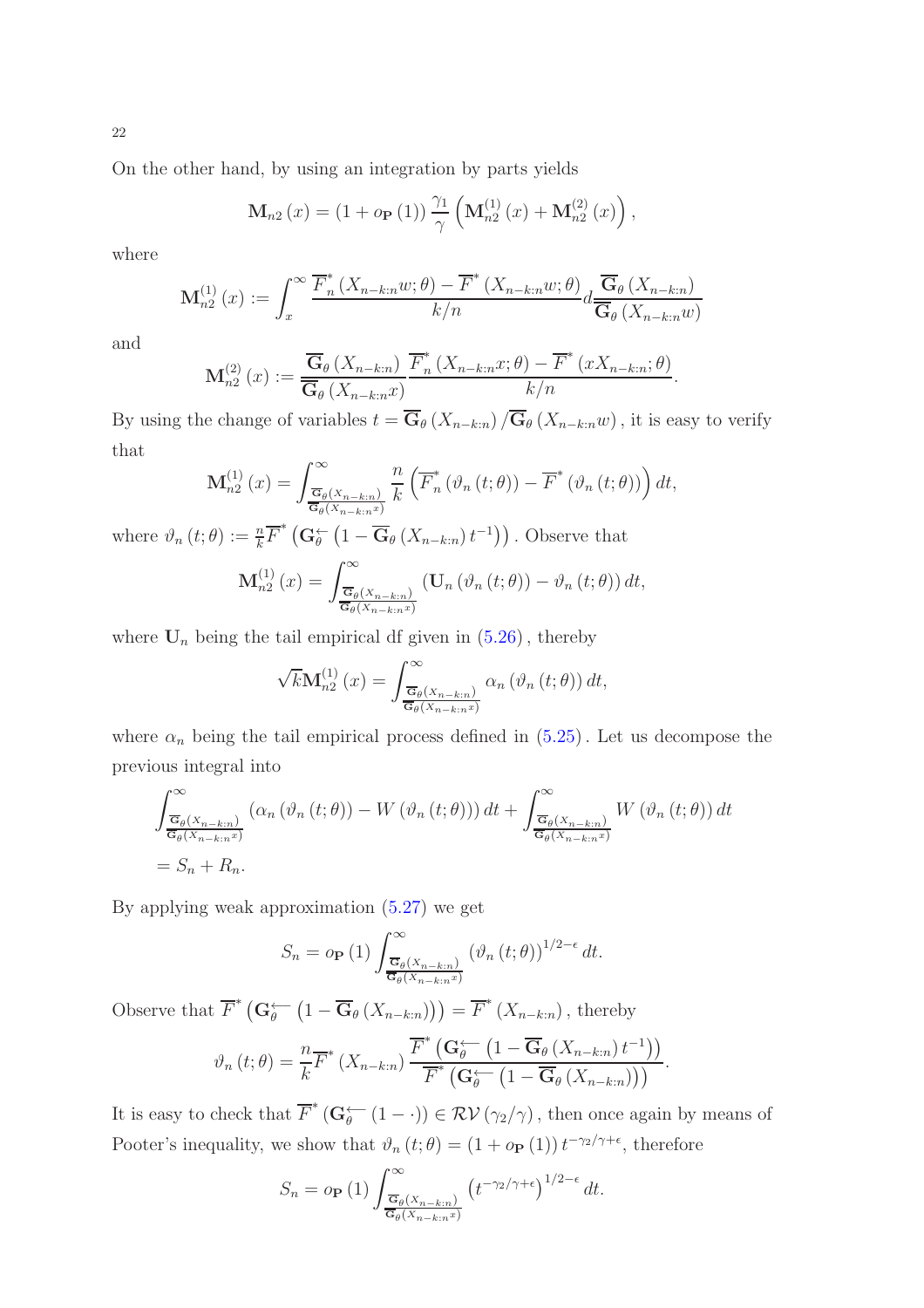By using an elementary integration we get

$$
S_n = o_{\mathbf{P}}(1) \left( \frac{\overline{\mathbf{G}}_{\theta} \left( X_{n-k:n} \right)}{\overline{\mathbf{G}}_{\theta} \left( X_{n-k:n} \right)} \right)^{(-\gamma_2/\gamma + \epsilon)(1/2 - \epsilon) + 1} = o_{\mathbf{P}} \left( x^{\frac{1}{\gamma_2} - \frac{1}{2\gamma} + \epsilon} \right).
$$

By replacing  $\gamma$  by its by its expression given in  $(1.8)$ , we end up with

$$
S_n = o_{\mathbf{P}}\left(x^{\frac{1}{2}\left(\frac{1}{\gamma_2} - \frac{1}{\gamma_1}\right) + \epsilon}\right)
$$

.

.

The term  $R_n$  may be decomposed into

$$
\int_{\frac{\overline{G}_{\theta}(X_{n-k:n})}{\overline{G}_{\theta}(X_{n-k:n}x)}}^{x^{1/\gamma_2}} W(\vartheta_n(t;\theta)) dt + \int_{x^{1/\gamma_2}}^{\infty} W(\vartheta_n(t;\theta)) dt = R_{n1} + R_{n2}.
$$

It is clear that

$$
|R_{n1}| < \left\{\sup_{t > \frac{\overline{\mathbf{G}}_{\theta}(X_{n-k:n})}{\overline{\mathbf{G}}_{\theta}(X_{n-k:n}x)}} \frac{|W(\vartheta_n(t;\theta))|}{(\vartheta_n(t;\theta))^\epsilon}\right\} \int_{\frac{\overline{\mathbf{G}}_{\theta}(X_{n-k:n})}{\overline{\mathbf{G}}_{\theta}(X_{n-k:n}x)}} (\vartheta_n(t;\theta))^\epsilon dt.
$$

It is ready to check, by using the change of variables  $\vartheta_n(t;\theta) = s$ , that the previous first factor between the curly brackets equals

$$
\sup_{0 < s < \frac{n}{k} \overline{F}^*(X_{n-k:n}x;\theta)} \frac{|W(s)|}{s^{\epsilon}} < \sup_{0 < s < \frac{n}{k} \overline{F}^*(X_{n-k:n};\theta)} \frac{|W(s)|}{s^{\epsilon}}
$$

From Lemma 3.2 in [Einmahl et al.](#page-27-7) [\(2006\)](#page-27-7)  $\sup_{0 < s \le 1} s^{-\delta} |W(s)| = O_P(1)$ , for any  $0 < \delta < 1/2$ , then since  $n\overline{F}^*(X_{n-k:n}; \theta)/k \stackrel{\mathbf{P}}{\to} 1$ , as  $n \to \infty$ , we infer that

$$
\sup_{0\leq s\leq \frac{n}{k}\overline{F}^*(X_{n-k:n};\theta)}s^{-\epsilon}\left|W\left(s\right)\right|=O_{\mathbf{P}}\left(1\right).
$$

for all large  $n$ . On the other hand, we already pointed out above that

$$
\vartheta_n(t;\theta) = (1 + o_{\mathbf{P}}(1)) t^{-\gamma_2/\gamma + \epsilon},
$$

which implies that the second factor is equal to

$$
O_{\mathbf{P}}\left(1\right) \int_{\frac{\overline{\mathbf{G}}_{\theta}(X_{n-k:n})}{\overline{\mathbf{G}}_{\theta}(X_{n-k:n}x)}}^{\mathcal{F}^{1/\gamma_{2}}}\left(t^{-\gamma_{2}/\gamma+\epsilon}\right)^{\epsilon}dt = O_{\mathbf{P}}\left(1\right) \int_{\frac{\overline{\mathbf{G}}_{\theta}(X_{n-k:n})}{\overline{\mathbf{G}}_{\theta}(X_{n-k:n}x)}}^{\mathcal{F}^{1/\gamma_{2}}}\left(t^{-\epsilon\gamma_{2}/\gamma+\epsilon}dt,\right)
$$

which after integration yields

$$
O_{\mathbf{P}}(1) \left\{ \left( \frac{\overline{\mathbf{G}}_{\theta} \left( X_{n-k:n} \right)}{\overline{\mathbf{G}}_{\theta} \left( X_{n-k:n} x \right)} \right)^{-\epsilon \gamma_2/\gamma + \epsilon + 1} - \left( x^{-1/\gamma} \right)^{-\epsilon \gamma_2/\gamma + \epsilon + 1} \right\}.
$$

Recall that from formula [\(1](#page-2-1).8) we have  $\gamma_2/\gamma > 1$ , then by using the mean value theorem and Pooter's inequalities, we get  $R_{n1} = o_P(x^{-\epsilon})$ . The second term  $R_{n2}$ may be decomposed into

$$
R_{n2} = \int_{x^{1/\gamma_2}}^{\infty} \left( W \left( \vartheta_n \left( t; \theta \right) \right) - W \left( t^{-\gamma_2/\gamma} \right) \right) dt + \int_{x^{1/\gamma_2}}^{\infty} W \left( t^{-\gamma_2/\gamma} \right) dt.
$$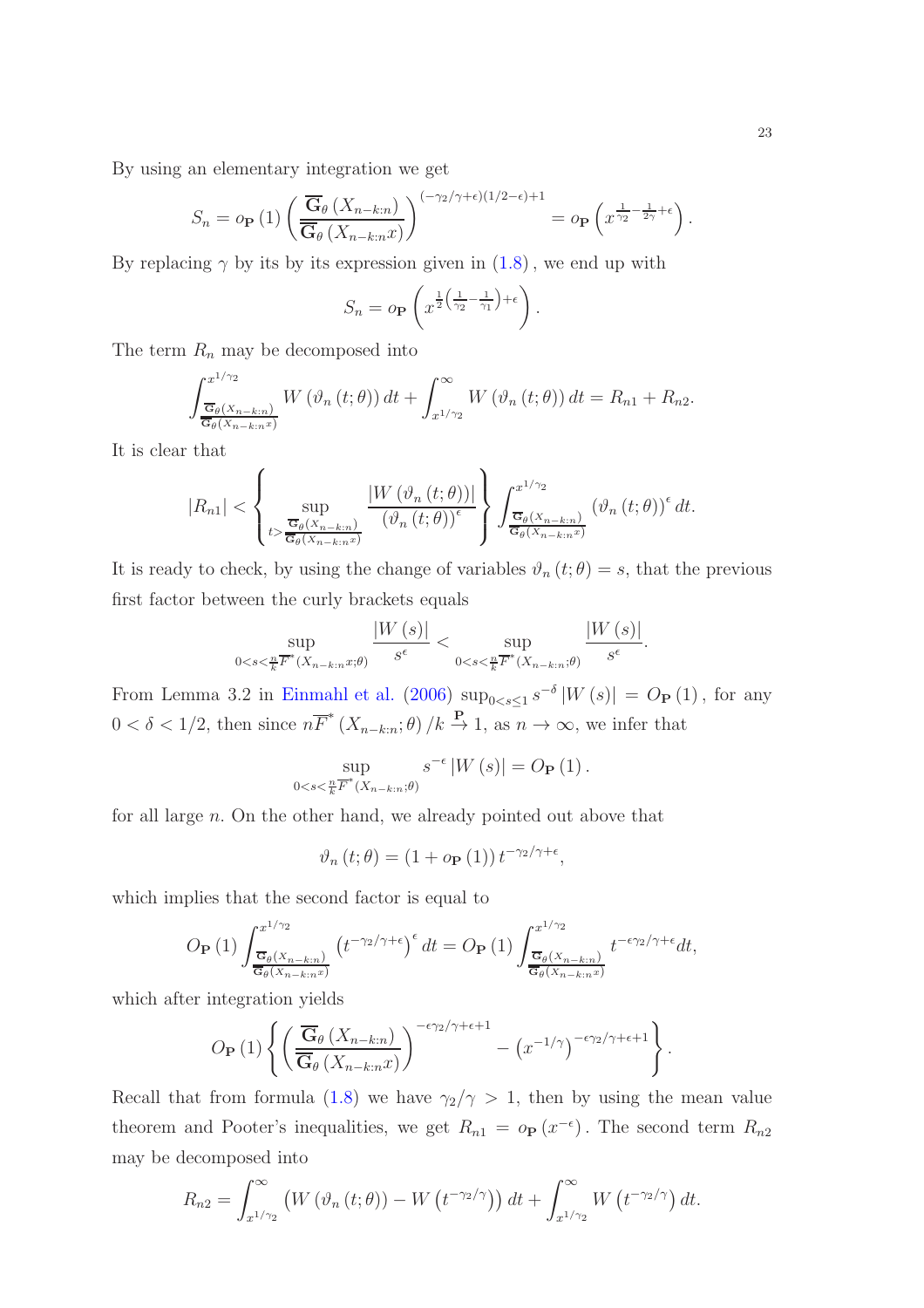From Proposition B.1.10 in [de Haan and Ferreira](#page-28-3) [\(2006\)](#page-28-3), with high probability,

<span id="page-23-0"></span>
$$
c_n(t; \theta) := \left| \vartheta_n(t; \theta) - t^{-\gamma_2/\gamma} \right| \le \epsilon t^{-\gamma_2/\gamma - \epsilon}, \text{ as } n \to \infty,
$$
 (5.33)

this means that  $\sup_{x>1} \sup_{t>x^{1/\gamma_2}} c_n(t;\theta) \stackrel{\mathbf{P}}{\to} 0$ , as  $n \to \infty$ . This implies by using Levy's modulus of continuity of the Wiener process (see, e.g., Theorem 1.1.1 in Csörgő and Révész, [1981\)](#page-27-8), that

$$
\left|W\left(\vartheta_n\left(t;\theta\right)\right)-W\left(t^{-\gamma_2/\gamma}\right)\right|\leq 2\sqrt{c_n\left(t;\theta\right)\log\left(1/c_n\left(t;\theta\right)\right)},
$$

with high probability. By using the fact that  $\log s < \epsilon s^{-\epsilon}$ , for  $s \downarrow 0$  together with inequality (5.[33\)](#page-23-0), we show that

$$
\left|W\left(\vartheta_n\left(t;\theta\right)\right)-W\left(t^{-\gamma_2/\gamma}\right)\right|<2\epsilon t^{-(\gamma_2/\gamma-\epsilon)/2},
$$

uniformly on  $t > x^{1/\gamma_2}$ , it follows that

$$
\left| \int_{x^{1/\gamma_2}}^{\infty} \left( W \left( \vartheta_n \left( t; \theta \right) \right) - W \left( t^{-\gamma_2/\gamma} \right) \right) dt \right| = o_{\mathbf{P}} \left( 1 \right) \left| \int_{x^{1/\gamma_2}}^{\infty} t^{-\left( \gamma_2/\gamma - \epsilon \right)/2} dt \right|.
$$

Recall that the assumption  $\gamma_1 < \gamma_2$  together with the equation  $1/\gamma = 1/\gamma_1 + 1/\gamma_2$ , imply that  $\gamma_2/(2\gamma) > 1$ , thus  $-(\gamma_2/\gamma - \epsilon)/2 + 1 < 0$ , therefore  $\left| \int_{x^{1/\gamma_2}}^{\infty} t^{-(\gamma_2/\gamma - \epsilon)/2} dt \right| =$  $o_{\mathbf{P}}(x^{-1/\gamma_1-\epsilon})$ . Then we showed that

$$
R_{n1} = o_{\mathbf{P}}(x^{-\epsilon})
$$
 and  $R_{n2} = \int_{x^{1/\gamma_2}}^{\infty} W(t^{-\gamma_2/\gamma}) dt + o_{\mathbf{P}}(x^{-1/\gamma_1-\epsilon}),$ 

hence

$$
\sqrt{k} \mathbf{M}_{n2}^{(1)}(x) = R_n + S_n = \int_{x^{1/\gamma_2}}^{\infty} W(t^{-\gamma_2/\gamma}) dt + o_{\mathbf{P}}(x^{-1/\gamma_1 - \epsilon}) + o_{\mathbf{P}}\left(x^{\frac{1}{2}(\frac{1}{\gamma_2} - \frac{1}{\gamma_1}) + \epsilon}\right).
$$

It is clear that

$$
\left(-\frac{1}{\gamma_1} - \epsilon\right) - \left(\frac{1}{2}\left(\frac{1}{\gamma_2} - \frac{1}{\gamma_1}\right) + \epsilon\right) = -\frac{\gamma_1 + \gamma_2 + 4\epsilon\gamma_1\gamma_2}{2\gamma_1\gamma_2} < 0.
$$

then

$$
\sqrt{k}\mathbf{M}_{n2}^{(1)} = \int_{x^{1/\gamma_2}}^{\infty} W\left(t^{-\gamma_2/\gamma}\right) dt + o_{\mathbf{P}}\left(x^{\frac{1}{2}\left(\frac{1}{\gamma_2}-\frac{1}{\gamma_1}\right)+\epsilon}\right).
$$

By using similar arguments we end up with

$$
\sqrt{k}\mathbf{M}_{n2}^{(2)}(x) = x^{1/\gamma_2}W(t^{-1/\gamma}) + o_{\mathbf{P}}\left(x^{-\frac{1}{\gamma_1}+\epsilon}\right),
$$

therefore we omit further details.

$$
\sqrt{k} \mathbf{M}_{n2} = \frac{\gamma}{\gamma_1} x^{1/\gamma_2} W \left( t^{-1/\gamma} \right) + \frac{\gamma}{\gamma_1} \int_{x^{1/\gamma_2}}^{\infty} W \left( t^{-\gamma_2/\gamma} \right) dt + o_{\mathbf{P}} \left( x^{\frac{1}{2} \left( \frac{1}{\gamma_2} - \frac{1}{\gamma_1} \right) + \epsilon} \right).
$$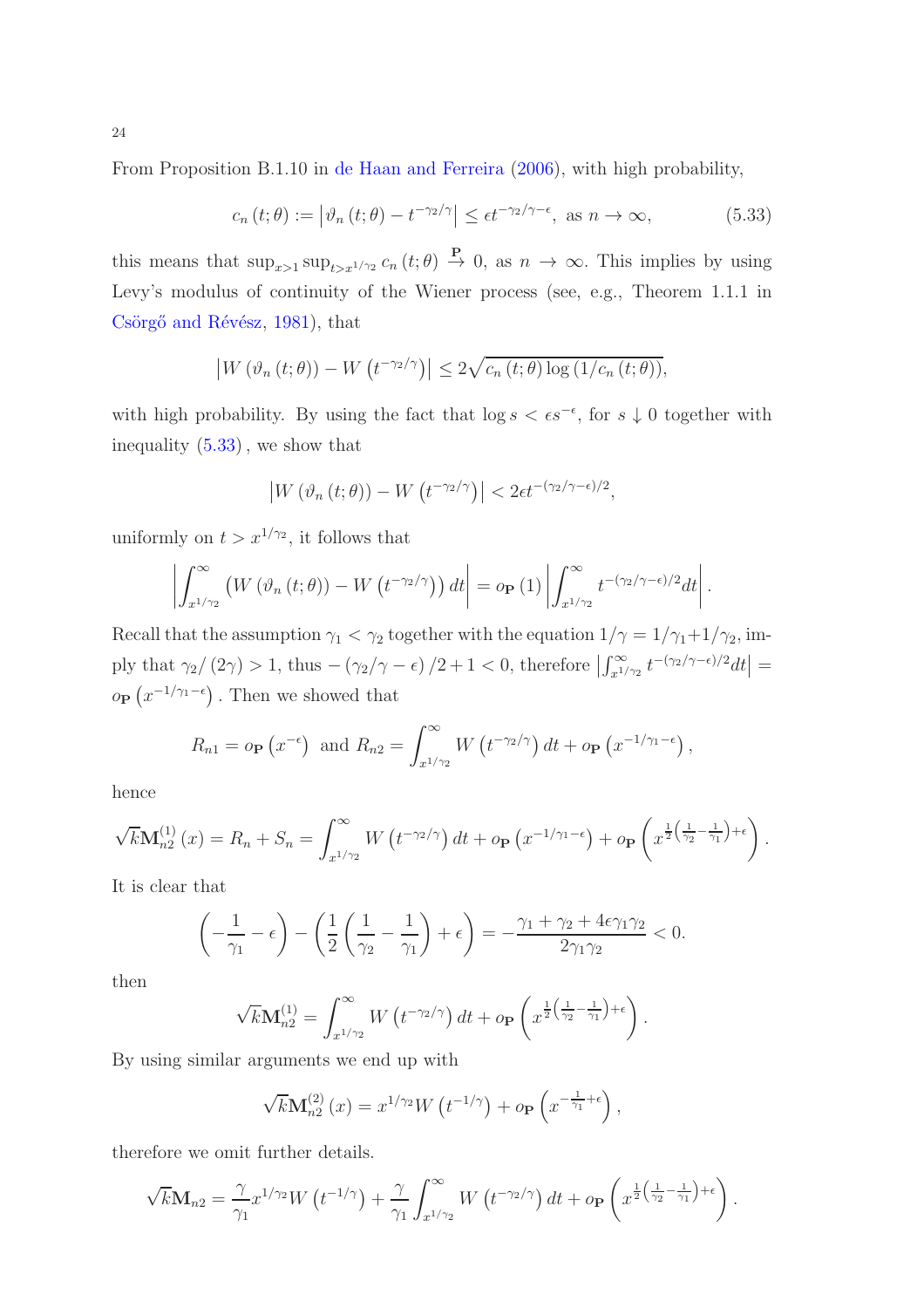Let us now focus of the term  $M_{n3}$ . By letting  $x = 1$  in the previous weak approximation we infer that

<span id="page-24-1"></span>
$$
\sqrt{k} \frac{\overline{\mathbf{F}}_n\left(X_{n-k:n};\theta\right) - \overline{\mathbf{F}}\left(X_{n-k:n};\theta\right)}{\overline{\mathbf{F}}\left(X_{n-k:n};\theta\right)} = \frac{\gamma}{\gamma_1} W\left(1\right) + \frac{\gamma}{\gamma_1} \int_1^\infty W\left(t^{-\gamma_2/\gamma}\right) dt + o_{\mathbf{P}}\left(1\right). \tag{5.34}
$$

which implies that

$$
\sqrt{k} \frac{\overline{\mathbf{F}}_n\left(X_{n-k:n};\theta\right) - \overline{\mathbf{F}}\left(X_{n-k:n};\theta\right)}{\overline{\mathbf{F}}\left(X_{n-k:n};\theta\right)} = O_{\mathbf{P}}\left(1\right).
$$

In other terms, we have

<span id="page-24-2"></span><span id="page-24-0"></span>
$$
\frac{\overline{\mathbf{F}}_n\left(X_{n-k:n};\theta\right)}{\overline{\mathbf{F}}\left(X_{n-k:n};\theta\right)} = 1 + O_{\mathbf{P}}\left(k^{-1/2}\right). \tag{5.35}
$$

The regular variation of  $\overline{\mathbf{F}}(\cdot;\theta)$  and (5.[35\)](#page-24-0) together imply that

$$
\frac{\overline{\mathbf{F}}\left(xX_{n-k:n};\theta\right)}{\overline{\mathbf{F}}_n\left(X_{n-k:n};\theta\right)} = x^{-1/\gamma_1} + o_{\mathbf{P}}\left(x^{-1/\gamma_1 + \epsilon}\right). \tag{5.36}
$$

By combining the results  $(5.34)$  $(5.34)$  and  $(5.36)$  $(5.36)$  we get

$$
\sqrt{k} \mathbf{M}_{n3}(x) = -x^{-1/\gamma_2} \left( \frac{\gamma}{\gamma_1} W(1) + \frac{\gamma}{\gamma_1} \int_1^\infty W(t^{-\gamma_2/\gamma}) dt \right) + o_{\mathbf{P}}(x^{-1/\gamma_1 + \epsilon}).
$$

For the forth term we write

$$
\sqrt{k} \mathbf{M}_{n4}(x) = \left( \frac{\overline{\mathbf{F}}(xX_{n-k:n};\theta)}{\overline{\mathbf{F}}_n(X_{n-k:n};\theta)} - x^{-1/\gamma_1} \right) \left( \sqrt{k} \frac{\overline{\mathbf{F}}_n(xX_{n-k:n};\theta) - \overline{\mathbf{F}}(xX_{n-k:n};\theta)}{\overline{\mathbf{F}}(xX_{n-k:n};\theta)} \right).
$$

From (5.[36\)](#page-24-2) the first factor of the previous equation equals  $o_{\mathbf{P}}(x^{-1/\gamma_1+\epsilon})$ . On the other hand by using the change of variables  $s = t^{-\gamma_2/\gamma}$ , yields

$$
\int_{x^{1/\gamma_2}}^{\infty} W\left(t^{-\gamma_2/\gamma}\right) dt = \frac{\gamma}{\gamma_2} \int_0^{x^{-1/\gamma}} s^{-\gamma/\gamma_2 - 1} W\left(s\right) ds.
$$

Since  $\sup_{0 \le s \le 1} s^{-1/2+\epsilon} |W(s)| = O_P(1)$ , then we easily show that

$$
\int_{x^{1/\gamma_2}}^{\infty} W\left(t^{-\gamma_2/\gamma}\right) dt = O_{\mathbf{P}}\left(x^{\frac{1}{2}\left(\frac{1}{\gamma_2} - \frac{1}{\gamma_1}\right) + \epsilon}\right),
$$

it follows that  $\sqrt{k} \mathbf{M}_{n2} = O_{\mathbf{P}}$  $\sqrt{ }$  $x^{\frac{1}{2}(\frac{1}{\gamma_2}-\frac{1}{\gamma_1})}$  $+ \epsilon$ as well. Therefore

$$
\sqrt{k} \frac{\overline{\mathbf{F}}_n(xX_{n-k:n};\theta) - \overline{\mathbf{F}}(xX_{n-k:n};\theta)}{\overline{\mathbf{F}}(xX_{n-k:n};\theta)} = x^{1/\gamma_1} O_{\mathbf{P}}\left(x^{\frac{1}{2}\left(\frac{1}{\gamma_2} - \frac{1}{\gamma_1}\right) + \epsilon}\right) = O_{\mathbf{P}}\left(x^{\frac{1}{2\gamma} + \epsilon}\right).
$$

Hence we have

$$
\sqrt{k} \mathbf{M}_{n4}(x) = o_{\mathbf{P}}\left(x^{-1/\gamma_1 + \epsilon}\right) O_{\mathbf{P}}\left(x^{\frac{1}{2\gamma} + \epsilon}\right) = o_{\mathbf{P}}\left(x^{\frac{1}{2}\left(\frac{1}{\gamma_2} - \frac{1}{\gamma_1}\right) + \epsilon}\right).
$$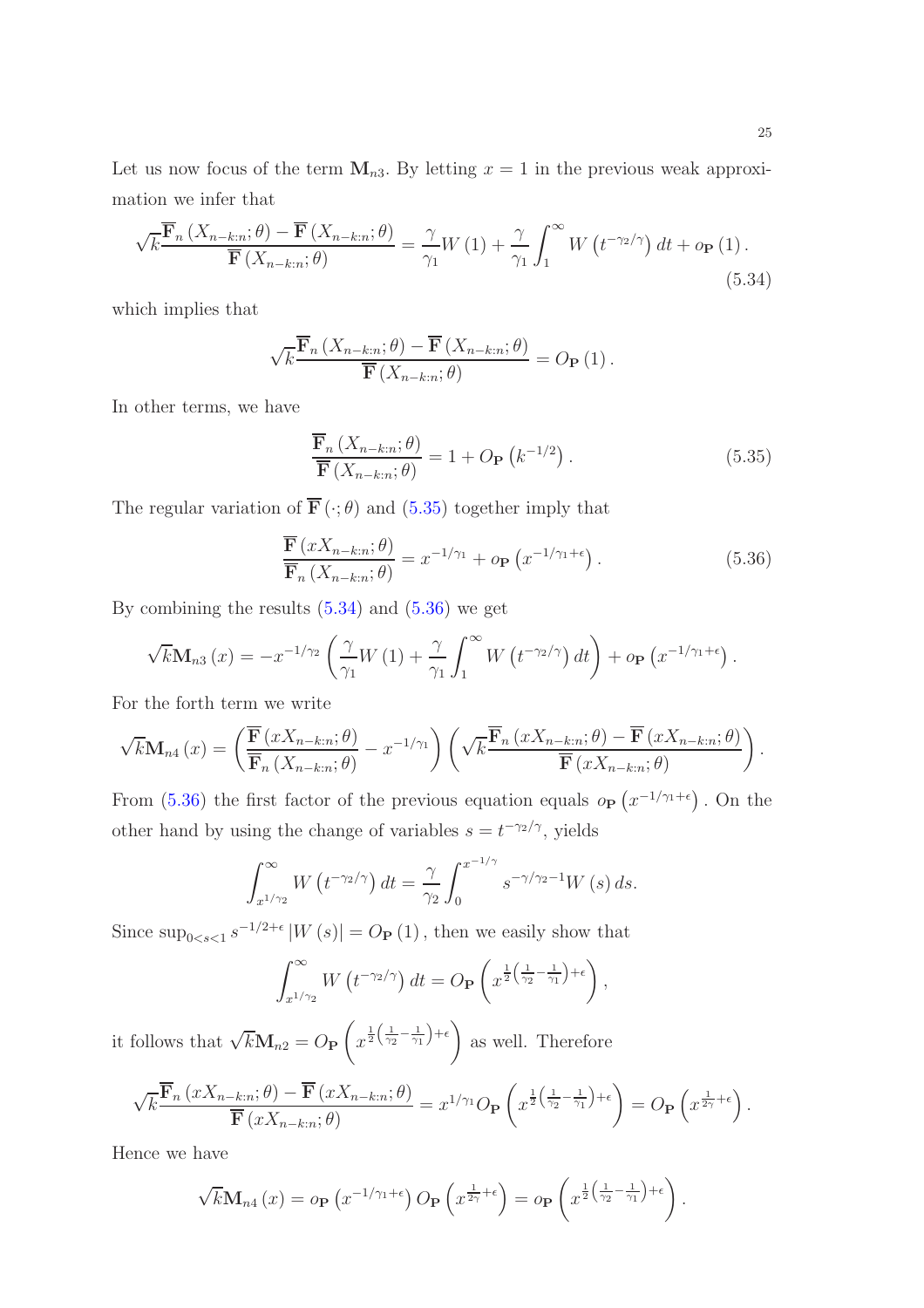By assumption  $\bar{F}$  satisfies the second order condition of regular variation function (1.[5\)](#page-2-0), this means that for

<span id="page-25-0"></span>
$$
\lim_{t \to \infty} \frac{\overline{\mathbf{F}}(tx) / \overline{\mathbf{F}}(t) - x^{-1/\gamma_1}}{\mathbf{A}(t)} = x^{-1/\gamma_1} \frac{x^{\rho_1/\gamma_1} - 1}{\rho_1 \gamma_1},\tag{5.37}
$$

for any  $x > 0$ , where  $\rho_1 < 0$  is the second-order parameter and **A** is  $\mathcal{RV}(\rho_1/\gamma_1)$ . The uniform inequality corresponding to  $(5.37)$  $(5.37)$  says: there exist  $t_0 > 0$ , such that for any  $t > t_0$ , we have

$$
\left|\frac{\overline{\mathbf{F}}\left(tx\right)/\overline{\mathbf{F}}\left(t\right)-x^{-1/\gamma_{1}}}{\mathbf{A}\left(t\right)}-x^{-1/\gamma_{1}}\frac{x^{\rho_{1}/\gamma_{1}}-1}{\rho_{1}\gamma_{1}}\right|<\epsilon x^{-1/\gamma_{1}+\rho_{1}/\gamma_{1}+\epsilon},
$$

see for instance assertion (2.3.23) of Theorem 2.3.9 in [de Haan and Ferreira](#page-28-3) [\(2006](#page-28-3)). It is easy to check that the later inequality implies that

$$
\sqrt{k} \mathbf{M}_{n5}(x) = \sqrt{k} \left( \frac{\overline{\mathbf{F}}(xX_{n-k:n};\theta)}{\overline{\mathbf{F}}(X_{n-k:n};\theta)} - x^{-1/\gamma_1} \right)
$$
  
=  $x^{-1/\gamma_1} \frac{x^{\rho_1/\gamma_1} - 1}{\rho_1 \gamma_1} \sqrt{k} \mathbf{A}(X_{n-k:n}) + o_{\mathbf{P}} \left( x^{-1/\gamma_1} \frac{x^{\rho_1/\gamma_1} - 1}{\rho_1 \gamma_1} \sqrt{k} \mathbf{A}(X_{n-k:n}) \right).$ 

Recall that  $a_k := F^{*+} (1 - k/n)$  and notice that  $X_{n-k:n}/a_k \overset{P}{\to} 1$  as  $n \to \infty$ , then in view of the regular variation of **A** we infer that  $\mathbf{A}(X_{n-k:n}) = (1 + o_{\mathbf{P}}(1)) \mathbf{A}(a_k)$ . On the other hand, by assumption  $\sqrt{k}$ **A**  $(a_k)$  is asymptotically bounded, therefore

$$
\sqrt{k} \mathbf{M}_{n5}(x) = x^{-1/\gamma_1} \frac{x^{\rho_1/\gamma_1} - 1}{\rho_1 \gamma_1} \sqrt{k} \mathbf{A}(a_k) + o_{\mathbf{P}}(x^{-1/\gamma_1}).
$$

To summarize, as this stage we showed that

$$
\mathbf{D}_n(x;\hat{\theta}) = \frac{\gamma}{\gamma_1} x^{1/\gamma_2} W(t^{-1/\gamma}) + \frac{\gamma}{\gamma_1} \int_{x^{1/\gamma_2}}^{\infty} W(t^{-\gamma_2/\gamma}) dt \n- x^{-1/\gamma_2} \left(\frac{\gamma}{\gamma_1} W(1) + \frac{\gamma}{\gamma_1} \int_1^{\infty} W(t^{-\gamma_2/\gamma}) dt\right) \n+ x^{-1/\gamma_1} \frac{x^{\rho_1/\gamma_1} - 1}{\rho_1 \gamma_1} \sqrt{k} \mathbf{A}(a_k) + \varsigma(x),
$$

where  $\varsigma(x) := o_{\mathbf{P}}(x^{-1/\gamma_1 + \epsilon}) + o_{\mathbf{P}}(x^{-1/\gamma_1}) + o_{\mathbf{P}}$  $\sqrt{ }$  $x^{\frac{1}{2}(\frac{1}{\gamma_2}-\frac{1}{\gamma_1})}$  $+ \epsilon$ . By using a change of variables, we show that sum of the first three terms equals the Gaussian process  $\Gamma(x;W)$  stated in Theorem 2.[1.](#page-7-0) Recall that  $\gamma_1 < \gamma_2$  and

$$
\frac{1}{2}\left(\frac{1}{\gamma_2} - \frac{1}{\gamma_1}\right) + \epsilon < 0,
$$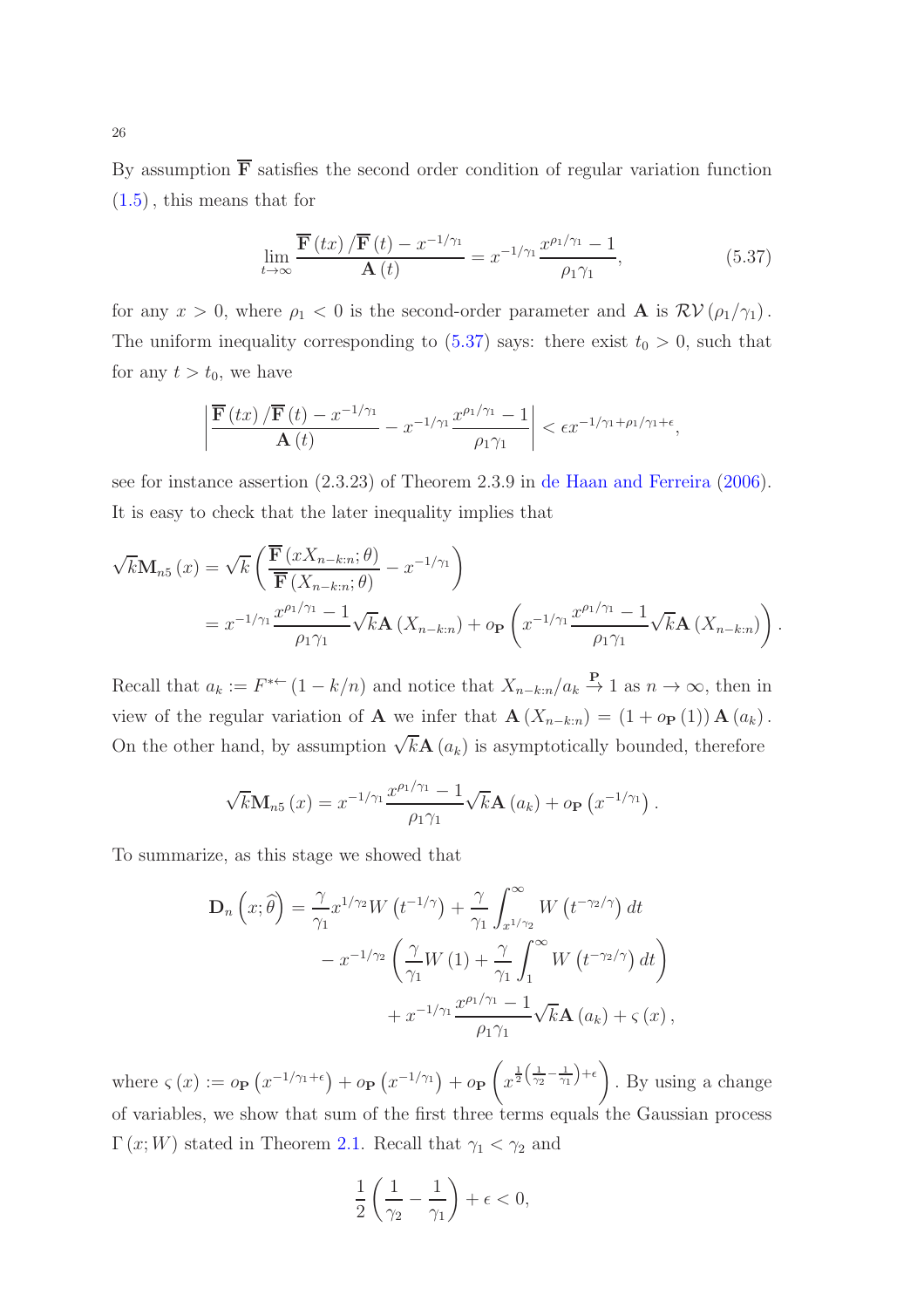then it is easy to verify that  $\varsigma(x) = o_P$  $\sqrt{ }$  $x^{\frac{1}{2}(\frac{1}{\gamma_2}-\frac{1}{\gamma_1})}$  $+ \epsilon$ . It follows that

$$
x^{\epsilon} \left\{ \mathbf{D}_{n} \left( x; \widehat{\theta} \right) - \Gamma \left( x; W \right) - x^{-1/\gamma_{1}} \frac{x^{\rho_{1}/\gamma_{1}} - 1}{\rho_{1} \gamma_{1}} \sqrt{k} \mathbf{A} \left( a_{k} \right) \right\}
$$

$$
= o_{\mathbf{P}} \left( x^{\frac{1}{2} \left( \frac{1}{\gamma_{2}} - \frac{1}{\gamma_{1}} \right) + 2\epsilon} \right) = o_{\mathbf{P}} \left( 1 \right),
$$

uniformly on  $x > 1$ , therefore

$$
\sup_{x>1} x^{\epsilon} \left| \mathbf{D}_n \left( x; \widehat{\theta} \right) - \Gamma \left( x; W \right) - x^{-1/\gamma_1} \frac{x^{\rho_1/\gamma_1} - 1}{\rho_1 \gamma_1} \sqrt{k} \mathbf{A} \left( a_k \right) \right| = o_{\mathbf{P}} \left( 1 \right),
$$

for any samll  $0 < \epsilon < 1/2$ , which completes the proof of Theorem 2.[1.](#page-7-0)

# 5.2. Proof of Theorem [2.2.](#page-7-1) From the representation (1.[17\)](#page-6-1) we write

$$
\widehat{\gamma}_1 - \gamma_1 = T_{n1} + T_{n2} + T_{n3},
$$

where

$$
T_{n1} := k^{-1/2} \int_1^{\infty} x^{-1} \left\{ \mathbf{D}_n \left( x; \hat{\theta}; \gamma_1 \right) - \Gamma \left( x; W \right) - x^{-1/\gamma_1} \frac{x^{\rho_1/\gamma_1} - 1}{\rho_1 \gamma_1} \sqrt{k} \mathbf{A} \left( a_k \right) \right\} dx
$$

$$
T_{n2} := k^{-1/2} \int_1^{\infty} x^{-1} \Gamma \left( x; W \right) dx
$$

and

$$
T_{n3} := -\mathbf{A}\left(a_k\right) \int_1^\infty x^{-1/\gamma_1 - 1} \frac{x^{\rho_1/\gamma_1} - 1}{\rho_1 \gamma_1} dx.
$$

By using 2.[1](#page-7-0) yields  $T_{n1} = o_P(k^{-1/2}) \int_1^{\infty} x^{-1+\epsilon} dx = o_P(k^{-1/2})$ . Since  $\mathbf{E}|W(s)| \le$  $s^{1/2}$ , then it is easy to show that  $\int_1^\infty x^{-1} \Gamma(x;W) dx = O_P(1)$ , it follows that  $T_{n2} =$  $O_{\mathbf{P}}(k^{-1/2})$ . By using an elementary integration, we get  $T_{n3} := \frac{\mathbf{A}(a_k)}{1-a_k}$  $\frac{A(a_k)}{1-\rho_1}$ . Since both  $k^{-1/2}$  and  $\mathbf{A}(a_k)$  tend to zero as  $n \to \infty$ , then  $T_{n3} = o(1)$ , it follows that  $\widehat{\gamma}_1 \stackrel{\mathbf{P}}{\to} \gamma_1$ , which gives the first result of Theorem. To establish the asymptotic normality

$$
\sqrt{k}(\widehat{\gamma}_1 - \gamma_1) = \sqrt{k}T_{n1} + \sqrt{k}T_{n2} + \sqrt{k}T_{n3},
$$

where

$$
\sqrt{k}T_{n1} = o_{\mathbf{P}}(1), \sqrt{k}T_{n2} = \int_{1}^{\infty} x^{-1} \Gamma(x; W) dx
$$

and

$$
\sqrt{k}T_{n2} = \frac{\sqrt{k}\mathbf{A}\left(a_{k}\right)}{1-\rho_{1}}.
$$

Note that  $\Gamma(x;W)$  is a centred Gaussian process and by using the assumption  $\sqrt{k} \mathbf{A} (a_k) \rightarrow \lambda < \infty$ , we end up with

$$
\sqrt{k}(\hat{\gamma}_1 - \gamma_1) \stackrel{\mathcal{D}}{\rightarrow} \mathcal{N}\left(\frac{\lambda}{1-\rho_1}, \mathbf{E}\left[\int_1^\infty x^{-1}\Gamma(x;W) dx\right]^2\right).
$$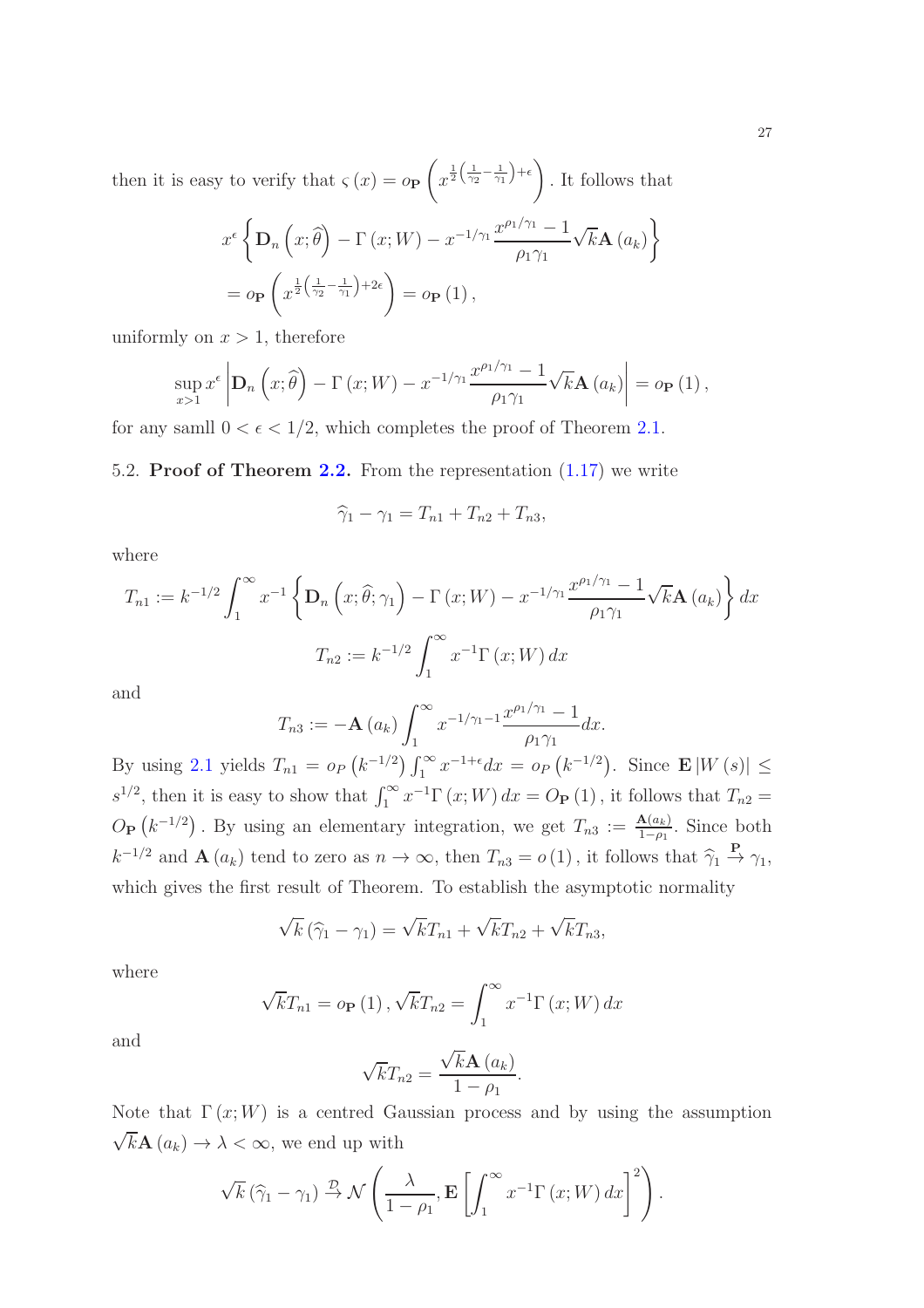By using elementary calculation we show that  $\mathbf{E}\left[\int_1^\infty x^{-1}\Gamma(x;W)\,dx\right]^2 = \sigma^2$ , that we omit the details.

#### 6. Conclusion

In basis on a semiparametric estimator of the underlying distribution function, we proposed a new estimation method to the tail index of Pareto-type distributions for randomly right-truncated data. Compared with the existing ones, this estimator behaves well both in terms of bias and rmse. A useful weak approximation of the corresponding tail empirical process allowed us to establish both the consistency and asymptotic normality of the proposed estimator.

## **REFERENCES**

- <span id="page-27-3"></span>Andersen, E. B., 1970. Asymptotic properties of conditional maximum-likelihood estimators. *J. Roy. Statist. Soc.* Ser. B 32, 283-301.
- <span id="page-27-1"></span>Benchaira, S., Meraghni, D., Necir, A., 2015. On the asymptotic normality of the extreme value index for right-truncated data. *Statist. Probab. Lett.* 107, 378-384.
- <span id="page-27-0"></span>Benchaira, S., Meraghni, D., Necir, A., 2016a. Tail product-limit process for truncated data with application to extreme value index estimation. *Extremes,* 19, 219-251.
- <span id="page-27-2"></span>Benchaira, S., Meraghni, D., Necir, A., 2016b. Kernel estimation of the tail index of a right-truncated Pareto-type distribution. *Statist. Probab. Lett.* 119, 186-193.
- <span id="page-27-4"></span>Bilker W. B.,Wang, M. C., 1996.Asemiparametric extension of theMann–Whitney test for randomly truncated data. *Biometrics* 52, 10-20
- <span id="page-27-6"></span>Caeiro, F., Gomes, M.I, 2015. Threshold Selection in Extreme Value Analysis. Chapter in: Dipak Dey and Jun Yan, *Extreme Value Modeling and Risk Analysis: Methods and Applications*, Chapman-Hall/CRC, ISBN 9781498701297, pp. 69-87.
- <span id="page-27-8"></span>Csörgő, M., Révész, P., 1981. Strong Approximations in Probability and Statistics. Probability andMathematical Statistics. Academic Press, Inc. [Harcourt Brace Jovanovich, Publishers], New York-London.
- <span id="page-27-5"></span>Drees, H., de Haan, L., Li, D., 2006. Approximations to the tail empirical distribution function with application to testing extreme value conditions. *J. Statist. Plann. Inference* 136, 3498-3538.
- <span id="page-27-7"></span>Einmahl, J.H.J., de Haan, L., Li, D., 2006. Weighted approximations of tail copula processes with application to testing the bivariate extreme value condition. *Ann. Statist.* 34, 1987–2014.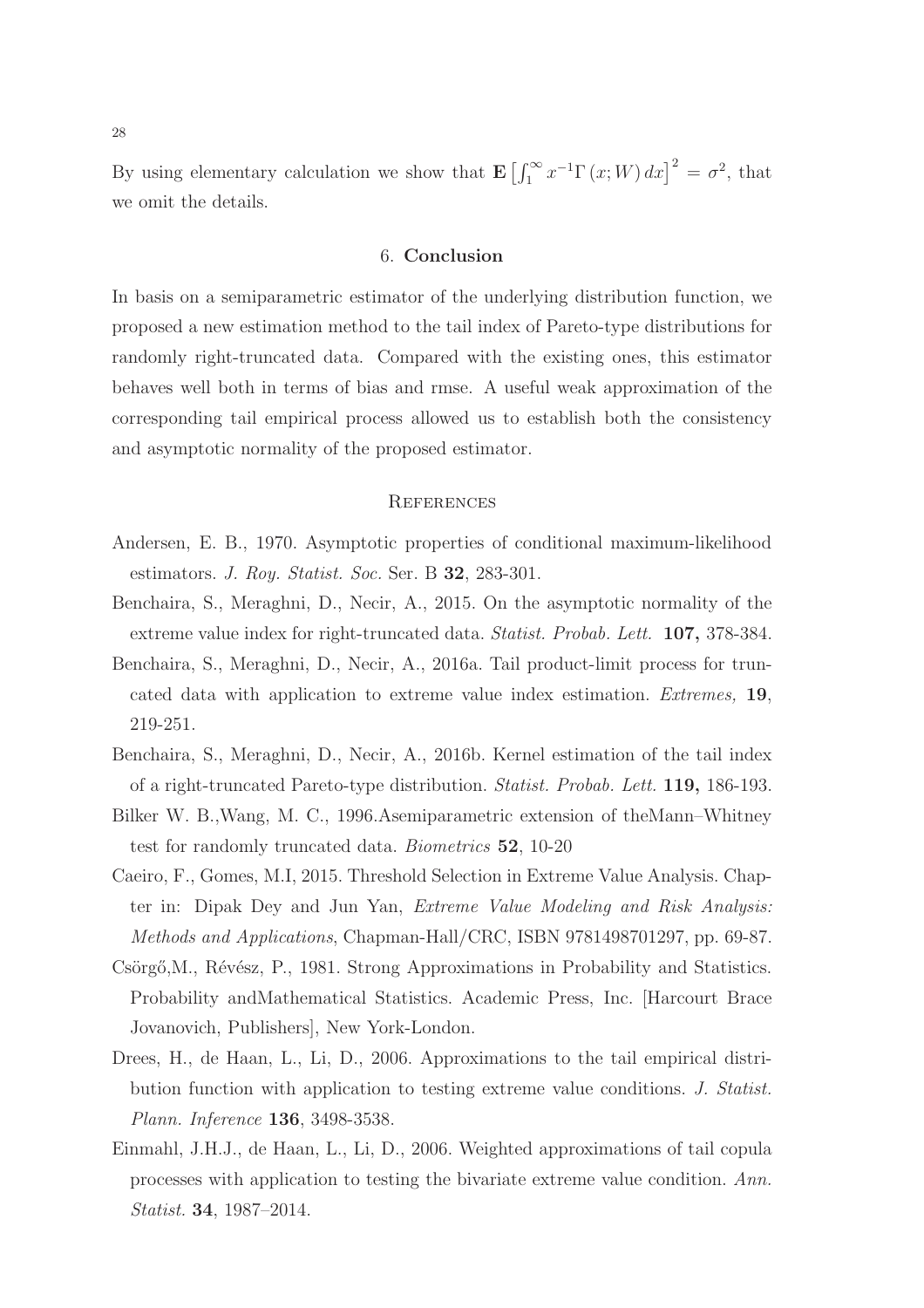- <span id="page-28-2"></span>Gardes, L., Stupfler, G., 2015. Estimating extreme quantiles under random truncation. *TEST* 24, 207-227.
- <span id="page-28-4"></span>de Haan, L., Stadtm¨uller, U., 1996. Generalized regular variation of second order. *J. Australian Math. Soc.* (Series A) 61, 381-395.
- <span id="page-28-3"></span>de Haan, L., Ferreira, A., 2006. *Extreme Value Theory: An Introduction*. *Springer*.
- <span id="page-28-5"></span>Hill, B.M., 1975. A simple general approach to inference about the tail of a distribution. *Ann. Statist.* 3, 1163-1174.
- <span id="page-28-8"></span>Haouas, N., Necir, A, Meraghni, D, Brahimi, B., 2018. A Lynden-Bell integral estimator for the tail index of right-truncated data with a random threshold. *Afr. Stat.* 12, 1159-1170.
- <span id="page-28-7"></span>Haouas, N., Necir, A., Brahimi, B., 2019. Estimating the second-order parameter of regular variation and bias reduction in tail index estimation under random truncation. *J. Stat. Theory Pract.* 13.
- He, S., Yang, G. L., 1998. Estimation of the truncation probability in the random truncation model. *Ann. Statist*. 26, 1011-027.
- Hua, L., Joe, H., 2011. Second order regular variation and conditional tail expectation of multiple risks. *Insurance Math. Econom.* 49, 537-546.
- <span id="page-28-10"></span>Koning, A. J., Peng, L., 2008. Goodness-of-fit tests for a heavy tailed distribution. *J. Statist. Plann. Inference* 138, 3960-3981
- <span id="page-28-0"></span>Lagakos, S. W., Barraj, L. M., De Gruttola, V., 1988. Nonparametric analysis of truncated survival data, with applications to AIDS. Biometrika 75, 515–523.
- <span id="page-28-1"></span>Lawless, J.F., 2002. Statistical Models and Methods for Lifetime Data, Second Edition. Wiley Series in Probability and Statistics.
- <span id="page-28-9"></span>Li, G., Qin, J., Tiwari, R. C., 1997. Semiparametric likelihood ratio-based inferences for truncated data. *J. Amer. Statist. Assoc*. 92, 236–245.
- <span id="page-28-11"></span>Lui, K. J., Lawrence, D. N., Morgan, W. M., Peterman, T. A., Haverkos, H. H., Breakman, D. J., 1986. A model-based approach for estimating the mean incubation period of transfusion-associated acquired immunodeficiency syndrome. *Proc. Nat. Acad. Sc.* 83, 2913-7.
- <span id="page-28-6"></span>Lynden-Bell, D.,1971. A method of allowing for known observational selection in small samples applied to 3CR quasars. Monthly Notices Roy. Astron. Soc. *155*, 95-118.
- Neves, C., Fraga Alves, M.I., 2004. Reiss and Thomas' automatic selection of the number of extremes. *Comput. Statist. Data Anal*. 47, 689-704.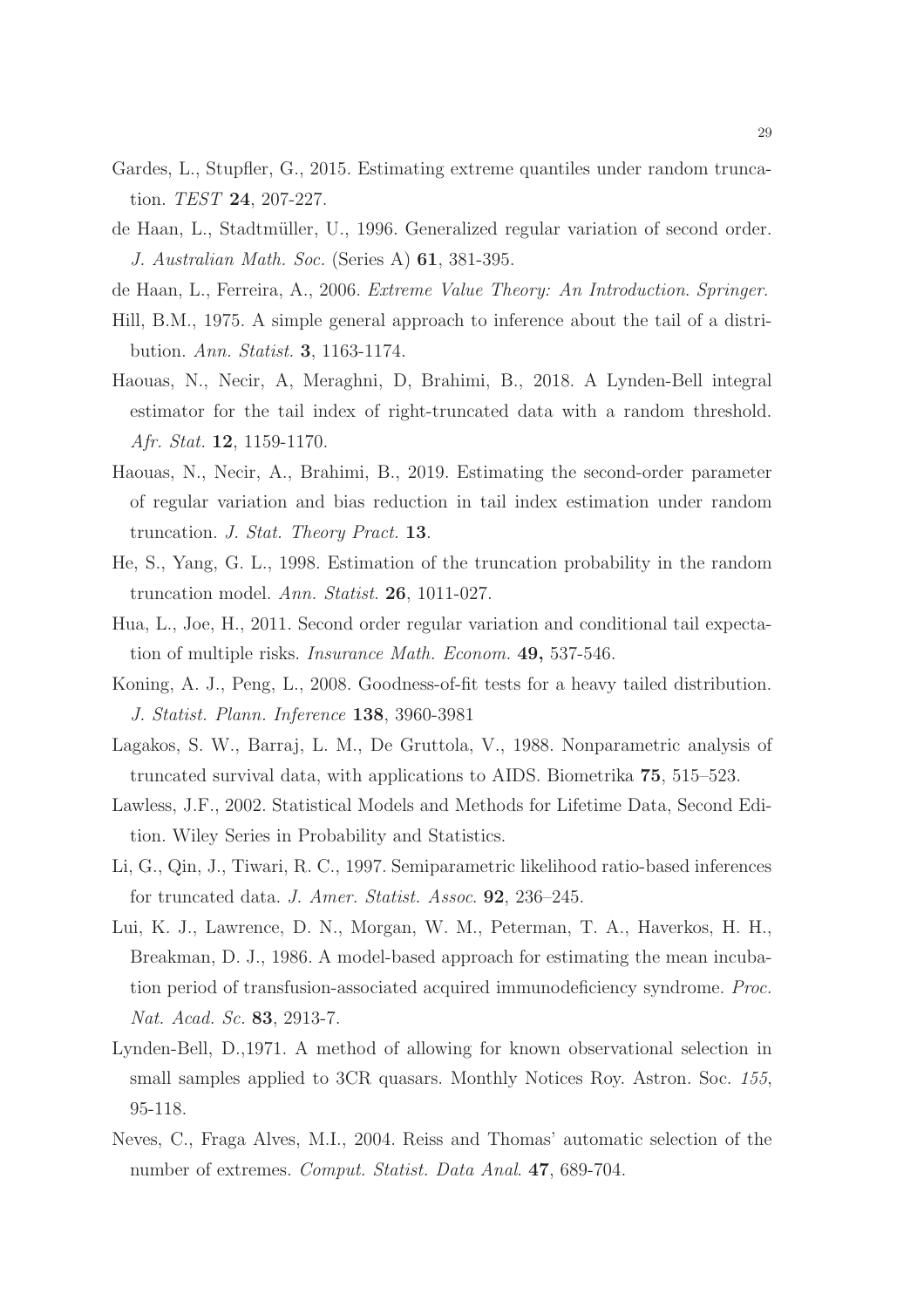- <span id="page-29-3"></span>Moreira, C., de Uña-Álvarez, J., 2010. A semiparametric estimator of survival for doubly truncated data. *Stat. Med.* 29, 3147–3159
- <span id="page-29-6"></span>Moreira, C., de Uña-Álvarez, J., Van Keilegom, I., 2014. Goodness-of-fit tests for a semiparametric model under random double truncation. *Comput. Statist.* 29, 1365–137
- <span id="page-29-8"></span>Reiss, R.D., Thomas, M., 2007. *Statistical Analysis of Extreme Values with Applications to Insurance, Finance, Hydrology and Other Fields*, 3rd ed. Birkhäuser Verlag, Basel, Boston, Berlin.
- <span id="page-29-5"></span>Shen, P-S., 2010. Semiparametric analysis of doubly truncated data. *Comm. Statist. Theory Methods* 39, 3178–3190.
- <span id="page-29-7"></span>Shen, P-S, Hsu, H., 2020. Conditional maximum likelihood estimation for semiparametric transformation models with doubly truncated data. Comput. Statist. Data Anal. 144, 106862, 15 pp.
- <span id="page-29-11"></span>Shorack, G.R.,Wellner, J.A., 1986. Empirical Processes with Applications to Statistics.Wiley, New York.
- <span id="page-29-4"></span>Qin, J., Wang, M-C., 2001, Semiparametric analysis of truncated data. Lifetime Data Anal. 7, no. 3, 225–242.
- <span id="page-29-0"></span>Wang, M.-C., 1989. A semiparametric model for randomly truncated data. J. Amer. Statist. Assoc. 84:742–748.
- <span id="page-29-9"></span>Weissman, I., 1978. Estimation of parameters and large quantiles based on the k largest observations. J. Am. Statist. Assoc. 73. 812-815.
- <span id="page-29-1"></span>Worms, J., Worms, R., 2016. A Lynden-Bell integral estimator for extremes of randomly truncated data. *Statist. Probab. Lett.* 109, 106-117.
- <span id="page-29-2"></span>Woodroofe, M., 1985. Estimating a distribution function with truncated data. *Ann. Statist.* 13, 163-177.

# 7. Appendix

<span id="page-29-10"></span>**Lemma 7.1.** For any small  $\epsilon > 0$ , we have

$$
\frac{\overline{F}_n^*(X_{n-k:n}w)}{\overline{F}^*(X_{n-k:n})} = O_{\mathbf{P}}\left(w^{-1/\gamma + \epsilon/2}\right), \text{ uniformly on } w \ge 1.
$$

*Proof.* Let  $V_n(t) := n^{-1} \sum_{i=1}^n \mathbf{1}(\xi_i \le t)$  be the uniform empirical df pertaining to the sample  $\xi_i := \overline{F}^*(X_i)$ ,  $i = 1, ..., n$ , of iid uniform $(0, 1)$  rv's. It is clear that, for an arbitrary x, we have  $V_n\left(\overline{F}^*(x)\right) = \overline{F}_n^*$  $n(n)$  almost surely. From Assertion 7 in [Shorack and Wellner](#page-29-11) [\(1986\)](#page-29-11) (page 415),  $V_n(t) / t = O_P(1)$  uniformly on  $1/n \le t \le 1$ ,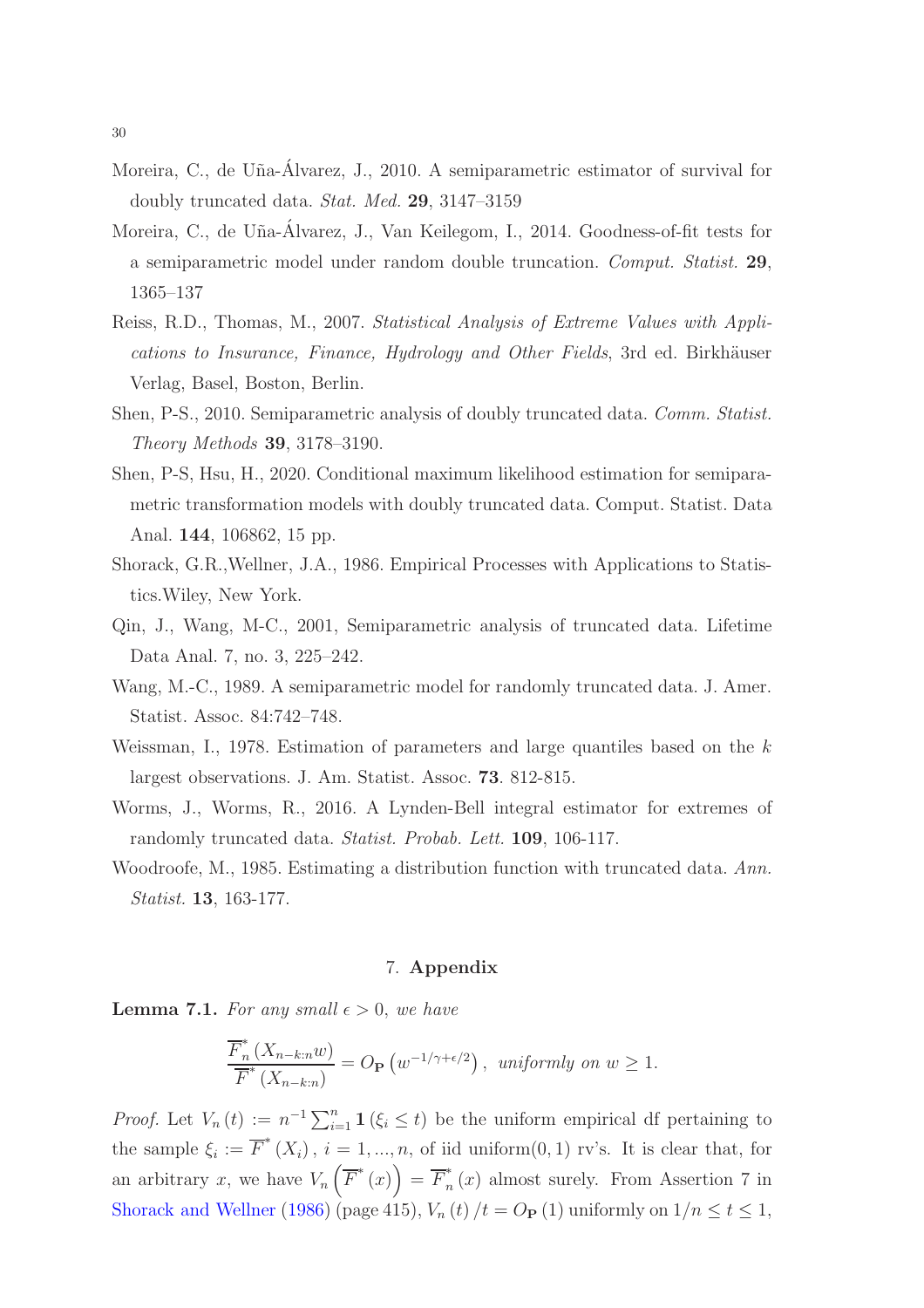this implies that

<span id="page-30-1"></span><span id="page-30-0"></span>
$$
\frac{\overline{F}_{n}^{*}(X_{n-k:n}w)}{\overline{F}^{*}(X_{n-k:n}w)} = O_{\mathbf{P}}(1), \text{ uniformly on } w \ge 1.
$$
\n(7.38)

On the other hand, by applying Potter's inequalities  $(1.4)$  $(1.4)$  to  $\overline{F}^*$ , we get

$$
\frac{\overline{F}^*(X_{n-k:n}w)}{\overline{F}^*(X_{n-k:n})} = O_{\mathbf{P}}\left(w^{-1/\gamma + \epsilon/2}\right), \text{ uniformly on } w \ge 1.
$$
 (7.39)

Combining the two statements (7.[38\)](#page-30-0) and (7.[39\)](#page-30-1) gives the desired results.  $\Box$